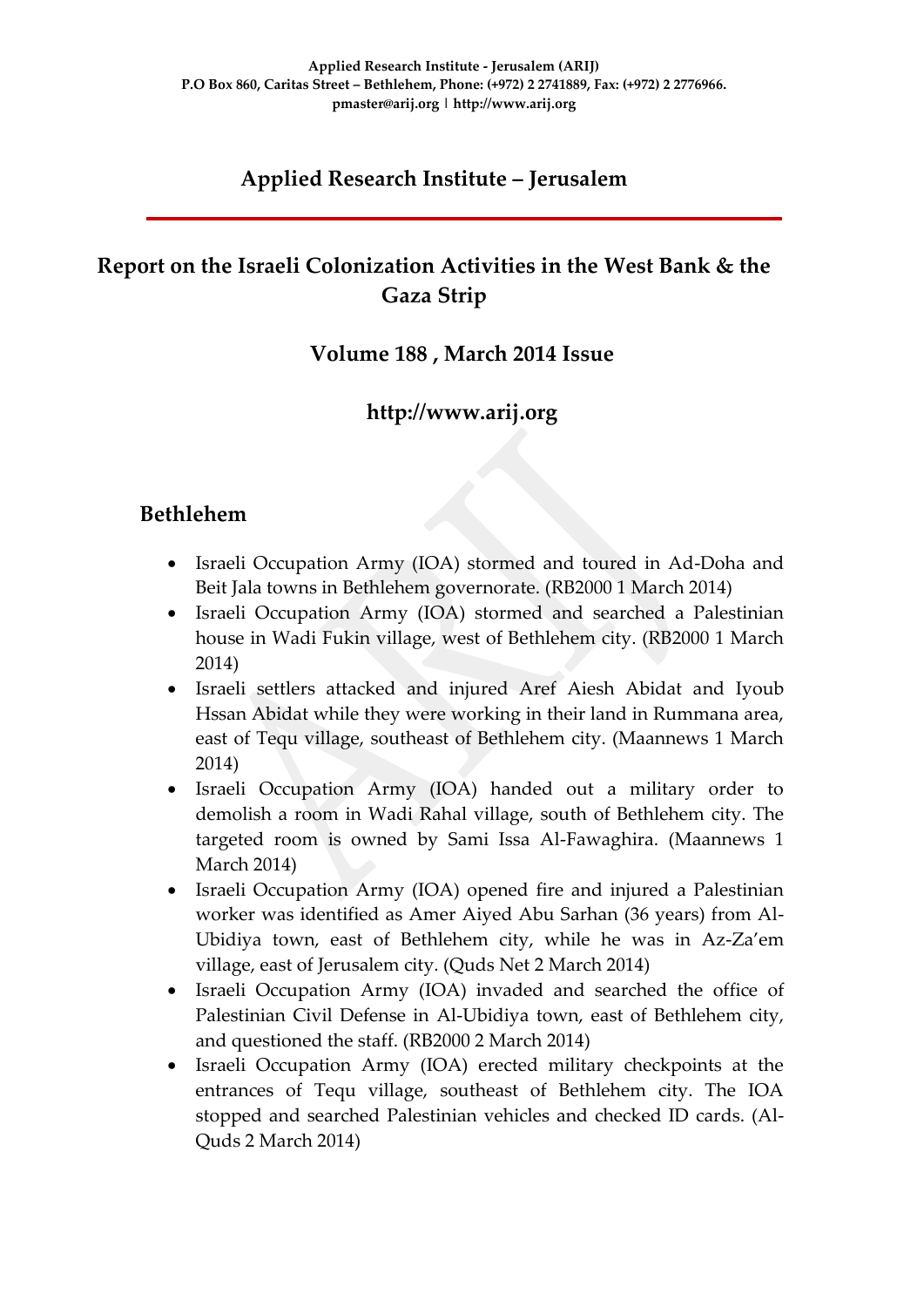- Israeli Occupation Army (IOA) assaulted and injured Ahmed Ali Najajrah (19 years) from Nahhalin village, west of Bethlehem city, after stopping him at an Israeli checkpoint near Ad-Dhahiriya town, south of Hebron city. During the operation, the IOA arrested Ahmed Faeiq Najajrah (20 years) and transferred him to unknown location. (RB2000 4 March 2014)
- Israeli Occupation Army (IOA) raided and searched several Palestinian houses in Battir village, west of Bethlehem city. One of the targeted houses is owned by Mahmoud Al-Batha. (Al-Quds 4 March 2014)
- Israeli Occupation Army (IOA) handed out a military order to demolish a Palestinian house in Ash-Sharafa area, east of Battir village, west of Bethlehem city. The targeted house is owned by: Abd Al-Fatah Al-Qaisi. (RB2000 5 March 2014)
- Israeli Occupation Army (IOA) razed 102 dunums of Palestinian land near Solomon pools in Artas village, south of Bethlehem city. (RB2000 6 March 2014)
- Israeli Occupation Army (IOA) closed the eastern entrance of Beit Sahour town, east of Bethlehem city and prevented Palestinian from entering or leaving the town. Note that this entrance link between the northern and southern governorates. (RB2000 6 March 2014)
- Israeli Occupation Army (IOA) prevented the participants in the weekly non-violent protest against the Segregation wall and settlements in Al-Masara village, south of Bethlehem city, from reaching to land near the segregation wall. (RB2000 7 March 2014)
- Clashes erupted between Palestinians and the Israeli Occupation Army (IOA) in Tequ village, southeast of Bethlehem city. The IOA fired rubber bullets, teargas and stun grenades at Palestinians and houses, causing dozens of suffocation cases. During the clashes, the IOA closed the village and declared it as "close military area", where the IOA prevented Palestinians from leaving or entering the village. (Al-Quds 7 March 2014)
- Israeli Occupation Army (IOA) invaded and searched several Palestinian houses in Hindaza village and Jabal Al-Mawaleh area in Bethlehem governorate. Four of the targeted houses are owned by: Mahmoud Isma'il Shawriyah, Yousif Salman Ali, Abd Ash-Sheikh Al-Khateeb and Ibrahim Abd Sousa Abiyat. (Wattan 9 March 2014)
- Israeli Occupation bulldozers razed 2 dunums of Palestinian land in Khallit Ad-Dahir area in Al-Khader village, west of Bethlehem city. The targeted land located near Elazar settlement. (NBPRS 9 March 2014)
- Israeli Occupation bulldozers razed agricultural lands in Ash-Shik area near Efrat settlement in Al-Khader village, west of Bethlehem city. In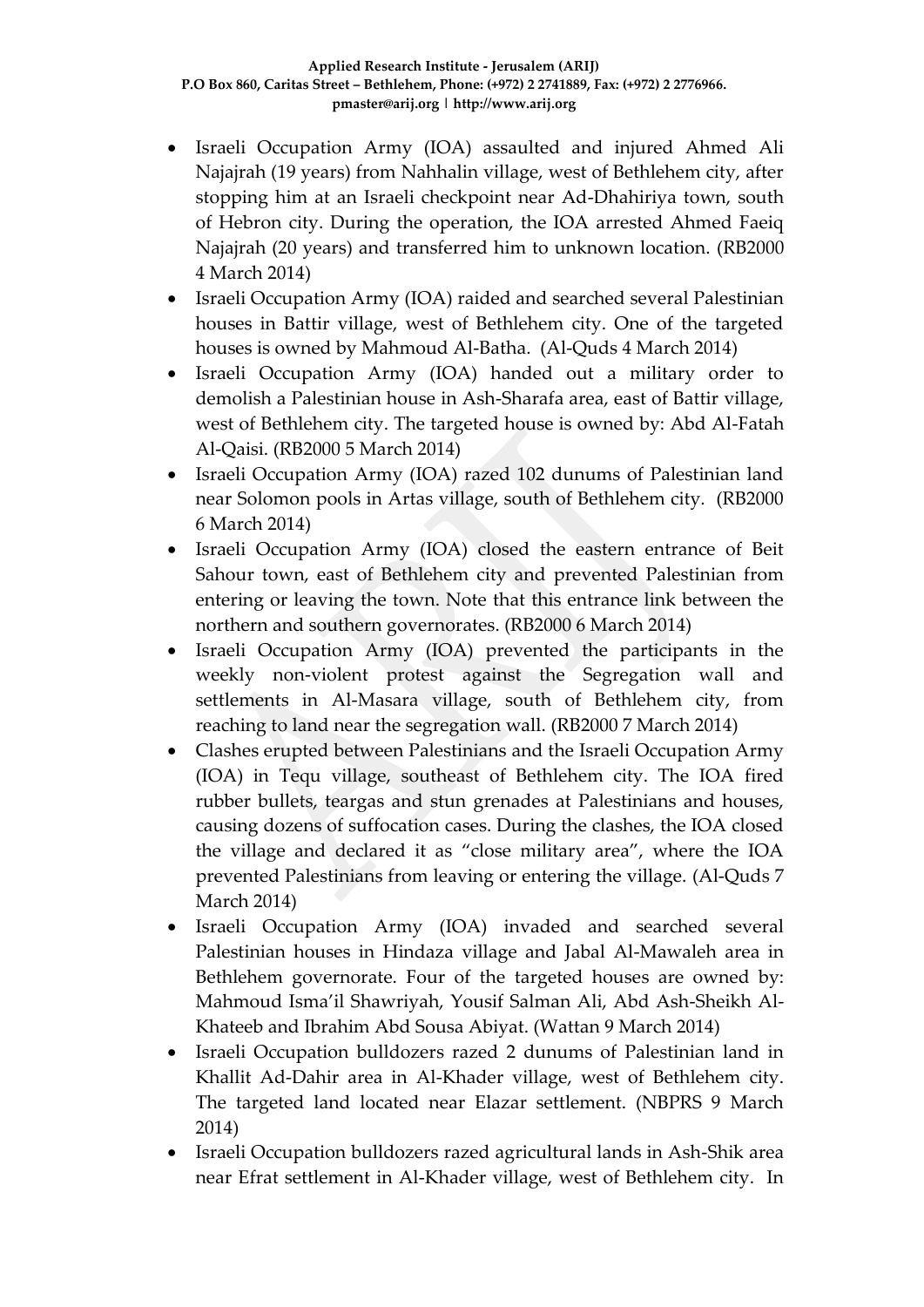the same time, the Israeli settlers living in Efrat and Elazar settlements set up a tourism map in Khallit Al-Fahem area and claimed that the area is an Israeli park (RB2000 & NBPRS 9 March 2014)

- Israeli Occupation Army (IOA) started military trainings in Khallet Al-Louz and Janata villages, southeast of Bethlehem governorate. (Raya 10 March 2014)
- Clashes erupted between Palestinians and the Israeli Occupation Army (IOA) in Al-Khader village, west of Bethlehem city. The IOA fired teargas and stun grenades, causing dozens of suffocation cases. (Wafa 10 March 2014)
- About 40 Israeli Garbage trucks dropped remnants settlement building on Palestinian land in 'Artas village, south of Bethlehem city. (RB2000 11 March 2014)
- For the 7 days on the row, the Israeli Occupation bulldozers razed Palestinian land in Baqo area in 'Artas village, south of Bethlehem city. (RB2000 11 March 2014)
- Clashes erupted between Palestinians and the Israeli Occupation Army (IOA) at the northern entrance of Bethlehem city. The IOA fired teargas and stun grenades, causing dozens of suffocation cases. (Maannews 11 March 2014)
- Hani Fadel Shosha (16 years) was injured after an Israel settler hit him by his vehicle near Husan village, west of Bethlehem city. The Israeli Occupation Army (IOA) stormed the town, clashes erupted between Palestinians and the IOA, where the IOA fired teargas and stun grenades at Palestinians and houses. (NBPRS 12 March 2014)
- Israeli Occupation Army (IOA) erected a military checkpoint near the headquarter of Al-Ubidiya municipality. The IOA stopped and searched Palestinian vehicles and checked ID cards. (RB2000 12 March 2014)
- Israeli Occupation Army (IOA) attacked the weekly non-violent protest against the Segregation wall and settlements in Al-Masara village, south of Bethlehem city. The IOA prevented Palestinians from reaching the land threatened to confiscate. (Al-Quds 14 March 2014)
- Israeli Occupation Army (IOA) stormed and searched a Palestinian house in Beit Ta'mar village, southeast of Bethlehem city. The targeted house is owned by Hamid Mohammad Soman. (Wattan 16 March 2014)
- Israeli Occupation Army (IOA) invaded and searched several Palestinian houses in Arab Ar-Rashayida village, southeast of Bethlehem city. (Al-Quds 18 March 2014)
- Clashes erupted between Palestinians and the Israeli Occupation Army (IOA) in Tequ village, southeast of Bethlehem city. The IOA fired live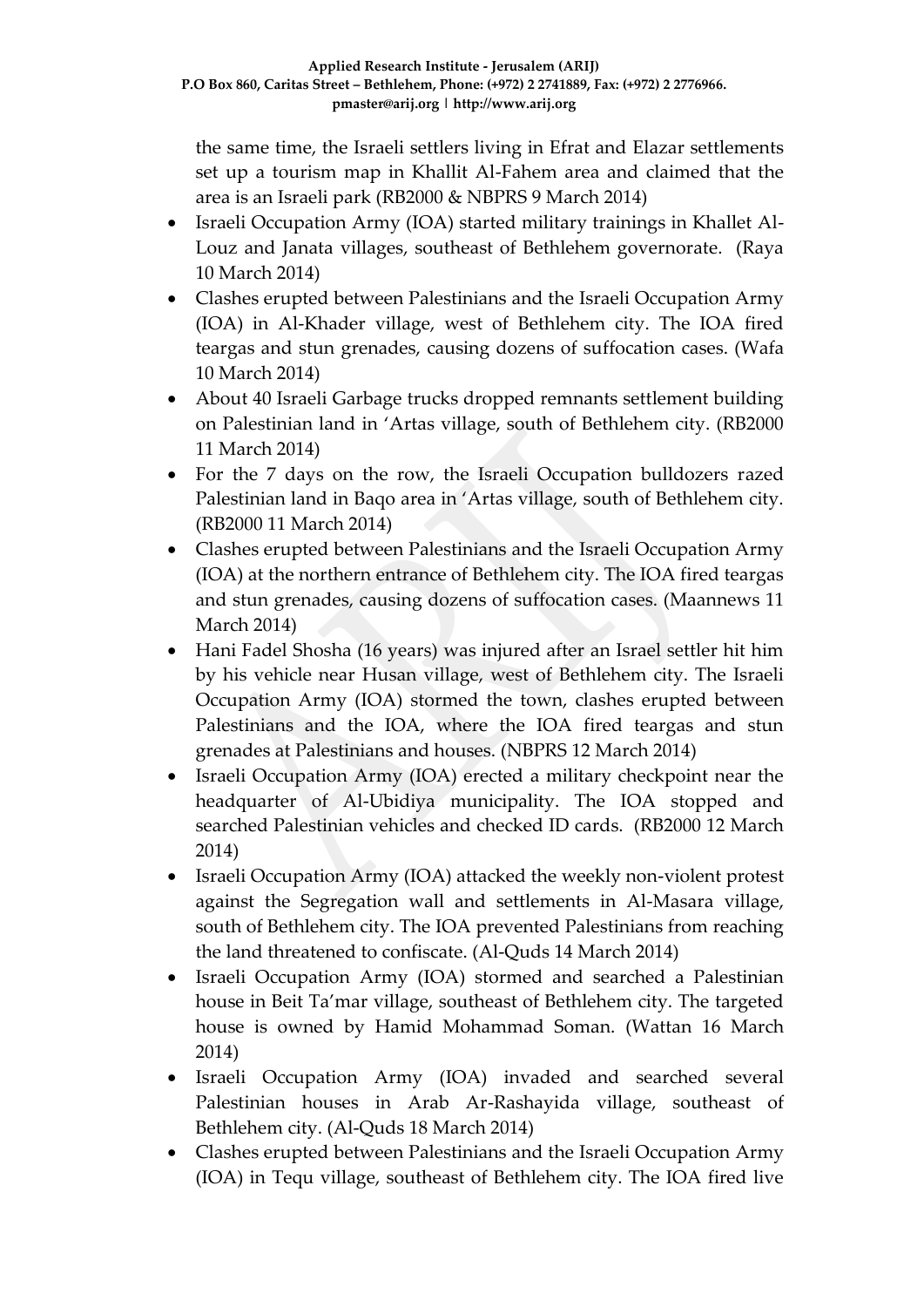and rubber bullets, and teargas and stun grenades at Palestinians, causing dozens of suffocation cases and the injury of Mohammad Saleem Ibrahim As-Sabah. (Wattan 19 March 2014)

- Israeli Occupation Army (IOA) attacked the weekly non-violent protest against the Segregation wall and settlements in Al-Masara village, south of Bethlehem city. (Wafa 21 March 2014)
- Clashes erupted between Palestinians and the Israeli Occupation Army (IOA) in Ayda refugee camp, north of Bethlehem city. The IOA fired teargas and stun grenades at Palestinians and houses, causing dozens of suffocation cases and the injury of others. A teargas grenade causing the torch of a Palestinian house owned by Ahmed Abu Akir. (Al-Quds 21 March 2014)
- Israeli Occupation Army (IOA) imposed blockage around Ayda refugee camp, north of Bethlehem city. The IOA prevented Palestinians from entering or leaving the camp. (Al-Quds 22 March 2014)
- Israeli Occupation Army (IOA) stormed and searched several Palestinian houses in Wadi Ma'ale and Jabla Al-Mawalha areas in Bethlehem city. (Al-Quds 22 March 2014)
- Israeli Occupation Army (IOA) occupied a Palestinian house in Ayda refugee camp, north of Bethlehem city, and transformed it to a military base. The targeted house is owned by Abu Akir family. Clashes erupted between Palestinians and the IOA, where the IOA fired rubber bullets, teargas and stun grenades, causing dozens of suffocation cases and the injury of Yousif Ahemd Isma'il Abu Akir (21 years). During the clashes, the IOA prevented Palestinian students and teachers from reaching to their school in the camp. (RB2000 & Wattan 24 March 2014)
- Israeli Occupation Army (IOA) stormed and toured in Ayda refugee camp, north of Bethlehem city and imposed a curfew on the camp. During the operation, the IOA kidnapped 6 Palestinians, three of them were identified as: Mutasem As-Sourifi (18 years) and Mohammad Salem Ad-Dibed (16 years) and Bassem Ahmed Abu Khader (24 years). The IOA fired live bullets at Palestinians and houses causing the injured of a Palestinian. (RB2000 & Wattan 25 March 2014)
- Israeli Occupation Army (IOA) stormed and searched several Palestinian stores and houses in As-Saf, Hindaza, Wadi Shaheen and Al-I'biyat areas in Bethlehem city. (Al-Quds 25 March 2014)
- Israel Authority of Land will publish tenders to construct 208 new housing units in Efrat settlement in Gush Etzion settlement bloc, west of Bethlehem city. (Al-Quds 26 March 2014)
- Clashes erupted between Palestinians and the Israeli Occupation Army (IOA) in Ayda refugee camp, north of Bethlehem city. The IOA fired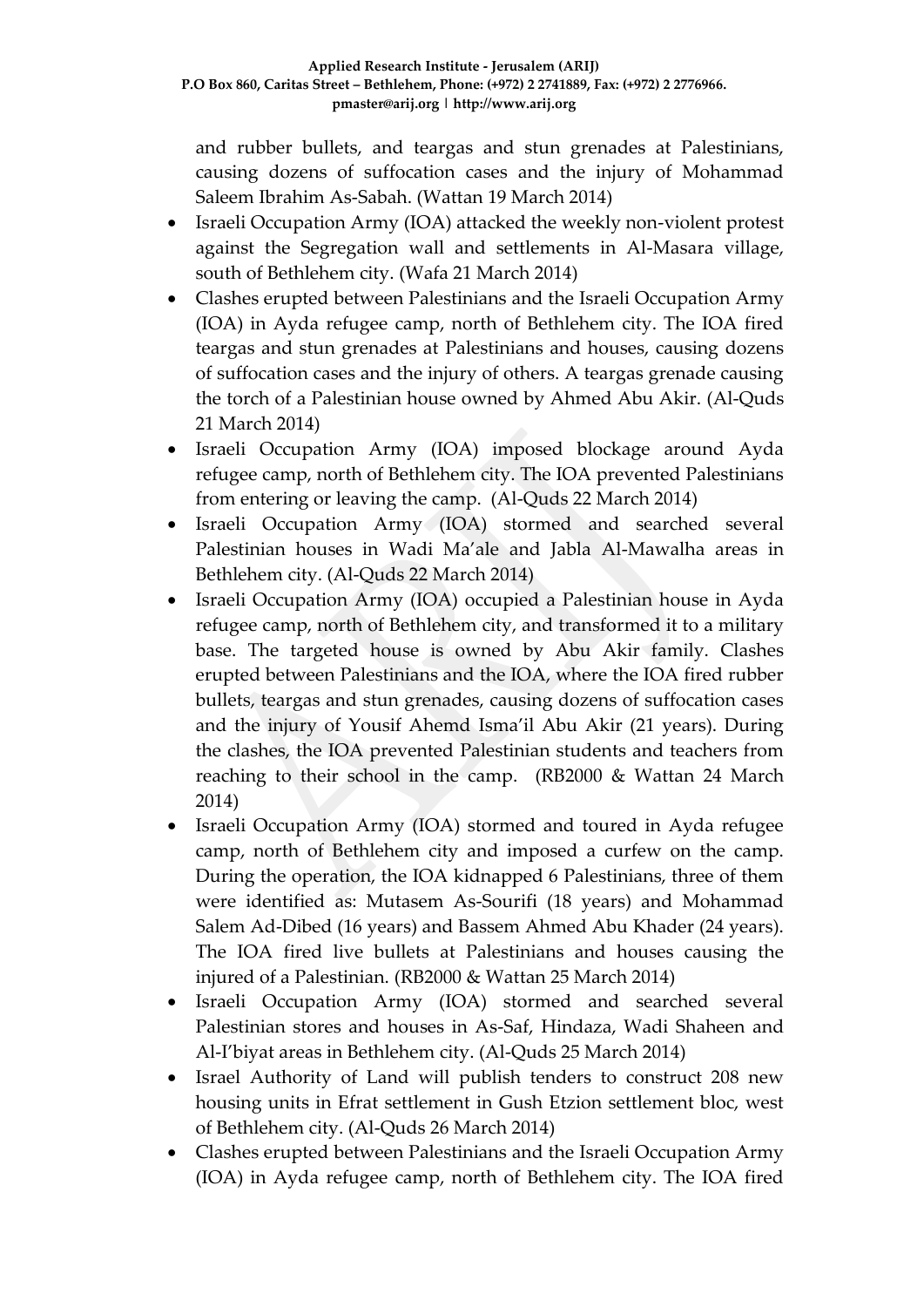rubber bullets, teargas and stun grenades. During the clashes, the IOA stormed the camp. (RB2000 27 March 2014)

- Sameha Ayob Himed (55 years) was injured after an Israeli settler hit her by his vehicle at the entrance of Tequ village, southeast of Bethlehem city. (RB2000 27 March 2014)
- Israeli settlers set up a tent on 300 dunums of Palestinian land in Khallit An-Nahla area in Wadi Rahal village, south of Bethlehem city. (NBPRS 27 March 2014)
- Israeli Occupation Army (IOA) raided the weekly non-violent protest against the Segregation wall and settlements in Al-Masara village, south of Bethlehem city. The IOA assaulted participants. (Wafa 28 March 2014)
- Clashes erupted between Palestinians and the Israeli Occupation Army (IOA) in Ayda refugee camp, north of Bethlehem city. The IOA fired rubber bullets, teargas and stun grenades at Palestinians and houses, causing dozens of suffocation cases. (Al-Quds 28 March 2014)
- Israeli Occupation Army (IOA) closed the eastern entrance of Beit Sahour town, east of Bethlehem city. The IOA prevented Palestinians from entering or leaving the town. (RB2000 28 March 2014)
- Israeli Occupation Army (IOA) closed Al-Container checkpoint, northeast of Bethlehem city. The IOA prevented Palestinians from crossing the checkpoint. Note that Al-Container checkpoint link between the northern and southern governorates in West bank. (RB2000 29 March 2014)
- Clashes erupted between Palestinians and the Israeli Occupation Army (IOA) in Al-Azza refugee camp, north of Bethlehem city. The IOA fired rubber bullets, teargas and stun grenades at Palestinians. (Mawwal 30 March 2014)
- Israeli Occupation Army (IOA) attacked a non-violent protest to mark land day in Al-Khader village, west of Bethlehem city. The IOA closed An-Nashash checkpoint and prevented Palestinians from reaching land threatened of confiscation. The IOA assaulted participants. (Wafa 30 March 2014)
- Clashes erupted between Palestinians and the Israeli Occupation Army (IOA) in Ayda refugee camp, north of Bethlehem city. The IOA fired teargas and stun grenades at Palestinians, causing dozens of suffocation cases. During the clashes, the IOA arrested a Palestinian. (Wafa 30 March 2014)
- Israeli settlers living in Sde Boaz outpost uprooted 50 seedling trees in Wadi Abu Al-Hassan area in Husan village, west of Bethlehem city. (Wattan 30 March 2014)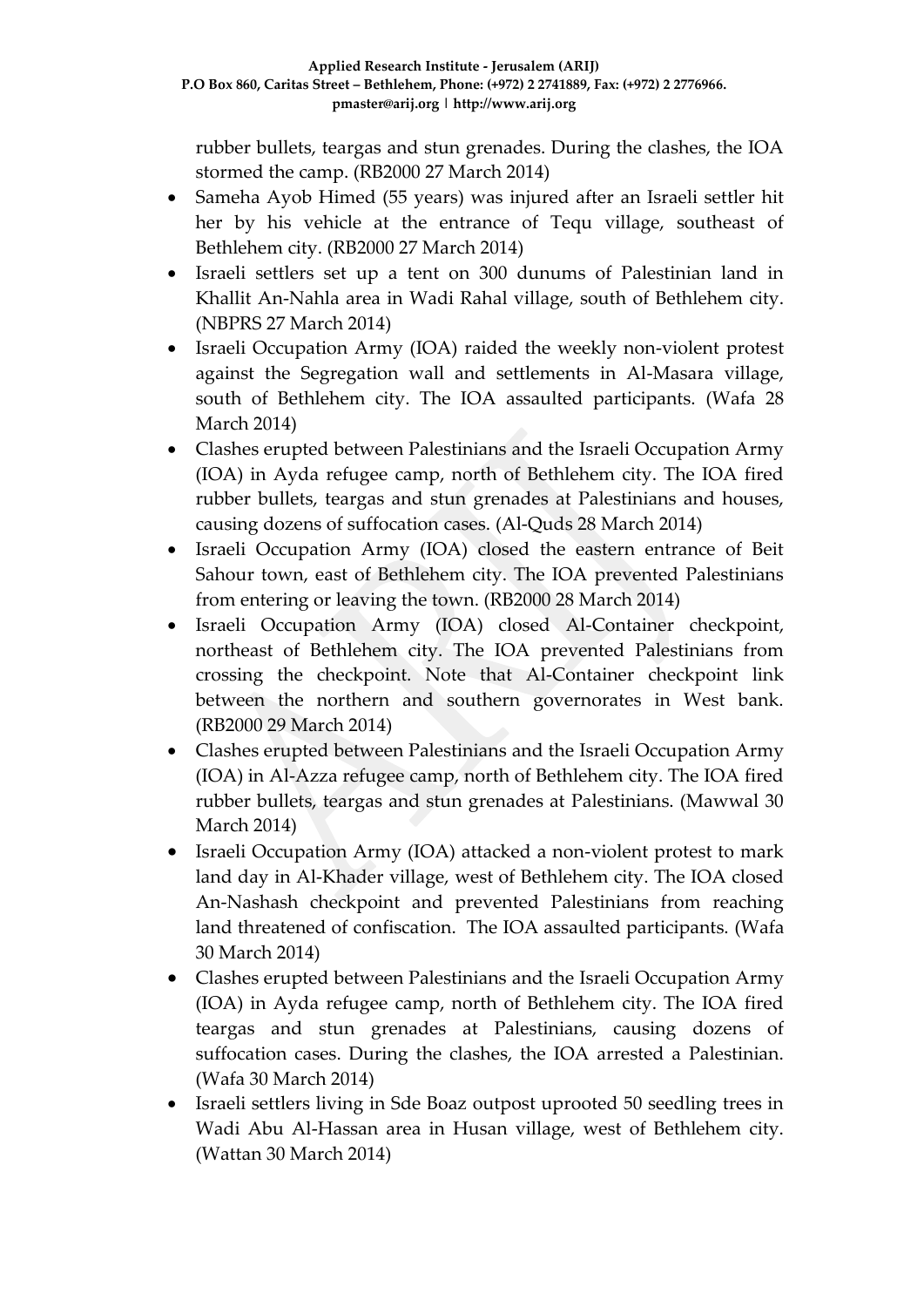Israeli Occupation Army (IOA) assaulted Issa Ahmed Al-Hroub (26 years) from Wadi Fukin village, wets of Bethlehem city, while he was at Al-Ahrash area, west of the village. (RB2000 31 March 2014)

# **Jenin**

- Israeli Occupation Army (IOA) invaded and searched several areas in Arraba, Jaba, Qud, Jalqamus and Yabad town in Jenin governorate. (Wattan & Al-Ayym 1 March 2014)
- Israeli Occupation Army (IOA) erected a military checkpoint in Ajja village, southwest of Jenin city. The IOA stopped and searched Palestinian vehicles and checked ID cards. (Wattan 1 March 2014)
- Clashes erupted between Palestinians and the Israeli Occupation Army (IOA) in Yabad town, west of Jenin city. The IOA fired teargas and stun grenades at Palestinians and houses, causing dozens of suffocation cases. During the clashes, the IOA stormed and searched a kindergarten, a school and a house.(RB2000 & Wafa 2 March 2014)
- Clashes erupted between Palestinians and the Israeli Occupation Army (IOA) in Barta'a Ash-Sharqiya village, west of Jenin city. The IOA fired rubber bullets, teargas and stun grenades at Palestinians, causing dozens of suffocation cases. During the clashes, the IOA stormed and searched a commercial structure owned by Thair Zakariya As-Sa'di. (Wafa 4 March 2014)
- Israeli Occupation Army (IOA) invaded and toured in Yabad town, west of Jenin city. (Wafa 4 March 2014)
- Israeli Occupation Army (IOA) invaded and searched three Palestinian houses in 'Anin village, west of Jenin city. The targeted houses are owned by: Waleed,Najeb and Yousif Issa. (Wafa 5 March 2014)
- Israeli Occupation Army (IOA) raided and toured in Birqin village, west of Jenin city. (Wafa 5 March 2014)
- Israeli Occupation Army (IOA) searched Marj Ben Amer land and areas between Rummana and Zububa villages in Jenin governorate. (RB2000 8 March 2014)
- Clashes erupted between Palestinians and the Israeli Occupation Army (IO) in Yabad town, west of Jenin city. The IOA fired teargas and stun grenades at Palestinians, causing dozens of suffocation cases and the injury of others. (Raya 9 March 2014)
- Israeli Occupation Army (IOA) raided and searched a parking in At-Tayba village, northwest of Jenin city. The targeted parking is owned by Ahmed Khalil Naje Ibrahim. (Raya 9 March 2014)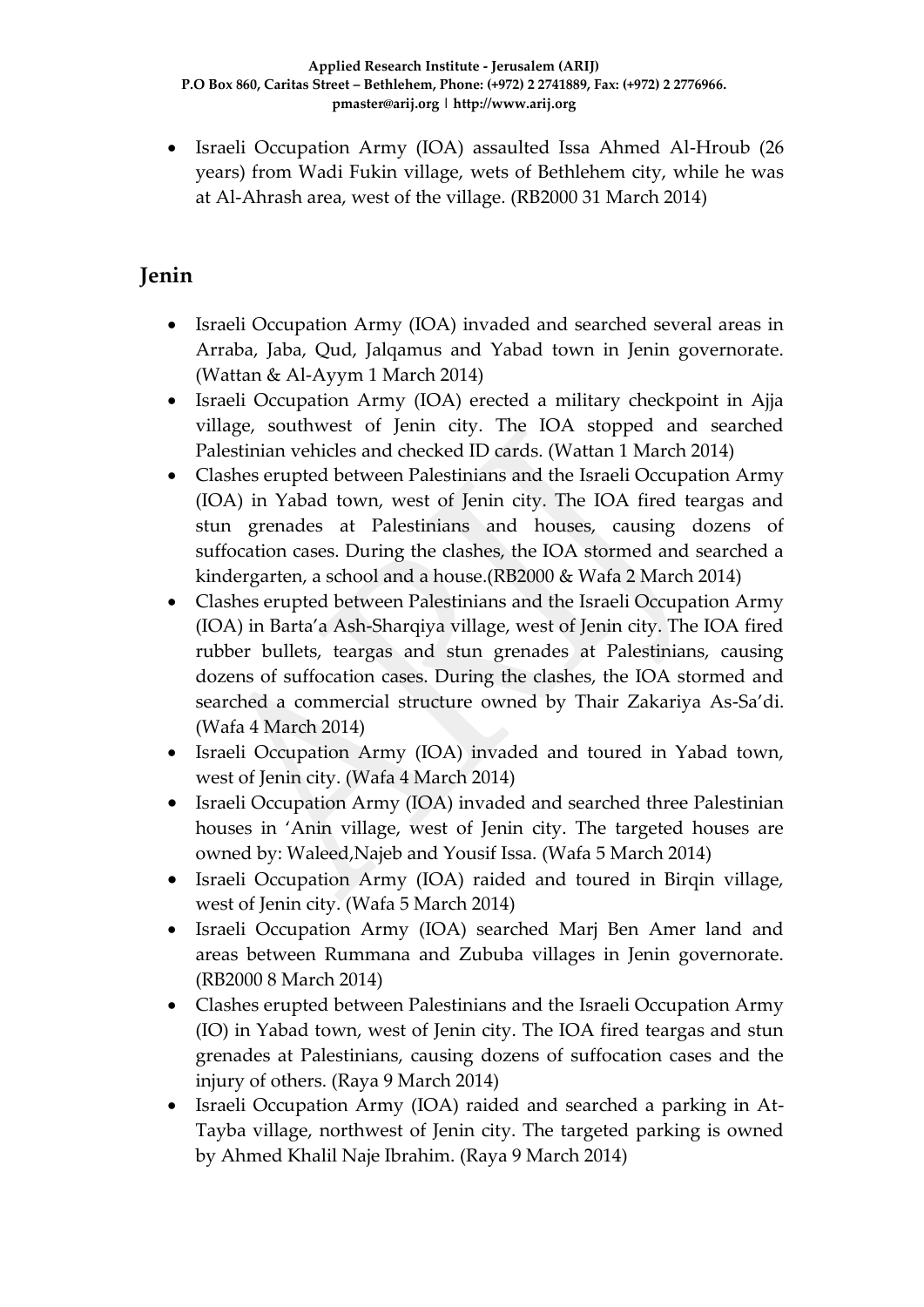- Israeli Occupation Army (IOA) stormed and searched a Palestinian house in Silat Al-Harithiya village, northwest of Jenin city, and confiscated a vehicle. The targeted house owned by Jaradat family and the vehicle is owned by Fouad Abd Al-Rahman Jaradat. (Wattan 11 March 2014)
- Clashes erupted between Palestinians and the Israeli Occupation Army (IOA) in Sanur village, south of Jenin city. The IOA fired teargas and stun grenades at Palestinians and houses, causing dozens of suffocation cases. During the clashes, the IOA stormed and searched several shops. (PNN 11 March 2014)
- Israeli Occupation Army (IOA) stormed Yabad town, west of Jenin city and toured in its neighborhoods. During the operation, the IOA erected a military checkpoint at the entrance of the town. (ARN 14 March 2014)
- Clashes erupted between Palestinians and the Israeli Occupation Army (IOA) in Yabad town, west of Jenin city. The IOA fired teargas and stun grenades at Palestinians, causing dozens of suffocation cases. During the clashes, the IOA arrested Mohammad Kamal Abu Shamlah (19 years) after storming his family. (Raya 15 March 2014)
- Israeli Occupation Army (IOA) erected a military checkpoint at the entrance of Ti'innik village, northwest of Jenin city. The IOA stopped and detained tens of Palestinians. (Raya 15 March 2014)
- Israeli settlers stormed the evacuation settlement site of "Homesh", south of Jenin city, and performed Talmudic rituals to celebrate Purim holiday. (NBPRS 16 March 2014)
- Israeli Occupation Army (IOA) erected two military checkpoints in Meithalun village, south of Jenin city. The IOA detained dozens of Palestinians. (Wafa 16 March 2014)
- Israeli Occupation Army (IOA) erected sudden checkpoints at the entrance of Yabad and Kufeirit towns in Jenin governorate. The IOA stopped and searched Palestinian vehicles and checked ID cards. (Wattan 16 March 2014)
- Israeli Occupation Army (IOA) erected a military checkpoint at Jenin-Nablus road near Wadi Du'oq village, southwest of Jenin city. The IOA stopped and searched Palestinian vehicles, checked ID cards, detained and questioned dozens of Palestinians. (Safa 16 March 2014)
- Clashes erupted between Palestinians and the Israeli Occupation Army (IOA) in Qabatyia village, south of Jenin city, after the IOA erected a military checkpoint at the entrance of the village. The IOA stopped and searched Palestinian vehicles and checked ID cards. (Raya 18 March 2014)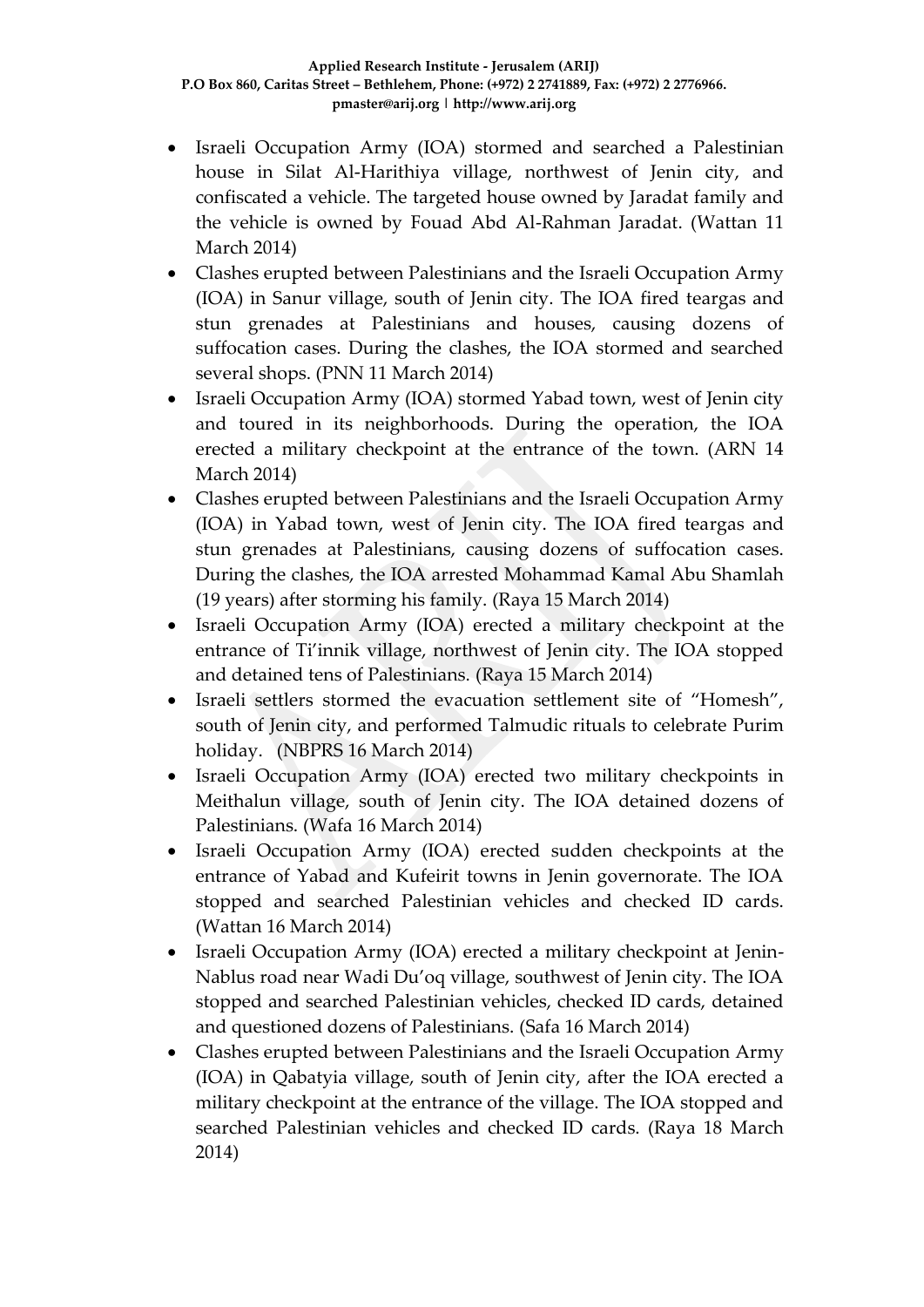- Israeli Occupation Army (IOA) erected a military checkpoint at the entrance of Jenin city. The IOA stopped and searched Palestinian vehicles and checked ID cards. (Raya 18 March 2014)
- Israeli Occupation Army (IOA) closed the eastern and southern entrances of Jenin city, and prevented Palestinians from entering or leaving the city from these entrances. At the southern entrance, the IOA declared the area as "close military one". (Raya & Wattan 18 March 2014)
- Israeli Occupation Army (IOA) closed Dotan checkpoint near Yabad town, west of Jenin city. The IOA declared the area as "close military zone". (Wattan 18 March 2014)
- Clashes erupted between Palestinians and the Israeli Occupation Army (IOA) in Jenin city, after storming the city. The IOA fired live bullets, teargas and stun grenades at Palestinians and houses. (Wattan 19 March 2014)
- Israeli Occupation Army (IOA) invaded and toured in Jenin refugee camp, west of Jenin city. Clashes erupted between Palestinians and the IOA. (Wattan 19 March 2014)
- Israeli Occupation Army (IOA) invaded and searched two Palestinian houses in Yabad town, west of Jenin city. The targeted houses are owned by: Sameh Yousif Al-Qaq and Nour Abed Al-Latif Amarnih. (Maannews 20 March 2014)
- Israeli Occupation Army (IOA) invaded Jenin refugee camp, west of Jenin city, and surrounded a Palestinian house. The IOA opened fire at the house and killed three Palestinians were identified as: Hamza Jamal Abu Al-Haja' (23 years), Yazan Mohammad Bassem Jabareen (23 years) and Mahmoud Omar Abu Zenah. Clashes erupted between Palestinians and the IOA, where the IOA fired live bullets, teargas and stun grenades, causing the injury of 7 people, three of them were seriously injured. During the clashes, the IOA arrested three Palestinians. Two of the arrestees were identified as: Mohammad Azmi Mohammad Husniya and Na'em Kamal Zubidi. (Wafa 22 March 2014)
- Clashes erupted between Palestinians and the Israeli Occupation Army (IOA) in Al-Yamun village, west of Jenin city. The IOA fired teargas and stun grenades at Palestinians and houses, causing dozens of suffocation cases. During the operation, the IOA summoned Haithem Abdalla Hushiya, Anas Ibrahim Kamal Hushiya, Tahir Abu Sifieen, Hassan Tahir Zaied, Mohammad Fairs Abu Abed, Bara' Ibrahim Abu Abed, Adel Kamel Ja'bari and Haithem Ibrahim Samar to interview the Israeli Intelligence Police in Salem military base. (Wafa 23 March 2013)
- Israeli Occupation Army (IOA) invaded Az-Zabadida village, south of Jenin city, and fired teargas at Palestinians and houses, causing dozens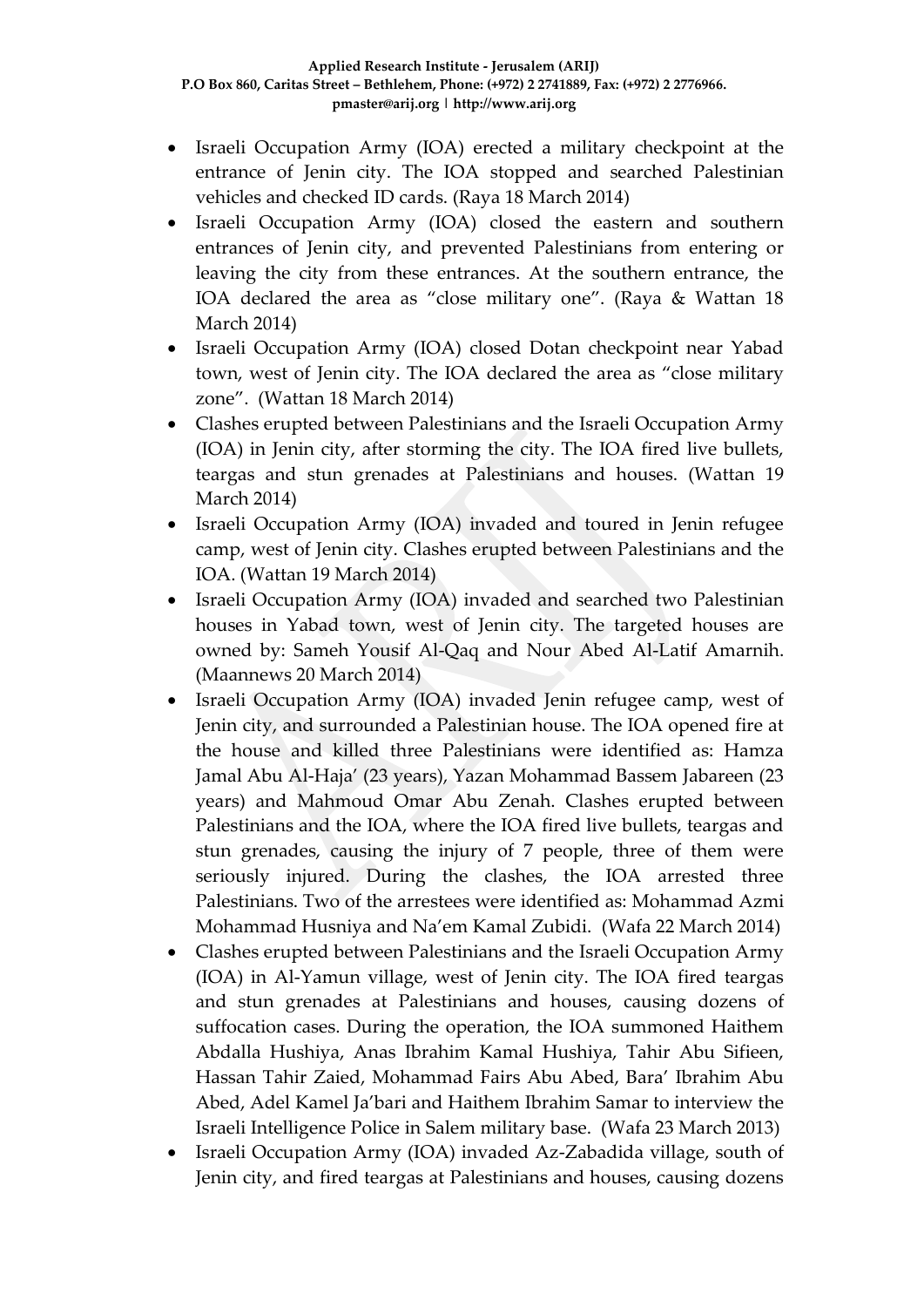of suffocation cases and the injury of Tareq Nayef Nabhan (18 years). (Wafa 23 March 2014)

- Israeli Occupation Army (IOA) erected sudden checkpoints at the entrances of Az-Zababida, Qabatyia and Meithalun villages in Jenin governorate. The IOA stopped and searched Palestinian vehicles and checked ID cards. (Wafa 23 March 2014)
- Israeli Occupation Army (IOA) invaded and toured in several areas in Yabad town, west of Jenin city. (Wattan 24 March 2014)
- Israeli Occupation Army (IOA) stormed and searched Al-Basateen area in the central of Jenin city. (Safa 24 March 2014)
- Israeli Occupation Army (IOA) erected military checkpoints at the entrances of Rummana and Zububa villages in Jenin governorate. The IOA stopped and searched Palestinian vehicles and checked ID cards. (Safa 24 March 2014)
- Israeli settlers living in Mevo Dotan settlement escorted by the Israeli Occupation Army (IOA) attacked Palestinian farmers while they were working in their land, which located between Yabed and Arraba villages in Jenin governorate, and forced them to leave the area. (RB2000 26 March 2014)
- Israeli Occupation Army (IOA) occupied a Palestinian under construction house in Al-Yamun village, northwest of Jenin, and transformed it to a military base. The targeted house is owned by Faris Frihat. During the operation, the IOA toured in the village. (Wafa 27 March 2014)
- Israeli Occupation Army (IOA) stormed and toured in Qabatyia village, south of Jenin city. (ARN 30 March 2014)
- Israeli settlers living in Mevo Dotan settlement escorted by the Israeli Occupation Army (IOA) hurled stones at Palestinian vehicles while they were at the entrance of Yabad town, west of Jenin city. (RB2000 31 March 2014)
- Israeli Occupation Army (IOA) erected a military checkpoint at the entrance of Yabad town, west of Jenin city. The IOA stopped and searched Palestinian vehicles and checked ID cards. (Safa 31 March 2014)

# **Jerusalem**

• Israeli settlers escorted by the Israeli Occupation Army (IOA) stormed Al-Aqsa mosque in Jerusalem city and toured in its courtyard. (NBPRS 2 March 2014)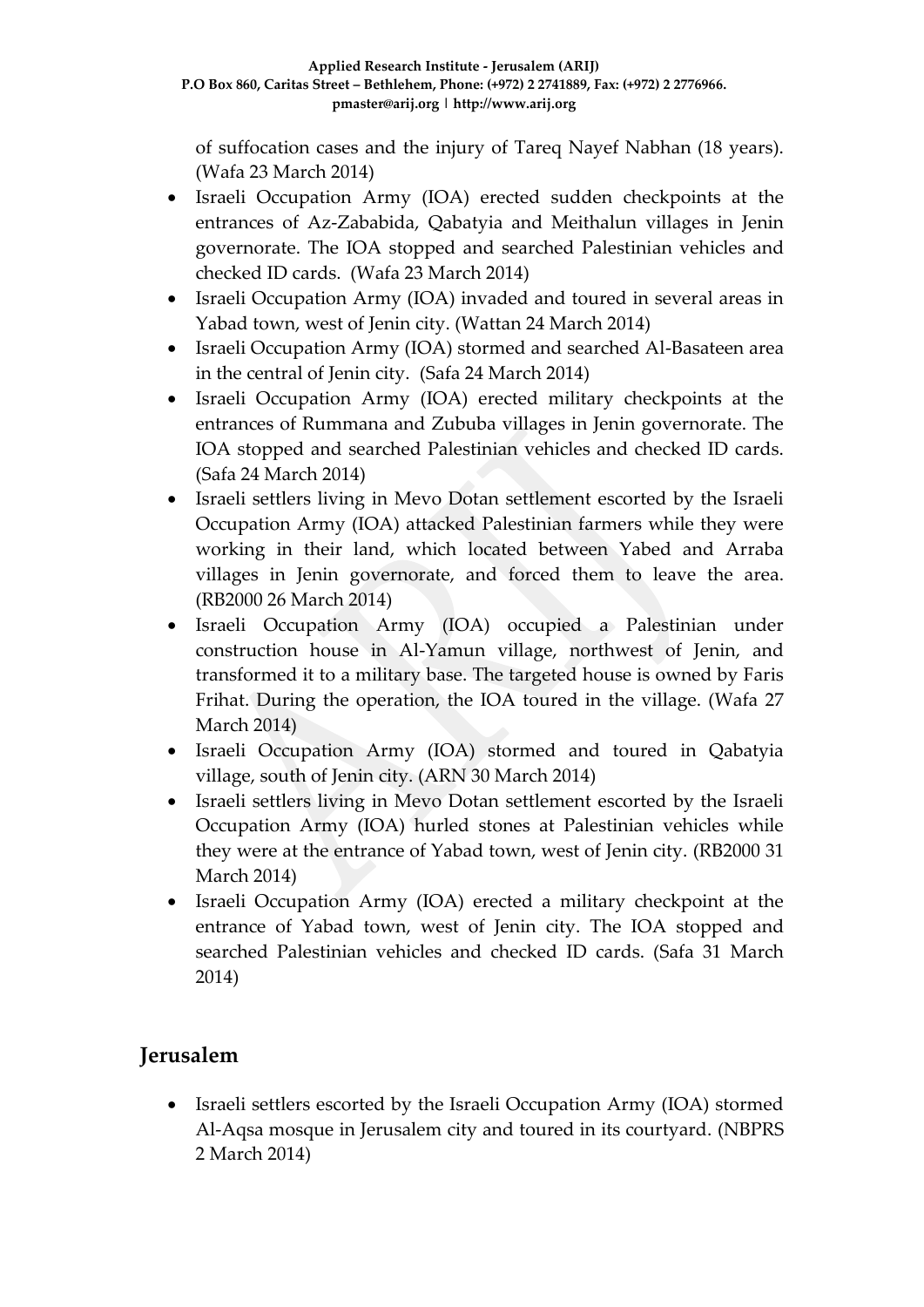- Israeli Occupation Authorities forced Na'em Rabi'a to demolish part of his house (75 square meters, consists of two rooms and two bathrooms) in Jabal Al-Mukabir neighborhood in Jerusalem city (Wattan 2 March 2014)
- Israeli Occupation Authorities handed out military orders to demolish two houses in Jabal Al-Baba area, east of Al-Eaizirya town, east of Jerusalem city. The targeted houses are owned by: Suliman Al-Jahaleen. (Maannews 2 March 2014)
- Israeli settlers escorted by the Israeli Occupation Army (IOA) stormed Al-Aqsa mosque in Jerusalem city, and toured in its courtyard. During the operation, the IOA arrested a Palestinian at the entrance of the mosque. (Al-Quds 3 March 2014)
- Israeli settlers escorted by the Israeli Occupation Army (IOA) stormed Al-Aqsa mosque in Jerusalem city and toured in its courtyard. Note that at the midnight of the 3rd of March 2014, the Israeli settlers demonstrated in the old city of Jerusalem. (RB2000 & NBPRS 4 March 2014)
- Israeli settlers escorted by the Israeli Occupation Army (IOA) stormed Al-Aqsa mosque in Jerusalem city and toured in its courtyard. During the operation, the IOA arrested a Palestinian while he was at the courtyard of the mosque. (Wafa 5 March 2014)
- Israeli Occupation Army (IOA) invaded and searched a Palestinian house in the old city of Jerusalem. The targeted house is owned by Ahmed Nawareen. During the operation, the IOA summoned Saied Ahmed Nawareen (15 years) and his father to interview the Israeli Intelligence Police. (RB2000 6 March 2014)
- Israeli settlers escorted by the Israeli Occupation Army (IOA) stormed Al-Aqsa mosque in Jerusalem city and toured in its courtyard. During the operation, the IOA assaulted and injured Khalil Sawan while he was at the entrance of the mosque. (RB2000 6 March 2014)
- Clashes erupted between Palestinians and the Israeli Occupation Army (IOA) at the northern entrance of Ar-Ram town, north of Jerusalem city. The IOA fired rubber bullets, teargas and stun grenades, causing dozens of suffocation cases and the injury of four people. (Maannews & Al-Ayyam 7 March 2014)
- Israeli Occupation Army (IOA) attacked a non-violent protest to mark the International Women's day near Qalandyia military checkpoint, north of Jerusalem city. The IOA fired rubber bullets, teargas and stun grenades, causing dozens of suffocation cases. (Maannews 8 March 2014)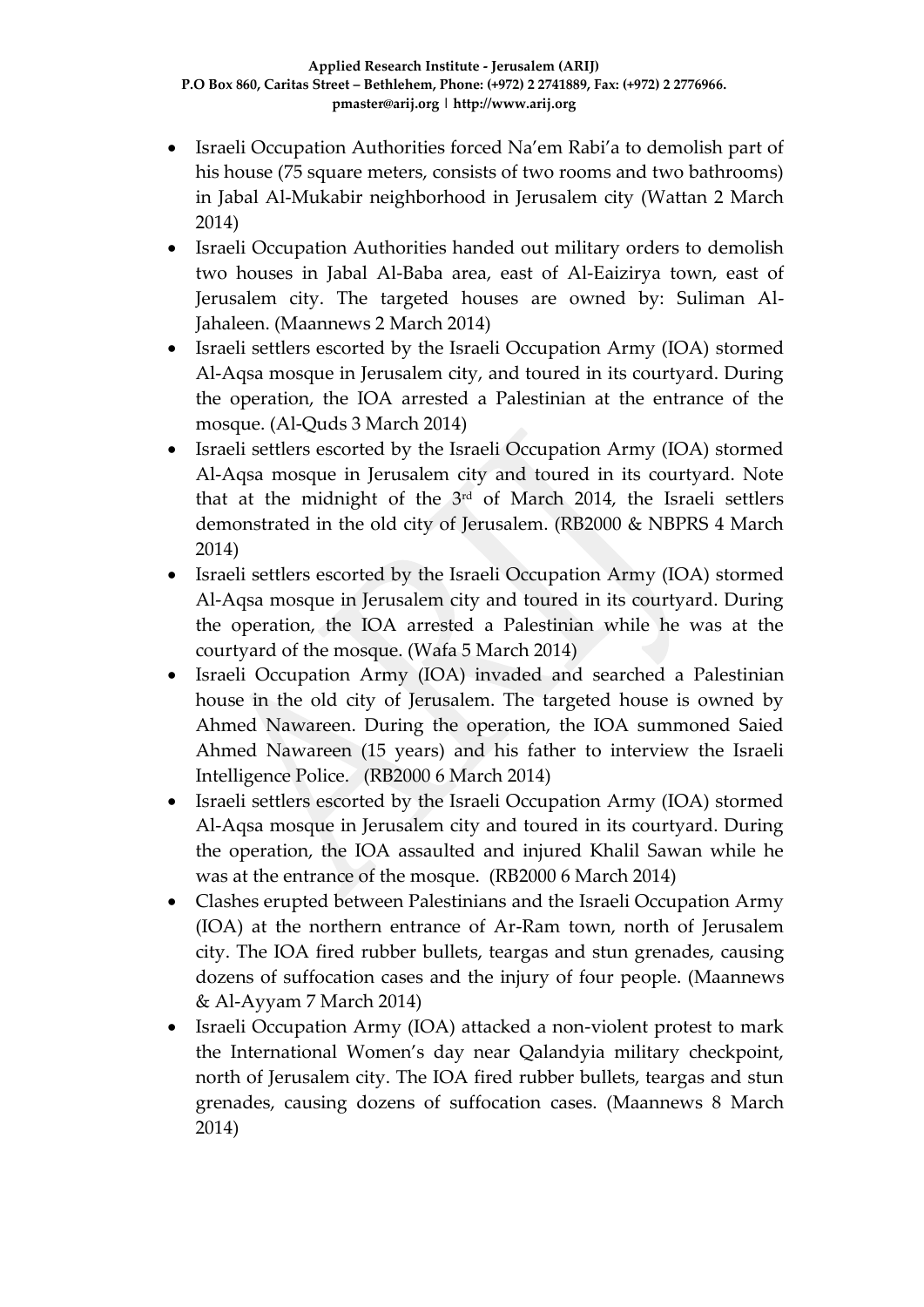- Three days, no water for some 50,000 East Jerusalem residents. Neighborhoods are part of Jerusalem municipality but on the far side of the separation barrier. Some 50,000 Palestinian residents of Jerusalem have been without water for three days, after their water supply was cut off on Tuesday. The residents are from the Shufat refugee camp and the neighborhoods of Ras Khamis, Ras Shehada and Hashalom – all within the Jerusalem municipality, and where a majority of residents having blue Israeli ID cards. However, they are on the Palestinian side of the separation fence. Water is supplied to the area by Jerusalem's water utility – Hagihon. The water systems were designed many years ago and are not adequate for the needs of the population, which has grown significantly in recent years. [\(Haaretz](http://www.haaretz.com/news/diplomacy-defense/1.578460) 8 March 2014)
- Israeli Occupation Army (IOA) attacked Palestinians while they were planted olive trees in Palestinian land in Anata town, north of Jerusalem city. The IOA fired teargas and stun grenades, causing the injury of Mahmoud Alyan. During the operation, the IOA arrested 12 Palestinians. Ten of the arrestees were identified as: Mohammad Hamdan, Ayman Musa, Muayyad Hikal, Adel Aliyan, Mahmoud Ibrahim, Mohammad Al-Khateeb, Hassan Hilwa, Ahmed Aliyan, Yasir Abd Al-'Al, and Musa Salamah. The IOA transferred the arrestees to unknown location. (Wattan 9 March 2014)
- Israeli settlers escorted by the Israeli Occupation Army (IOA) stormed Al-Aqsa mosque in Jerusalem city and toured in its courtyard. (NBPRS 9 March 2014)
- Israeli settlers escorted by the Israeli Occupation Army (IOA) stormed Al-Aqsa mosque in Jerusalem city and toured in its courtyard. During the operation, the IOA tightened its procedures at the entrances of the mosque. (ARN 10 March 2014)
- Israeli Municipality of Jerusalem forced Abdalla Samara (56 years) to demolish his residential barracks in Beit Hanina town in Jerusalem city. (Raya 10 March 2014)
- Israeli Occupation Army (IOA) closed the northern entrance of Ar-Ram town, north of Jerusalem city. The IOA prevented Palestinians from entering or leaving the town. (Al-Quds 10 March 2014)
- Israeli Occupation Army (IOA) imposed a military blockade at Al-Aqsa mosque in Jerusalem city, and prevented Palestinians age under 50 from entering the mosque. Clashes erupted between Palestinians and the IOA, where the IOA fired teargas and stun grenades, causing the injury of Afif Amirah; a Palestinian journalist. During the clashes the IOA arrested a Palestinian. (Wafa & Raya 11 March 2014)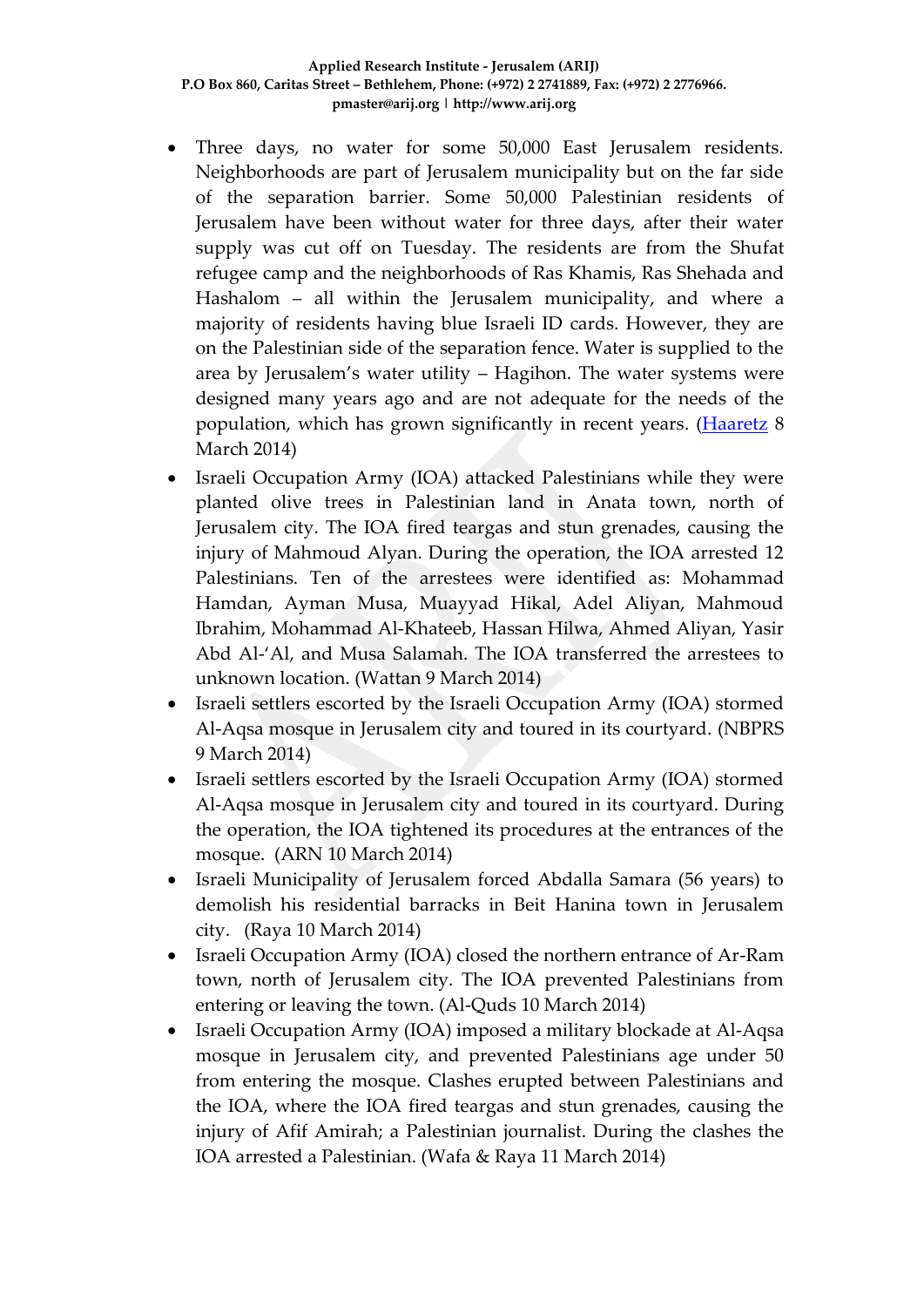- Israeli settlers living in Neve Shamual settlement razed Palestinian land, cut the fence surround it and constructed a road in An-Nabi Samual village, northwest of Jerusalem city. The targeted land is owned by Abd Barakat. (Maannews 11 March 2014)
- Clashes erupted between Palestinians and the Israeli Occupation Army (IOA) at Bab Al-Amoud area in Jerusalem city, after the IOA attacked a non-violent protest. The IOA fired rubber bullets, teargas and stun grenades at Palestinians, causing dozens of suffocation cases. During the clashes, the IOA arrested 5 Palestinians. (Maannews 12 March 2014)
- Israeli settlers escorted by the Israeli Occupation Army (IOA) stormed Al-Aqsa mosque in Jerusalem city from Bab Al-Maghariba, and toured in its courtyard. (RB2000 12 March 2014)
- Israeli Occupation bulldozers demolished a residential barracks, a livestock barracks and a carwash in Al-Jahaleen Bedouin committee in Al-Eizariya town, east of Jerusalem city. The targeted structures are owned by: Abu Ghassan Al-Jahaleen, Salman Al- Jahaleen and Sami Abu Ghaliya. (NBPRS & RB2000 12 March 2014)
- Israeli Ministry of Housing and Planning published tenders to construct 387 housing units (which it's part of 1600 housing units) in Ramat Shlomo settlement in Shufat town in Jerusalem city. Note that on the February 2012, the Israeli authorities approved the plan number 11085 to expand Ramat Shlomo settlement by adding 1500 housing units on 580 dunums of Palestinian land. (NBPRS 12 March 2014)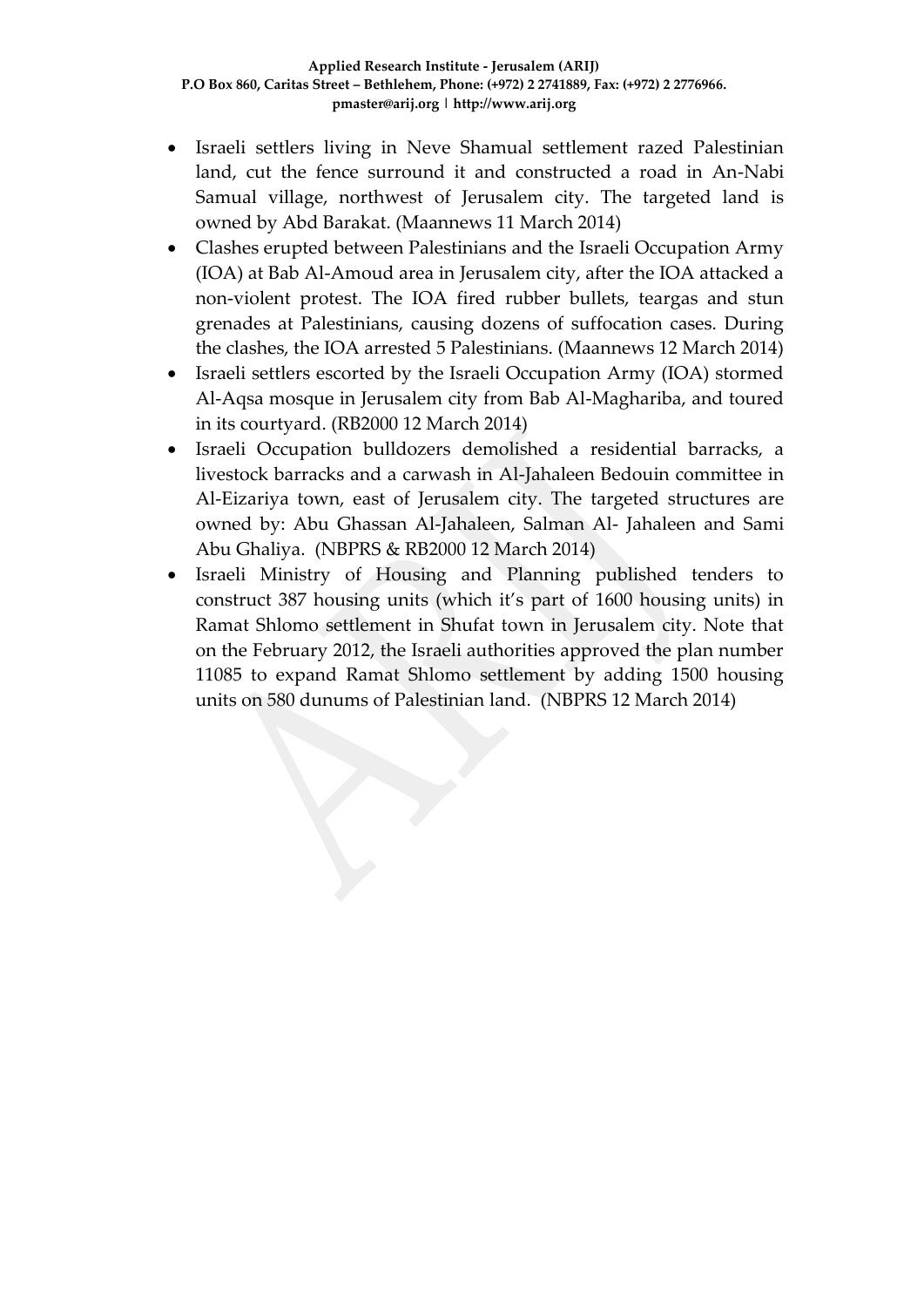- Israeli settler group buys property in heart of East Jerusalem. Ateret Cohanim says it purchased part of a 'large and strategic building' in heart of Arab commercial district. Ateret Cohanim, a religious Zionist organization that buys properties in the Old City and elsewhere in East Jerusalem in order to settle Jews there, says it has bought a "significant portion" of a building at the heart of the commercial district in East Jerusalem. In an email to supporters, Executive Director of Ateret Cohanim-Israel Daniel Luria said the group had purchased more than 1,000 square meters in "a very large and strategic building" situated across from the Old City (in the area between Damascus Gate and Herod's Gate). Photographs attached to the email show the structure, which is located at the end of Salah al-Din Street. Built under Jordanian rule, it is home to East Jerusalem's only full-service post office as well an Israeli police station. One picture showed the renovations being carried out on the interior of the building. Luria wrote that it would be used as an education center, with housing for pre-army yeshiva students. (Haaretz 13 March 2013)
- Israeli Occupation Army (IOA) erected a number of cameras in several neighborhoods and streets in the old city of Jerusalem. (Al-Quds 14 March 2014)
- Israeli Occupation Authorities prevented thousands of Palestinians from entering Al-Aqsa Mosque in Jerusalem city. The Israeli Occupation Army (IOA) closed several Streets in the city and erected military checkpoints at the entrance of the old city and in its neighborhoods. Clashes erupted between Palestinians and the IOA in Wadi Al-Jouz, and As-Sawana neighborhoods. During the operation, the IOA arrested two Palestinians. (SilwanIC 14 March 2014)
- Clashes erupted between Palestinians and the Israeli Occupation Army (IOA) in Abu Dies and Al-Eaziriya towns, east of Jerusalem city. The IOA fired rubber bullets, teargas and stun grenades at Palestinians and houses, causing dozens of suffocation cases and the injury of 35 people. (Maannews 14 March 2014)
- Israeli Occupation Army (IOA) attacked a non-violent protest in Jerusalem city. The IOA fired rubber bullets, teargas and stun grenades causing the injury of 15 people. During the operation, the IOA arrested two Palestinians. (SilwanIC 16 March 2014)
- Israeli Occupation Army (IOA) stormed Al-Aqsa mosque in Jerusalem city and assaulted Palestinians, causing the injury of a Palestinian. The IOA erected iron checkpoint at the gates of Al-Aqsa mosque and prevented more than 500 Palestinians from entering the mosque. (Wafa & SilwanIC 16 March 2014)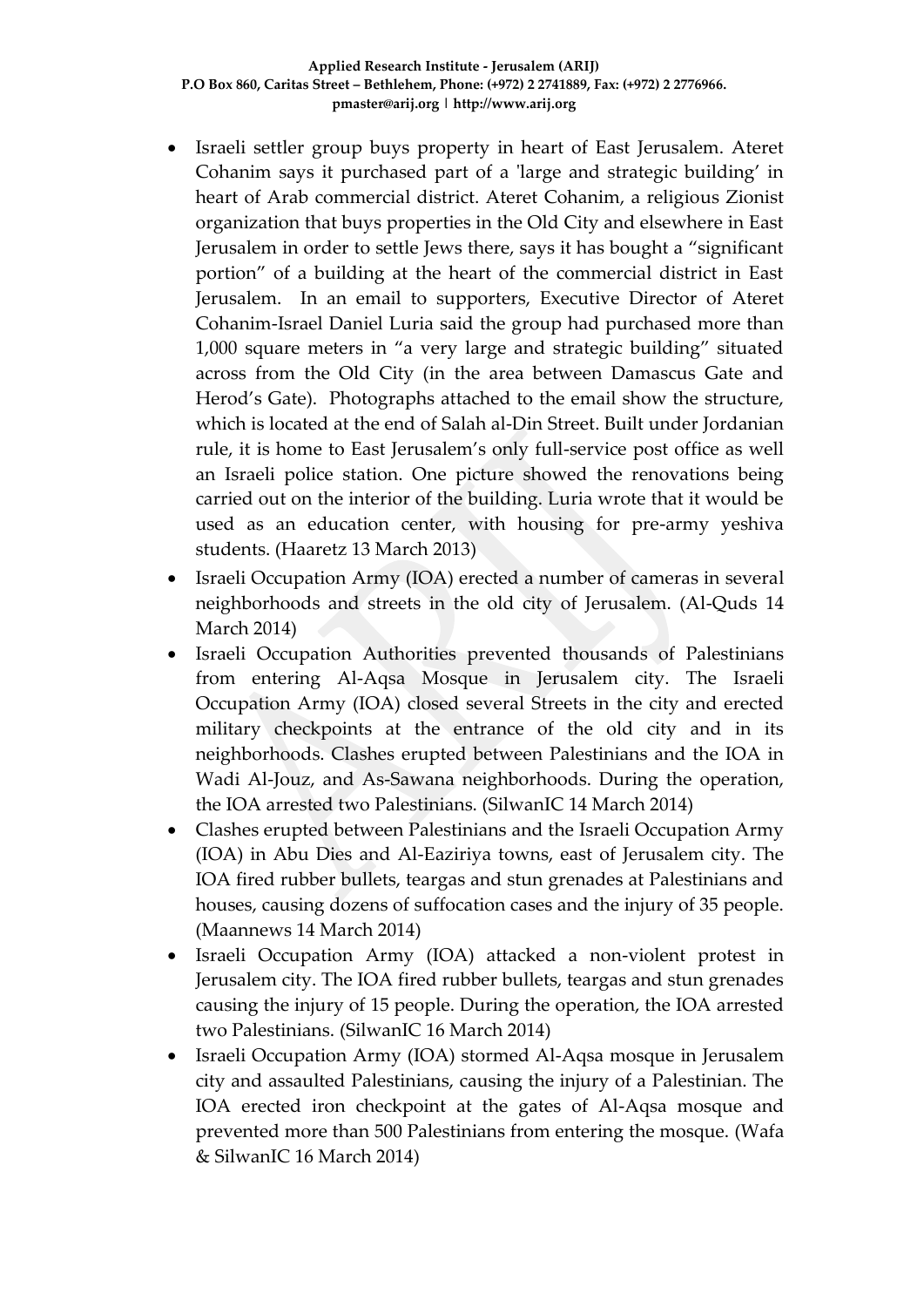- Clashes erupted between Palestinians and the Israeli Occupation Army (IOA) in Bab Hutta neighborhood in the old city of Jerusalem. The IOA fired stun grenades and rubber bullets at Palestinians and houses, causing the injury of Mahmoud As-Salimah (38 years). (SilwanIC 16 March 2014)
- Israeli Ministry of Housing and Planning; Uri Arial, escorted by the Israeli Occupation Army (IOA) raided Al-Aqsa mosque in Jerusalem city. During the operation, the IOA assaulted Ayda Sidawiya. (Wattan 16 March 2014)
- Israeli settlers escorted by the Israeli Occupation Army (IOA) stormed Al-Aqsa mosque in Jerusalem city and toured in its courtyard. During the operation, the IOA closed all the gates of the mosque and prevented thousands of Palestinians from entering it. (Wafa 17 March 2014)
- Israeli Ministry of Planning and Housing; Uri Arial, approved a Plan to construct 734 housing units in a new neighborhood near Ramot settlement in Jerusalem city. (Al-Quds & Maannews 17 March 2014)
- Israeli settlers escorted by the Israeli Occupation Army (IOA) stormed Al-Aqsa mosque in Jerusalem city and toured in its courtyard. During the operation, the IOA tightened its procedures at the entrances of the mosque and detained dozens of Palestinian's ID cards. (Al-Quds 18 March 2014)
- Israeli settlers escorted by the Israeli Occupation Army (IOA) stormed Al-Aqsa mosque in Jerusalem city and toured in its courtyard. During the operation, the IOA tightened its procedures at the entrances of the mosque. (Wafa 19 March 2014)
- Israeli Occupation Army (IOA) demolished three residential caravans (one of them 70 square meters and the two others each one 40 square meters) in Beit Hanina town, north of Jerusalem city. The targeted caravans are owned by by: Badwan As-Salaimah, Mohammad Samara and Shadi Samara. During the operation, the IOA stormed a Palestinian house owned by Al-Sa'ou family and assaulted residents. (SilwanIC 19 March 2014)
- Al-Aqsa foundation for Al-Wqaf and Heritage declared that the Israeli Occupation Authorities started the implementation of the last stage of the digging and razing 6 dunums of Palestinian land at the entrance of Wadi Hilwah neighborhood in Silwan town in Jerusalem city. (Maannews 19 March 2014)
- Jerusalem approves 186 new settlement homes. City councilman says construction planned for Pisgat Ze'ev and Har Homa neighborhoods, which are beyond the Green Line. Israel moved forward Wednesday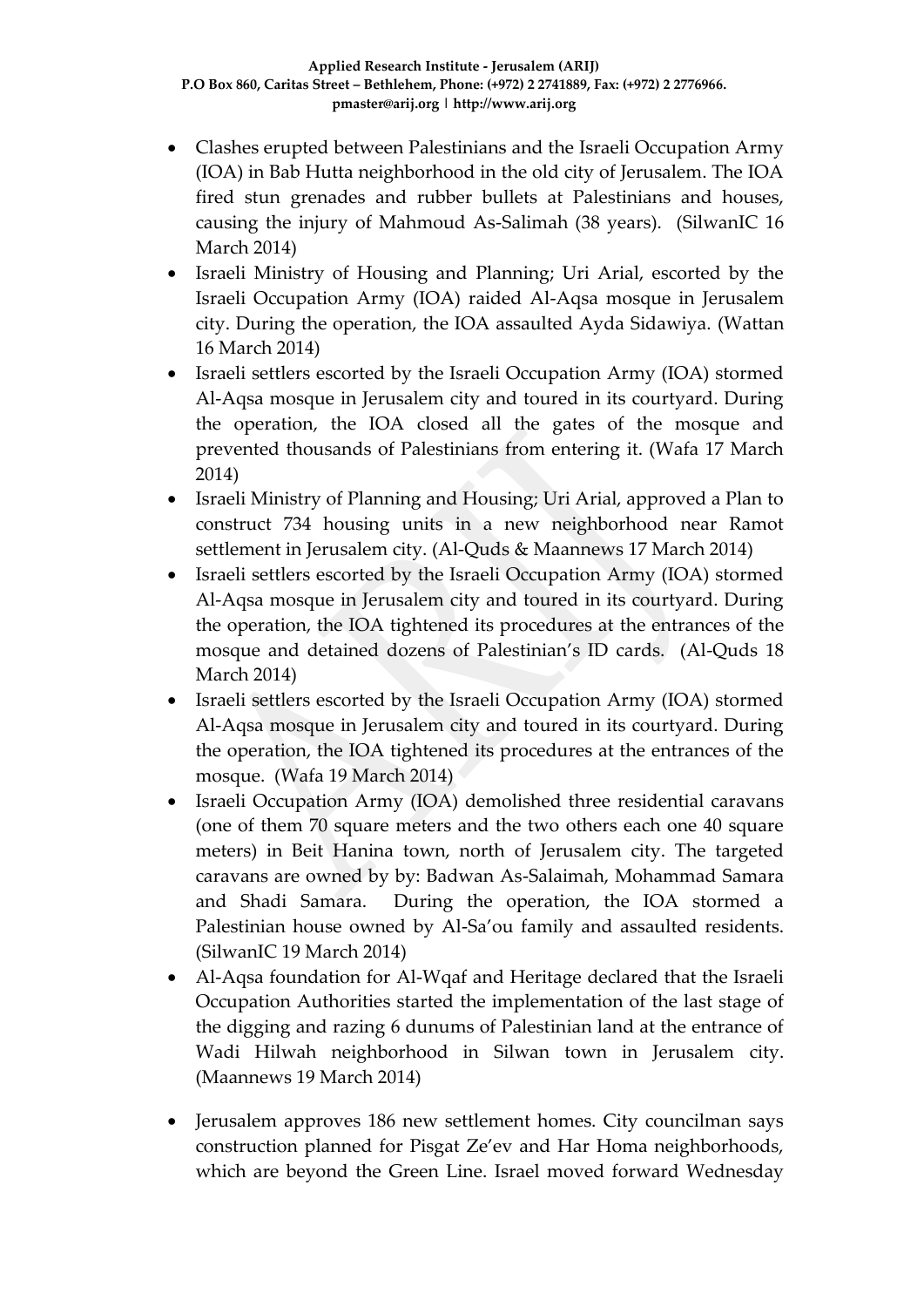with plans to build another 186 new homes in annexed East Jerusalem, according to a city councilor. The plans would see construction of 40 new homes in Pisgat Ze'ev and 146 in Har Homa, both of them neighborhoods built on territory captured by Israel during the 1967 Six Day War, Meretz City Councilman Yosef Pepe Alalu told AFP. [\(Time](http://www.timesofisrael.com/jerusalem-approves-186-new-settlement-homes/)  [of Israel](http://www.timesofisrael.com/jerusalem-approves-186-new-settlement-homes/) 19 March 2014)

- The Israeli High Court issued a decision rejecting the petition submitted by the Ayyad family against the amended expropriation order issued by the Minister of Finance on 18 December 2013 acquiring the right of possession and use of an area of 1,410 sqm from the Cliff Hotel property for a period of 10 years (petition number 1190/14). The amended order stated that the land is needed for the completion of the Wall around Jerusalem and other proclaimed security needs. The petition was submitted by the family on 16 February 2014, but the court decided not to intervene in the route of the Wall or in the decision to expropriate parts of the hotel. In the ruling the Court stated that is was convinced that the decision to expropriate parts of the hotel is due only to security considerations, and that the hotel's use as a high look-out point justified its continued control by Israeli forces and the passage of the Wall east to the hotel so that the hotel itself remains on the "Israeli" side of the Wall. The Court also stated that it was convinced that there is a need to finish the construction of the Wall around the hotel and replace the current existing metal fence. Finally, the Court ruled that the route and construction of the Wall are reasonable even when compared to the harm they will cause to the hotel's owners, and cancelled the interim injunction from 16 February 2014, which halted the construction thus far. (NBPRS & LTF 19 March 2014)
- Clashes erupted between Palestinians and the Israeli Occupation Army (IOA) at the courtyard of Al-Aqsa mosque in Jerusalem city, after a group of Israeli settlers escorted by the IOA stormed the mosque. The IOA assaulted and injured Palestinians and arrested two of them. (SilwanIC 20 March 2014)
- Israeli Occupation Army (IOA) attacked a Palestinian marathon in Al-Issawiya town in Jerusalem city, and prevented them from reaching the main street in the city. The IOA arrested four Palestinians; were identified as: Mohammad Abu Al-Humos, Taj Muhseen, Kayed Al-Rajabe and Jehad Awedah. (SilwanIC 21 March 2014)
- Thousands of Palestinian worshipers performed prayers in the streets of Jerusalem city after Israeli authorities imposed age restrictions on entering the Al-Aqsa mosque compound. Men under age of 50 were forced to pray in the streets as Israeli authorities imposed restrictions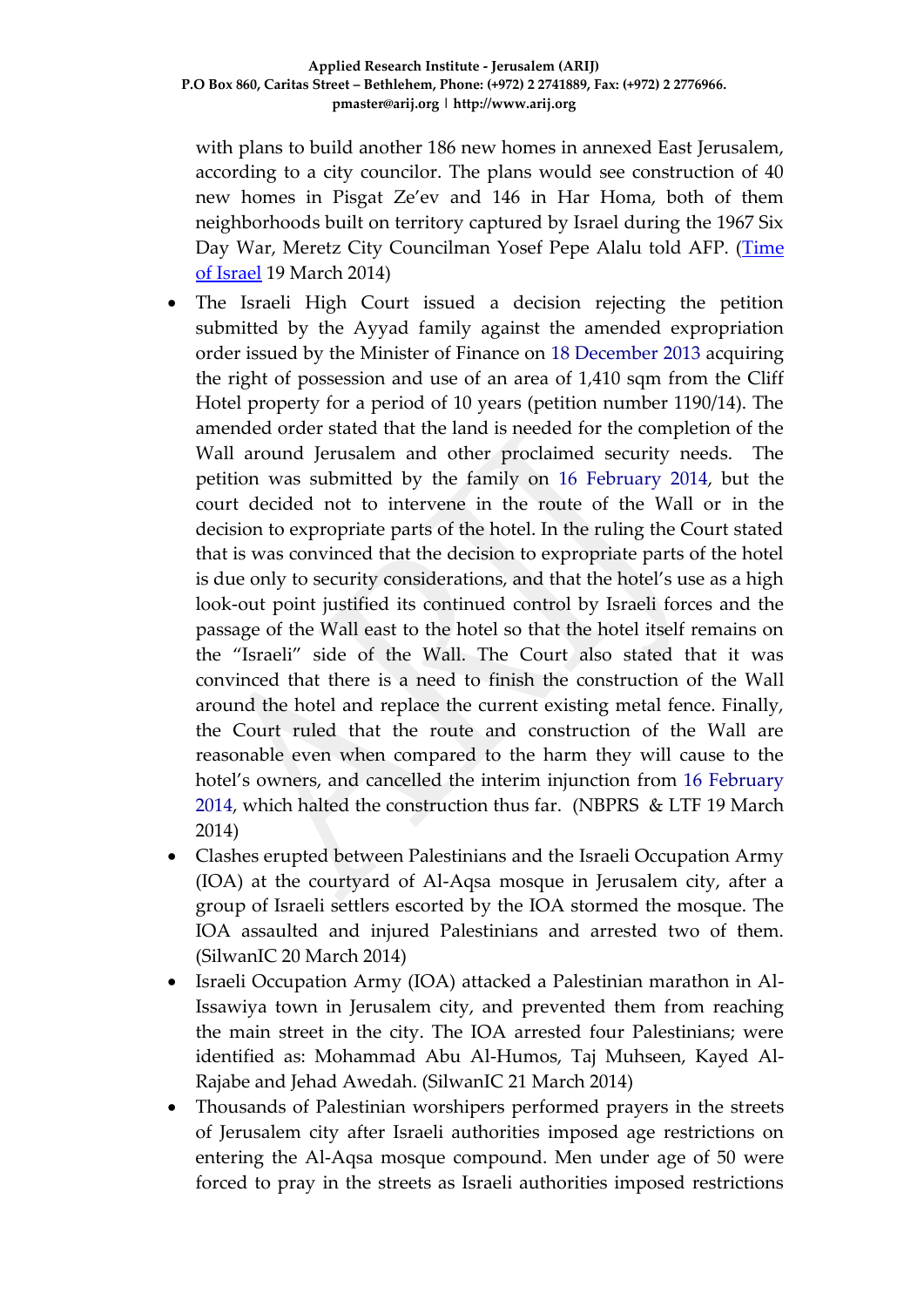around the Old City to accommodate the Jerusalem Marathon. Several main roads were closed and a number of checkpoints set up around the Old City as thousands ran in the event. (Maannews 21 March 2014)

- Clashes erupted between Palestinians and the Israeli Occupation Army (IOA) at Ras Al Amoud neighborhood in Jerusalem city. The IOA assaulted Palestinians after storming their houses. (SilwanIC 21 March 2014)
- Clashes erupted between Palestinians and the Israeli Occupation Army (IOA) in Al-Ein neighborhood in Silwan town in Jerusalem city. The IOA fired teargas grenades at Palestinians and houses, causing dozens of suffocation cases. (SilwanIC 21 March 2014)
- Israeli Occupation Army (IOA) attacked a non-violent protest at Bab Al Amoud area in Jerusalem city. The IOA fired rubber bullets and stun grenades, and assaulted participants. During the operation, the IOA arrested 6 Palestinians were identified as: Nasser Qaws, Ala Al-Hadad, Ahmed A-Ghoul, Ahmed Hadeeb, Mu'amar Rabiya and Adi Sub Laban. Clashes erupted between Palestinians and the IOA, where the IOA closed Bab Al-Amoud and prevented Palestinians from reching their houses in the area. (SilwanIC 23 March 2014)
- Israeli Occupation Authorities prevented Palestinians in Wadi Hilweh neighborhood in Silwan town in Jerusalem city, from restoration retaining wall (SilwanIC 23 March 2014)
- Israeli settlers escorted by the Israeli Occupation Army (IOA) stormed Al-Aqsa mosque in Jerusalem city and toured in its courtyard. (Safa 23 March 2014)
- An Israeli settler fired a small plane with camera above Al-Aqsa mosque in Jerusalem city. (Wafa 23 March 2014)
- Israeli Occupation Army (IOA) raided and searched several Palestinian houses in Abu Dis town, east of Jerusalem city. The IOA detained the residents and checked their ID cards. (Raya 24 March 2014)
- Israeli settlers living in Pisgat Ze'ev settlement punctured the tires of 34 Palestinian vehicles and a bus and wrote anti- Palestinian slogans on walls and vehicles in Beit Hanina town, north of Jerusalem city. The targeted vehicles are owned by: Abu Sninah, An-Natsha, Siqrut, Al-Hirbawi, Al-Bitar, Al-Ghawi, As-Salimah, Shwiki and Al-Katab families. (SilwanIC 24 March 2014)
- Israeli settlers escorted by the Israeli Occupation Army (IOA) stormed Al-Aqsa mosque in Jerusalem city and toured in its courtyard. During the operation, at the entrance of the mosque, the IOA detained the ID cards for dozens of Palestinians. (Al-Quds 24 March 2014)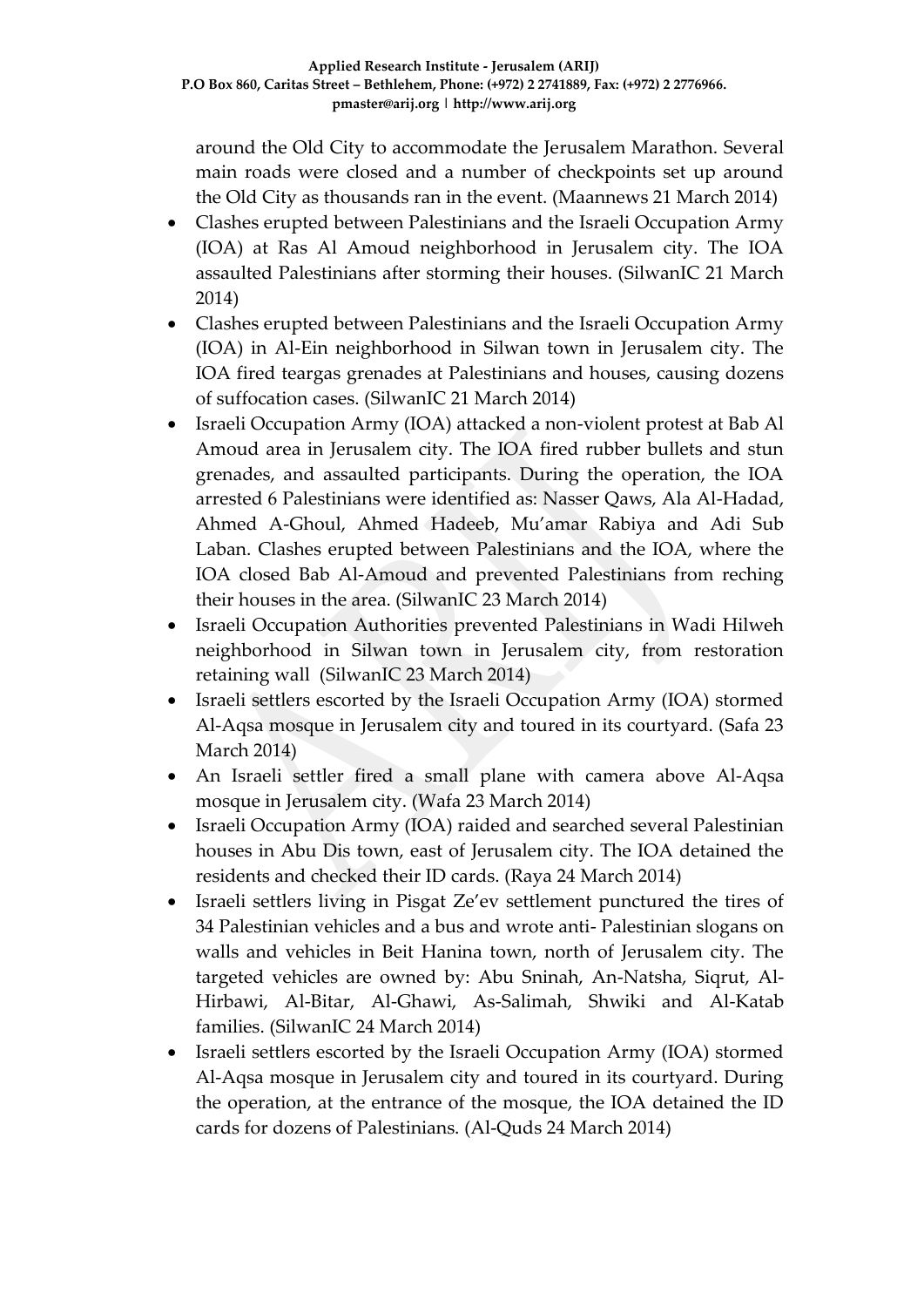- Israeli settlers escorted by the Israeli Occupation Army (IOA) stormed Al-Aqsa Mosque in Jerusalem city and toured in its courtyard. (Wafa 25 March 2014)
- Israeli settlers escorted by the Israeli Occupation Army (IOA) stormed Al-Aqsa mosque in Jerusalem city and toured in its courtyard. It's worth mentioning that the Israeli settlers issued a latter for the Primer Ministry Benjamin Netanyahu asking him to allocation a place in the court yard of Al-Aqsa mosque to the Israeli settlers to pray. (Raya & Wattan 26 March 2014)
- Israeli Occupation bulldozers demolished a Palestinian building consists of Al-Rahma mosque (100 square meters), Health center (200 square meters), stores and two apartments (300 square meters and inhabited by 11 Palestinians), in Khallit Al-Ein neighborhood in At-Tur town in Jerusalem city. The targeted building is owned by Ghadir Ajram Abu Ghaliya. (SilwanIC 26 March 2014)
- Israeli Municipality court of Jerusalem issued an order to demolish a Palestinian house (inhabited by 10 Palestinians) builds on 1.5 dunums of land in Abu Dis town, east of Jerusalem city. The targeted house is owned bu Mu'tasem Adila. Note that the targeted house is located near Clif hotel and the Israeli Segregation wall. (Maannews 26 March 2014)
- Israeli Occupation Army (IOA) invaded Yabus organization in Jerusalem city and prevented Palestinians from holding a conference. The IOA prevented Palestinian from entering the organization and closed its doors. (SilwanIC 27 March 2014)
- Clashes erupted between Palestinians and the Israeli Occupation Army (IOA) in Abu Dis town, east of Jerusalem city. The IOA fired rubber bullets, teargas and stun grenades at Palestinians, causing dozens of suffocation cases and the injury of others. During the operation, the IOA arrested Ahmed Khalid Warad (18 years). (Maannews 28 March 2014)
- Israeli Occupation Army (IOA) attacked a non-violent protest to mark land day in Bab Al-Amoud area in Jerusalem city. The IOA fired rubber bullets, teargas and stun grenades at Palestinians, causing dozens of suffocation cases and the injury of 8 people. The IOA attacked the Palestinian journalists and paramedics causing the injury of five journalists and three paramedics. During the operation, the IOA arrested 7 Palestinians. Five of the arrestees were identified as: Samer Abu Aisha, Munther Al-Hirbawi, Tariq Al-Assouli and Wahaj Al-Haq Barham (13 years). (SilwanIC 30 March 2014)
- Clashes erupted between Palestinians and the Israeli Occupation Army (IOA) in Al-Abbasiya neighborhood in Silwan town in Jerusalem city. The IOA fired teargas and stun grenades at Palestinians. During the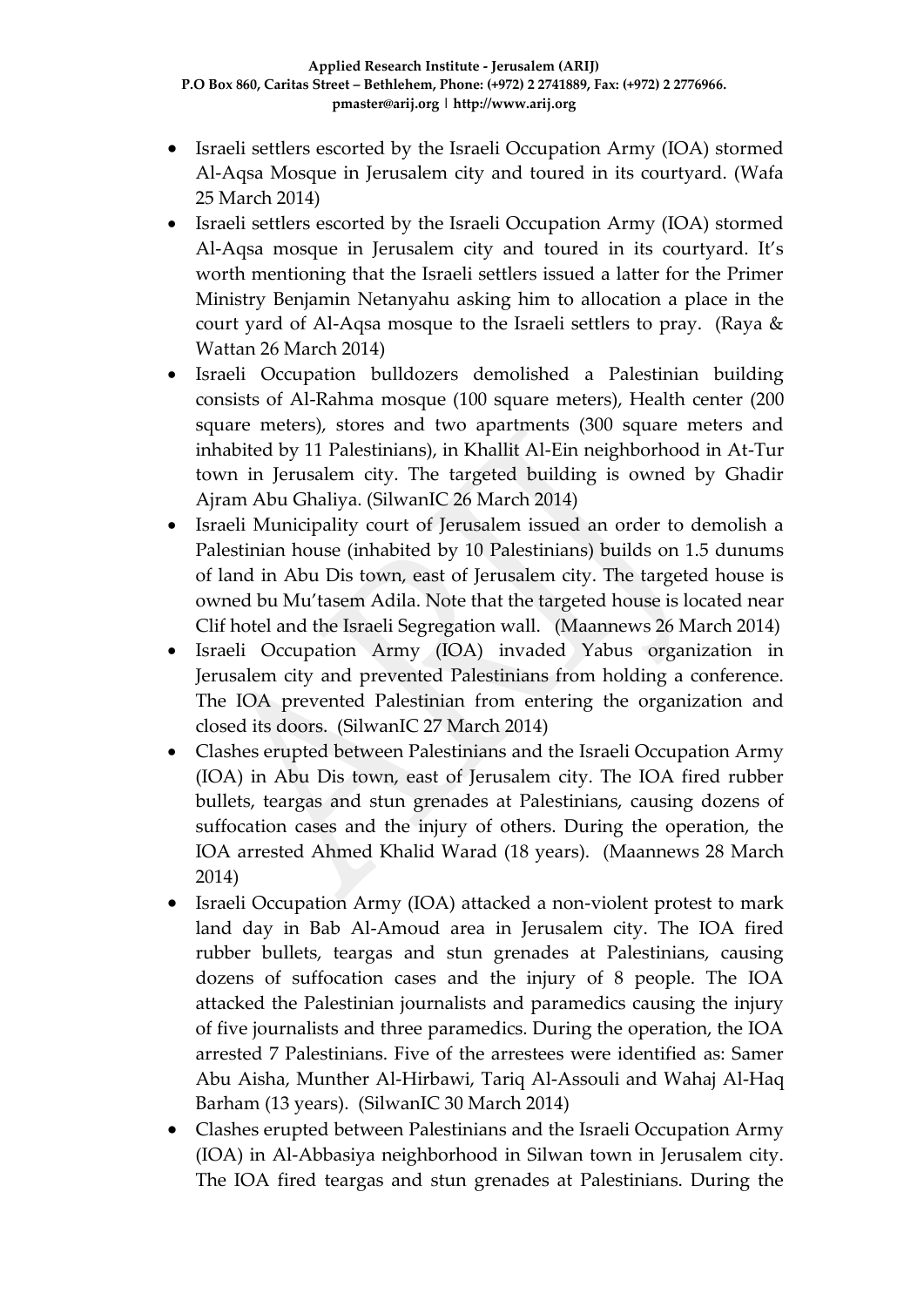clashes, the IOA arrested four Palestinians were identified as: Habib Az-Zair (16 years), Ali Ahmed Qara'een (14 years) and his father and brother Wadee' (16 years). (SilwanIC & Maannews 30 March 2014)

- Israeli Occupation Army (IOA) assaulted and arrested Mohammad Daoud At-Tariqi (22 years) and Ahmed Abd Al-Rahman Abu Farha (21 years) during clashes that erupted between Palestinians and the IOA at Bab As-Sahira area in Jerusalem city. (Wafa 30 March 2014)
- Israeli settlers escorted by the Israeli Occupation Army (IOA) stormed Al-Aqsa mosque in Jerusalem city and toured in its court yard. (NBPRS 30 March 2014)
- Israeli Occupation Authorities forced Al-Maslamani family to demolish their two residential barracks (60 square meters, and 40 square meters) in Al-Hardoub neighborhood in At-Tur town in Jerusalem city. The targeted barracks inhabited by 8 Palestinians. (SilwanIC 30 March 2014)
- Israeli settlers assaulted and injured Tariq Ghalebv Idres (24 years) while he was at Al-Qarme neighborhood in the old city of Jerusalem city. (NBPRS 31 March 2014)
- The Local Planning and Building Commission at the Israeli Ministry of Interior approved a plan to build a new four story-building synagogue named "Israel Jewel"- Nivraet Yisrael, in the middle of the old city of Jerusalem and just 200 meters away west of Al-Aqsa Mosque. (Maannews 31 March 2014)

### **Hebron**

- Israeli Occupation Army (IOA) forced Palestinian farmers to leave their land in Wadi Abu Ar-Rish area near Beit Ain settlement in Beit Ummer town, north of Hebron city. (RB2000 1 March 2014)
- Clashes erupted between Palestinians and the Israeli Occupation Army (IOA) in Beit Ummer town, north of Hebron city. The IOA fired teargas and stun grenades at Palestinians and houses, causing dozens of suffocation cases. During the operation, the IOA occupied a roof of a house and transformed it to a military base. The targeted house is owned by Mahmoud Salah Abu Aiyash. (Wattan 2 March 2014)
- Israeli Occupation Army (IOA) prevented Palestinian workers from working in a kindergarten in At-Tawani village, east of Yatta town, south of Hebron city, and detained them for few hours. During the operation, the IOA assaulted and injured Fadel Ahmed Jubrail Rabi'i. (Wafa 2 March 2014)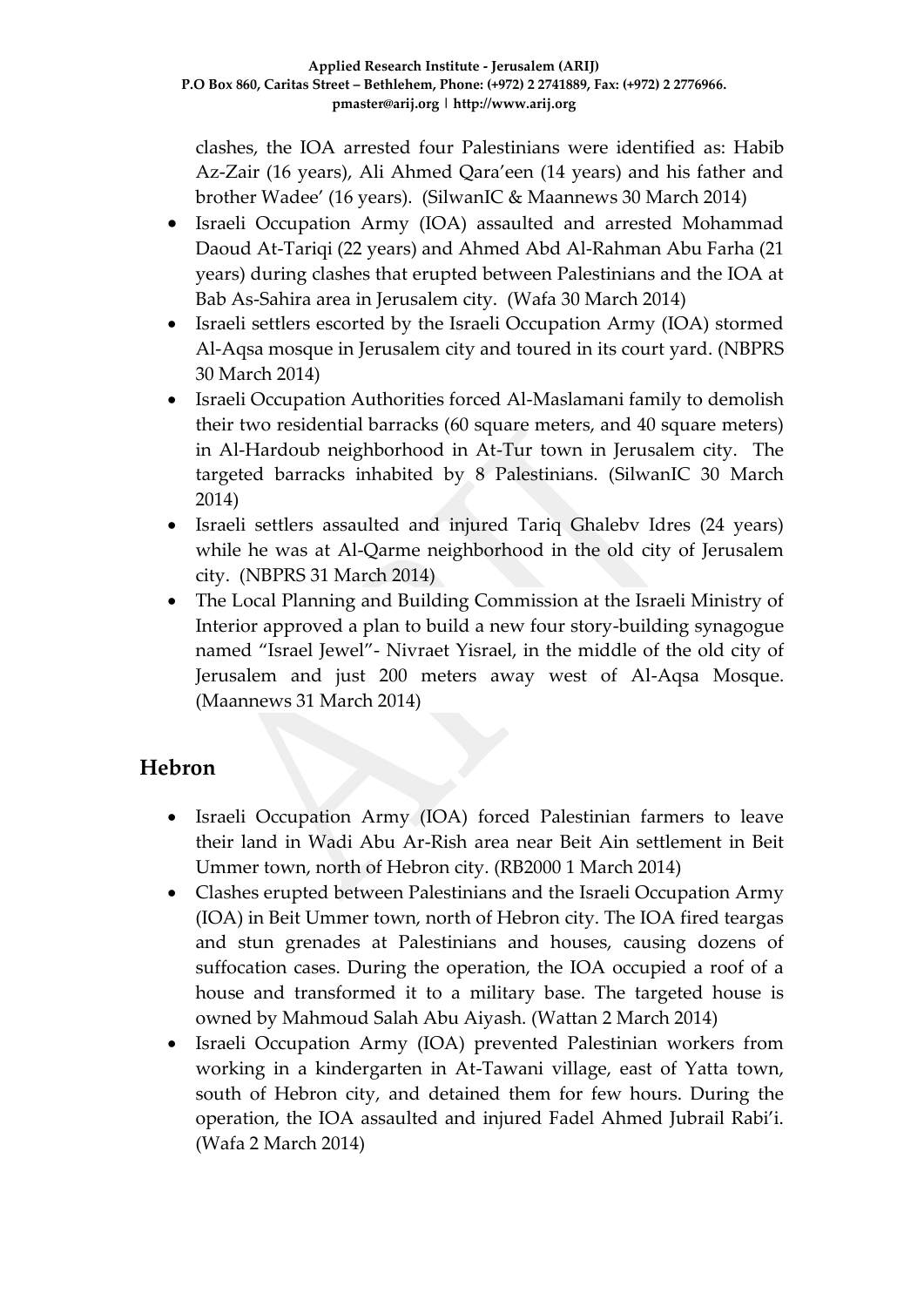- Israeli Occupation Army (IOA) erected a sudden checkpoint at the entrance of Al-Fawar refugee camp, south of Hebron city. The IOA stopped and searched Palestinian vehicles and checked ID cards. (RB2000 2 March 2014)
- Clashes erupted between Palestinians and the Israeli Occupation Army (IOA) in Hebron city. The IOA fired teargas and stun grenades at Palestinians, causing dozens of suffocation cases. (ARN 3 March 2014)
- Israeli Occupation Army (IOA) handed out a military order to stop the construction in a house in Soba area, east of Idhna town, west of Hebron city. The targeted house is owned by Ayman Ali Amirah. (Wafa 4 March 2014)
- Israeli Occupation Army (IOA) erected military checkpoints at the entrance of Yatta, Hahlul, and Sair towns and Al-Fawar refugee camp in Hebron governorate. The IOA stopped and searched Palestinian vehicles and checked ID cards. (Wattan 5 March 2014)
- Clashes erupted between Palestinians and the Israeli Occupation Army (IOA) in Dura town, west of Hebron city. The IOA fired teargas and stun grenades at Palestinians and houses. (Wattan 6 March 2014)
- Israeli Occupation Authorities issued military orders to demolish two Palestinian houses in Khallit Ibrahim in Idhna town, west of Hebron city. The targeted houses are owned by: Wessam Jubra'il Hitawi and Sayil Mahfoud Islimiyah. One of the targeted houses is inhabited by 6 family members and the other is under construction. (Raya 6 March 2014)
- Israeli Occupation Army (IOA) invaded Beit Ummer town, north of Hebron city and fired teargas and stun grenades at houses, causing dozens of suffocation cases. (Maannews 7 March 2014)
- Israeli settlers escorted by the Israeli Occupation Army (IOA) attacked and arrested Anan An-Najar (28 years) while he was in Khirbet Shu'b Al-Batam area near Metzipe Ya'ir settlement in Yatta town, south of Hebron city. (Wattan 7 March 2014)
- Israeli Occupation Army (IOA) closed with cement blocs the main entrance of Beit Ummer town, north of Hebron city. (Safa 7 March 2014)
- Israeli Occupation Army (IOA) stormed a Palestinian house and occupied its roof in the central of Hebron city. The targeted house is owned by Abd Al-Khaleq Nabil Sider. (Wafa 8 March 2014)
- Israeli Occupation Army (IOA) invaded and searched several Palestinian houses in Dura and Sa'ir towns in Hebron governorate, and summoned tens of Palestinians to interview the Israeli Intelligence Police. (Wafa 8 March 2014)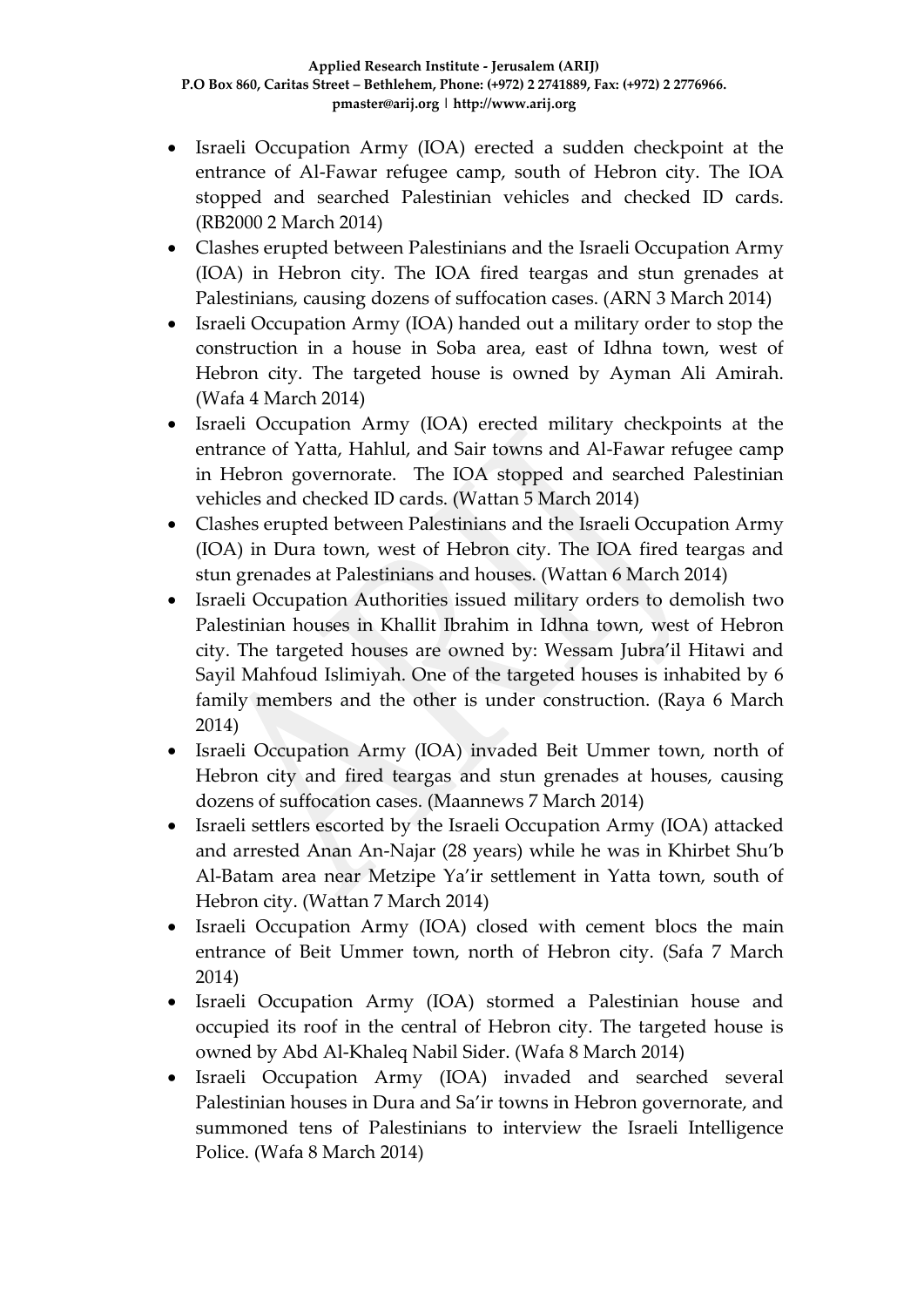- An Israeli Occupation jeep ran over Samira Tawfiq Alyana Awad (16 years) while she was crossing the Street in Khirbet Sh'ab Al- Batem near Yatta town, south of Hebron city. (Wafa 8 March 2014)
- Israeli Occupation Army (IOA) erected military checkpoints in several areas in Hebron city and at the entrance of Sa'ir and Halhul towns in Hebron governorate. The IOA stopped and searched Palestinian vehicles and checked ID cards. (Wafa 8 March 2014)
- Israeli Occupation Army (IOA) erected a sudden checkpoint at the entrance of Al-Karmel village, east of Yatta town, south of Hebron city. The IOA stopped and searched Palestinian vehicles and checked ID cards. (Wafa 8 March 2014)
- Clashes erupted between Palestinians and the Israeli Occupation Army (IOA) in Beit Ummer town, north of Hebron city, after the IOA stormed and searched several houses. (Wattan 9 March 2014)
- Israeli settlers living in Ramat Yashi outpost attacked Palestinian families and a group of International activists in Tel Rumeida neighborhood in Hebron city. The Israeli settlers also, set up a banner in Ash-Shuhada' Street reading "Palestine never existed and never will". (NBPRS 9 March 2014)
- Israeli settlers living in Beit Ain settlement attacked a Palestinian family while they working in their land in Wadi Abu Ar-Riesh area, northwest of Beit Ummer town, north of Hebron city. (NBPRS 9 March 2014)
- Israeli Occupation Army (IOA) stormed and searched several areas in Dura, Sa'ir and Idhna towns in Hebron governorate. (Wafa 10 March 2014)
- Israeli Occupation Army (IOA) erected an Iron Gate at the entrance of Beit 'Einun village, south of Hebron city. (Wafa 10 March 2014)
- Israeli Occupation Army (IOA) erected a military checkpoint in the central of Hebron city. The IOA stopped and searched Palestinian vehicles and checked ID cards. (Wafa 10 March 2014)
- Israeli Occupation Army (IOA) handed out military orders to demolish two water wells in Khirbet Al-Fakhit, east of Yatta town, south of Hebron city. The targeted wells are owned by: Mohammad Ayoub Abu Sabha and Akram Abu Sabha. (Raya 11 March 2014)
- The Israeli Supreme Court has just published its verdict on the "House of Contention" and ruled that the ownership could become of the settlers, only after the Minister of Defense will authorize and permit the deal. Until then, the settlers are prohibited from entering the building." Peace Now: "Peace Now calls the Minister of Defense not to grant a purchase permit to the settlers, which will have immediate and severe political and security implications over Hebron, the region and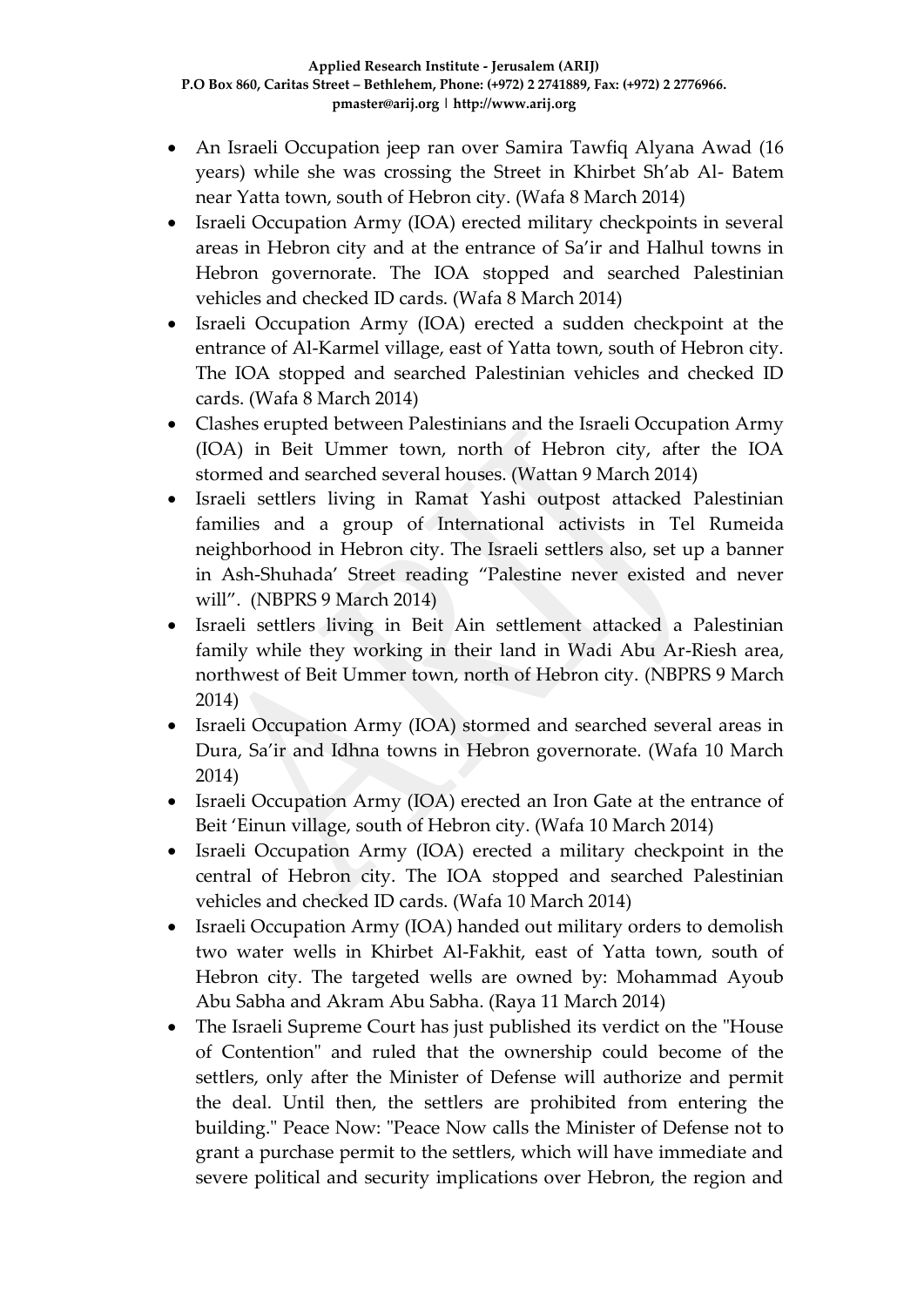the negotiations that are taking place." The court is likely to rule the compound, which can house hundreds of settlers at the heart of Palestinian Hebron, is owned by the settlers. Such a ruling may allow the settlers to enter the compound immediately; however the Israeli government has the authority and responsibility to stop them. The Minister of Defense has the full capacity to prevent the entrance of the settlers to the compound. he establishment of the new settlement in Hebron today or in the coming days could be devastating to Secretary Kerry's efforts, and will be devastating to the situation on the ground in Hebron, and in the West Bank in general. [\(Peace Now](http://settlementwatcheastjerusalem.wordpress.com/2013/09/30/houseofcontention_hebron/?utm_source=activetrail&utm_medium=email&utm_campaign=NGO%20Position%20Paper%20Presser) 11 March 2014)

- Clashes erupted between Palestinians and the Israeli Occupation Army (IOA) in Beit Ummer town, north of Hebron city. The IOA fired rubber bullets, teargas and stun grenades, causing dozens of suffocation cases and the injury of three people. During the clashes, the IOA erected a military checkpoint at the entrance of the town and prevented Palestinian vehicles from entering or leaving the town. The IOA occupied a Palestinian house owned by Habees Al-Almae and transformed it to a military base. (Wattan 12 March 2014)
- Israeli Occupation Army (IOA) erected sudden checkpoints at the entrance of Sair, and Halhul towns and Al-Fawar refugee camp in Hebron governorate. The IOA stopped and searched Palestinian vehicles and checked ID cards. (Wafa 12 March 2014)
- Israeli Occupation Army (IOA) invaded and toured several neighborhoods in Hebron city. (Safa 13 March 2014)
- Clashes erupted between Palestinians and the Israeli Occupation Army (IOA) in Beit Ummer town, north of Hebron city. The IOA fired rubber bullets, teargas and stun grenades at Palestinians, causing dozens of suffocation cases and the injury of 3 children. (Wattan 13 March 2014)
- Israeli Occupation Authorities issued military orders to stop the construction in a number of Palestinian houses in Khallit Abu Bida area in Bani Na'im village, east of Hebron city. Three of the targeted houses are owned by Ibrahim Mohammad Salem Tarirah, Ibrahim Hassan Abu Al-Mu'tee Tarirah and Suliman Awad Salem Tarirah. (NBPRS 13 March 2014)
- Clashes erupted between Palestinians and the Israeli Occupation Army (IOA) in Beit Ummer town, north of Hebron city. The IOA fired live and rubber bullets, and teargas and stun grenades, causing dozens of suffocation cases and the injury of Omar Arafat Al-Za'aqiq (16 years), Mohammad Ahmed Shihada bu Ayash (16 years), and 9 others. (Safa 14 March 2014)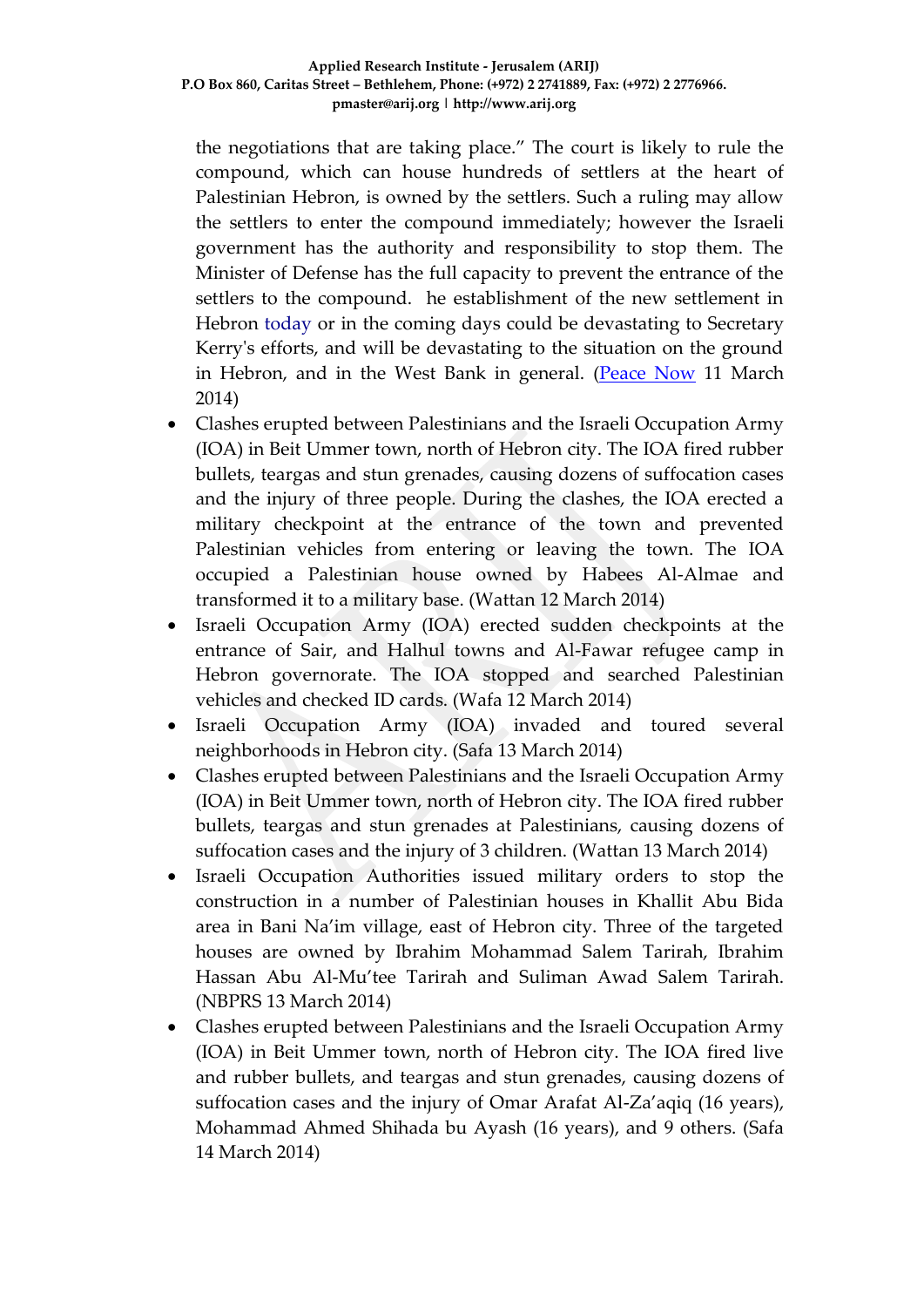- Israeli settlers uprooted 40 olive trees in Al-Laghzawiya area, southeast of Yatta town, south of Hebron city. The targeted trees owned by: Karam Yousif Awad Shatat and his brothers; Musa, Issa and Khalil. (NBPRS 14 March 2014)
- Israeli Occupation Army (IOA) invaded and toured in several areas and neighborhoods in Hebron city. (Raya 15 March 2014)
- Israeli Occupation Army (IOA) erected sudden checkpoints at the entrance of Sa'ir, Halhul, and Dura towns and Al-Fawar refugee camp in Hebron governorate. The IOA stopped and searched Palestinian vehicles and checked ID cards. (Raya 15 March 2014)
- Clashes erupted between Palestinians and the Israeli Occupation Army (IOA) in Beit Ummer town, north of Hebron city. The IOA fired rubber bullets, teargas and stun grenades at Palestinians and houses, causing dozens of suffocation cases and the injury of three people. The IOA occupied two Palestinian houses owned by: Mohammad Saleh Abd Hassan Aby Ayash and Mohammad Ta'ma Alqam. (Maannews 16 March 2014)
- Israeli settlers escorted by the Israeli Occupation Army (IOA) demonstrated in the old city of Hebron to celebrate Purim holiday. During the operation, the IOA forced a number of Palestinians to close their shops. (NBPRS 16 March 2014)
- Clashes erupted between Palestinians and the Israeli Occupation Army (IOA) in Hebron city. The IOA fired teargas and stun grenades at Palestinians, causing dozens of suffocation cases. (Raya 17 March 2014)
- Clashes erupted between Palestinians and the Israeli Occupation Army (IOA) in Al-Fawar refugee camp, south of Hebron city. The IOA fired rubber bullets, teargas and stun grenades, causing dozens of suffocation cases and the injury of Mohammad Suliman Awad (46 years). (RB2000 18 March 2014)
- Yousif Nayef Yousif Ash-Shawamrih (16 years) from Deir Al-Asal village, southwest of Hebron city, was killed after the Israeli Occupation Army (IOA) opened fire at him while he was near the Israeli Segregation wall in Arab Ar-Ramadin town, southwest of Hebron city. (Maannews 19 March 2014)
- Israeli Occupation Army (IOA) invaded and searched a Palestinian house in Surif town, northwest of Hebron city. The targeted house is owned by Yousif Taha Al-Namoura. (Wafa 19 March 2014)
- Israeli Occupation Army (IOA) erected military checkpoints at the entrances of Hebron, Sa'ir and Halhul towns and Al-Fawar refugee camp in Hebron governorate. The IOA stopped and searched Palestinian vehicles and checked ID cards. (Wattan 19 March 2014)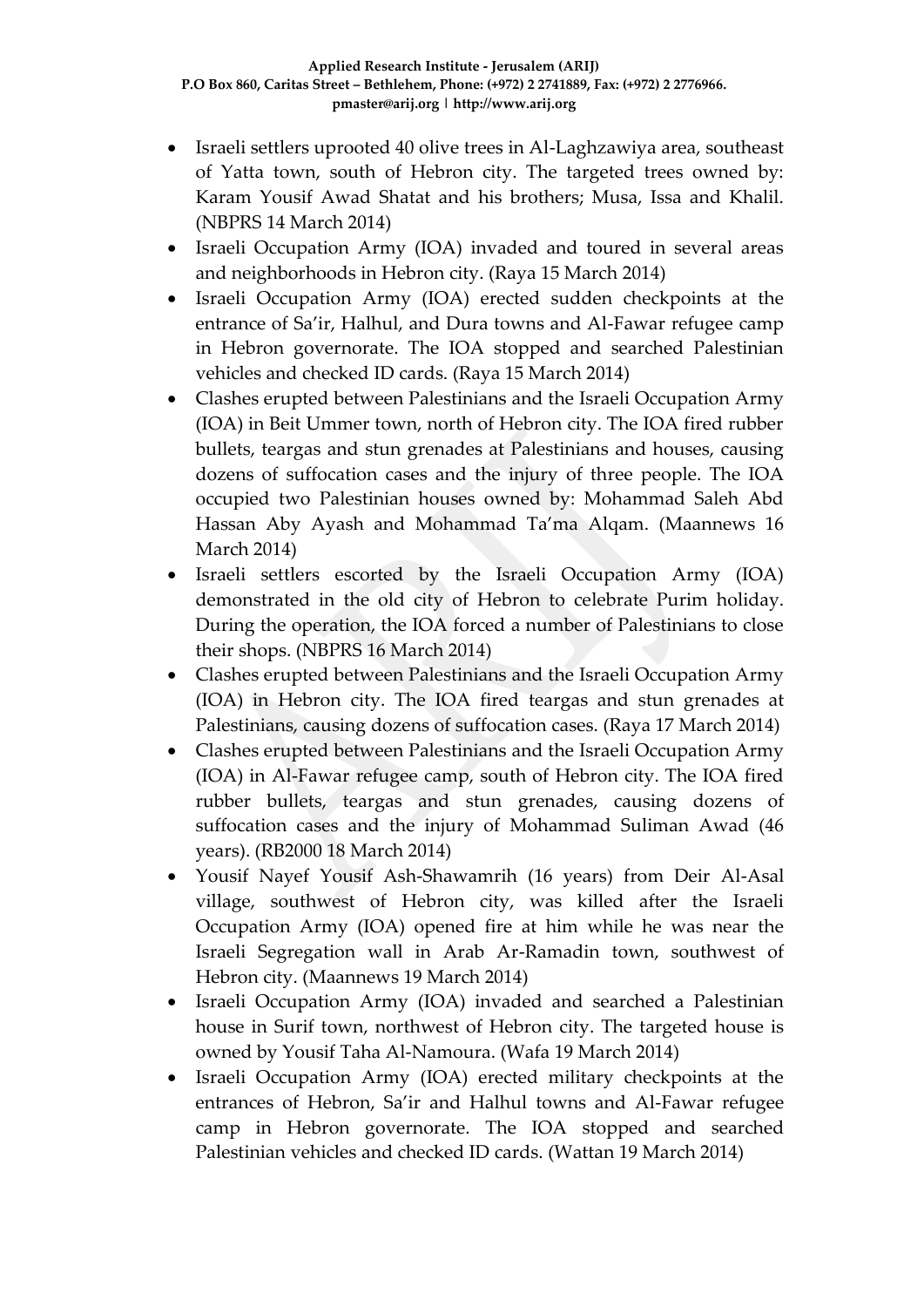- Israeli Occupation Army (IOA) stormed and searched several Palestinian houses in Yatta town, south of Hebron city. Two of the targeted houses are owned by: Amjad Saqir Behes and Iyad Mohamamd Ghaith. During the operation, the IOA intensified its presence at the roads link between Yatta town and surrounded villages. (RB2000 20 March 2014)
- Israeli Occupation Army (IOA) erected a military checkpoint in Wadi Al-Hariya area, south of Hebron city. The IOA stopped and searched Palestinian vehicles and checked ID cards. (RB2000 20 March 2014)
- Israeli settlers let go a number of sheep at Palestinian agricultural land in Al-Kharouba area, east of Yatta town, south of Hebron city. (ARN 21 March 2014)
- Israeli Occupation Army (IOA) erected sudden checkpoints at the entrances of Sair, Halhul and Yatta towns, and Al-Fawar refugee camp in Hebron governorate. The IOA stopped and searched Palestinian vehicles and checked ID cards. (Wafa 22 March 2014)
- Israeli Occupation Army (IOA) erected a military checkpoint at the entrance of Al-Fawar refugee camp, south of Hebron city. The IOA stopped and searched Palestinian vehicles and checked ID cards. (Wafa 23 March 2014)
- Israeli Occupation Army (IOA) assaulted Ameer Abu Arafa, a Palestinian journalist, and summoned him to interview the Israeli Intelligence Police in Gush Etzion settlement bloc, while he was working in As-Salam Street in the central of Hebron city. (Wattan 24 March 2014)
- Israeli Occupation Army (IOA) invaded Surif and Bani Na'im villages in Hebron governorate. (Al-Quds 25 March 2014)
- Israeli Occupation Army (IOA) raided and searched several Palestinian houses in Al-Baraka village, east of Yatta town, south of Hebron city. (Raya 25 March 2014)
- Israeli Occupation Army (IOA) closed the southern entrance of Hebron city in Um Al-Harieeq area near Hagai settlement, under the claim of Israeli military training. (Al-Quds 25 March 2014)
- Israeli Occupation bulldozes razed 5 dunums o Palestinian agricultural land in Khirbet Um Nir, near Susiya settlement, east of Yatta town, south of Hebron city, and uprooted a number of olive trees. The targeted land is owned by: Al-Jabor family. (Al-Quds & Wafa 26 March 2014)
- Israeli settlers living in Maon settlement destroyed winter crops planted in 25 dunums of land in the eastern part of Yatta town, south of Hebron city. Clashes erupted between Palestinians and Israeli settlers. (Raya 27 March 2014)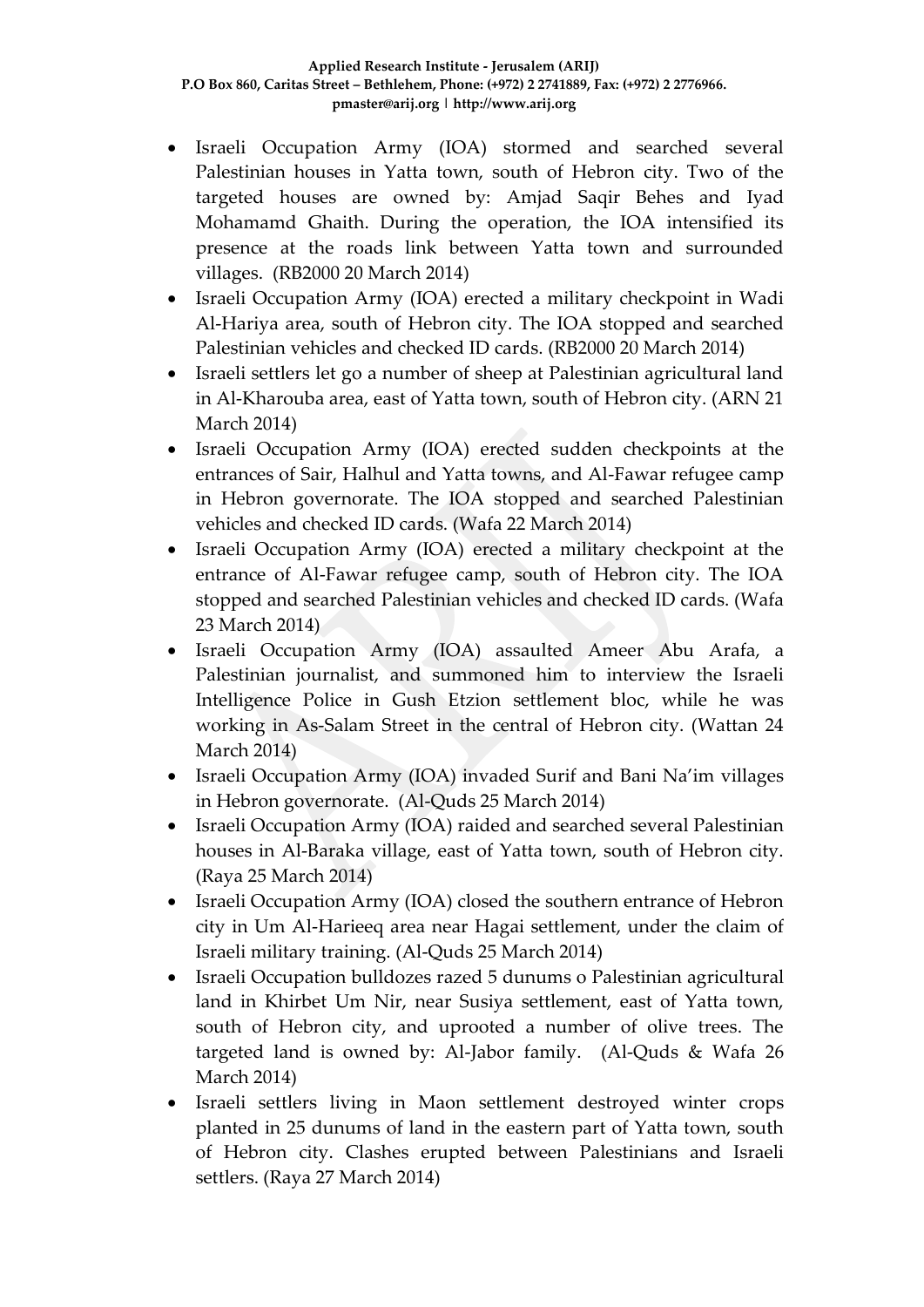- Israeli Settlers living in Mitzipe Ya'ir settlement destroyed three solar cells in Khirbet Bir Al-Abed, east of Yatta town, south of Hebron city. (NBPRS 27 March 2014)
- Responsibility for killing 14-year-old Palestinian lies primarily with commanders who ordered armed ambush. B'Tselem published its findings on the killing of Yusef a-Shawamreh on the morning of Wednesday 19 March 2014. At around 7:00 A.M. soldiers shot and killed the 14-year-old Palestinian boy – of the village of Deir al-'Asal al-Foqa, southwest of Hebron – as he crossed the Separation Barrier. A-Shawamrehwas shot when he and two friends, Zahi a-Shawamreh, 13, and al-Muntaser Beallah a-Dardun, 18, were going through a wide breach in the Separation Barrier. The two other teenagers were not hit, and soldiers took them in for questioning at the Kiryat Arba police station. They were released later that day. B'Tselem's investigation indicates that the three youths were crossing the barrier in order to pick gundelia [Arabic: 'Akub], a thistle-like edible plant annually harvested at this time of year that serves as an important source of income for local residents. The section of the Separation Barrier in this area lies within the West Bank, some 200 meters east of the Green Line, not far from the village homes. The a-Shawamrehs own farmland that is now separated from them by the barrier, and that land is where the three youths were heading to gather plants.  $(B'Tselem 27 March 2014)$  $(B'Tselem 27 March 2014)$  $(B'Tselem 27 March 2014)$
- Israeli Occupation Army (IOA) assaulted Yousif Ali Al-'Alama (50 years) after storming and searching his house in Beit Ummer town, north of Hebron city. (Wattan 28 March 2014)
- Clashes erupted between Palestinians and the Israeli Occupation Army (IOA) in Beit Ummer town, north of Hebron city. The IOA fired rubber bullets, teargas and stun grenades, causing dozens of suffocation cases. (Al-Quds 28 March 2014)
- Israeli Occupation Army (IOA) invaded several Palestinian houses in Bani Na'im and Ad-Dhahiriya towns in Hebron governorate, and summoned dozens of Palestinians to interview the Israeli Intelligence Police. (Safa & Wafa 29 March 2014)
- Israeli Occupation Army (IOA) erected military checkpoints at the entrance of Hebron, Halhul, Beit Ummer, and Sair towns, Al-Fawar and Al-Arroub refugee camps in Hebron governorate. The IOA stopped and searched Palestinian vehicles and checked ID cards. (Wafa 29 March 2014)
- Israeli Occupation Army (IOA) invaded and toured in several areas in Hebron, Yatta and Tafouh towns in Hebron governorate. (Wafa 30 March 2014)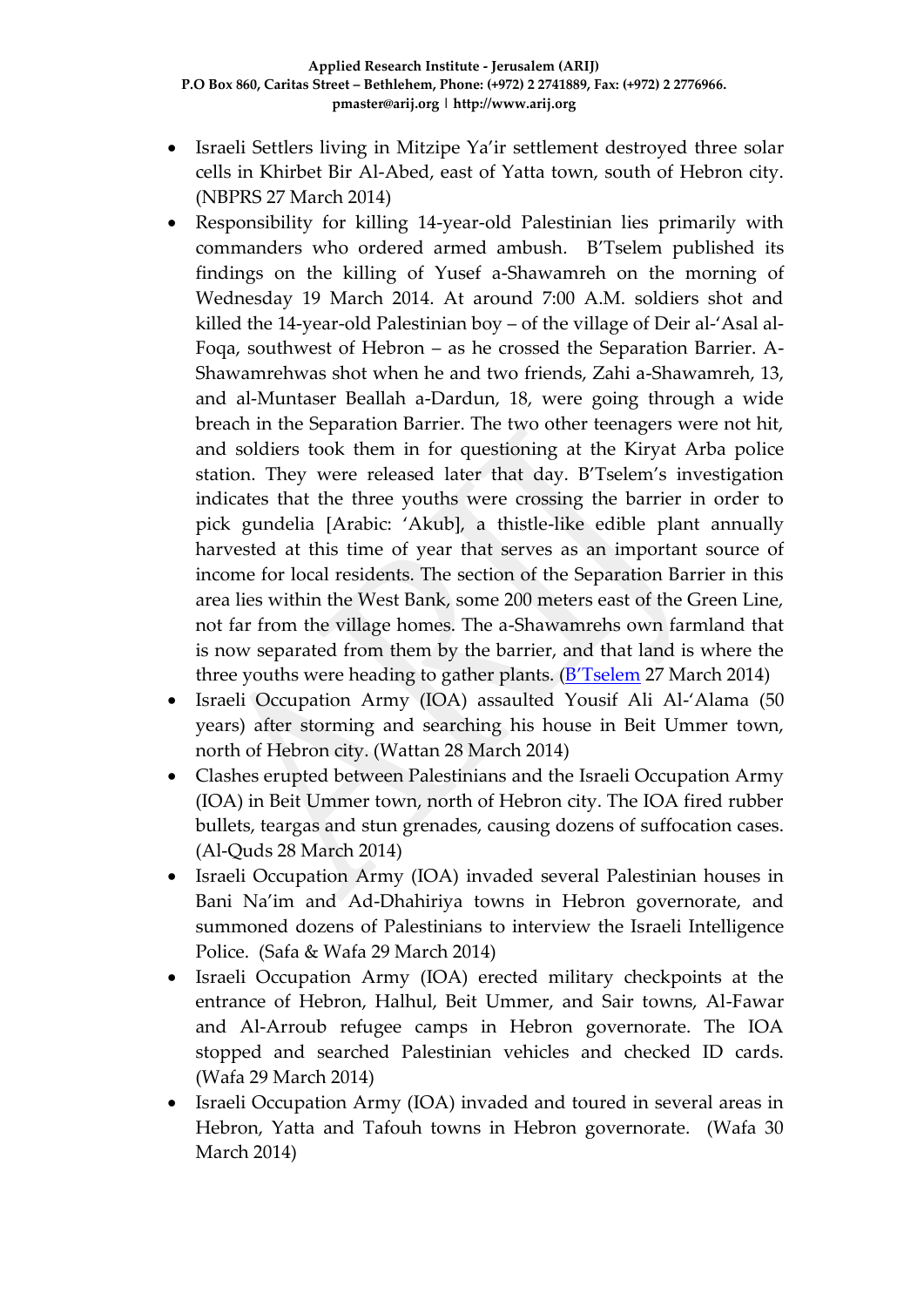- Clashes erupted between Palestinians and the Israeli Occupation Army (IOA) in Beit Ummer town, north of Hebron city. The IOA fired rubber bullets, teargas and stun grenades, causing dozens of suffocation cases and the injury of 8 people. During the clashes, the IOA arrested Qais Mohammad Kamal Abu Mariya (12 years) after he was injured and assaulted his mother. (Maannews 30 March 2014)
- Israeli settlers escorted by the Israeli Occupation Army (IOA) attacked Palestinian houses in Hebron city and chanted anti-Palestinian slogans. During the operation, the IOA arrested two Palestinians. (Wafa 30 March 2014)
- Israeli Occupation Army (IOA) raided Halhul Bridge, north of Hebron city, and searched the area. (Safa 31 March 2014)

# **Qalqilyah**

- Israeli settlers living in Kedumim settlement uprooted 200 olive seedlings in Khallit An-Natsha area in Kafr Qaddum village, east of Qalqilyah city. The targeted seedlings are owned by Nadmi Abid. (Maannews & Wafa 2 March 2014)
- Israeli Occupation Army (IOA) attacked the weekly non-violent protest against the Segregation wall and settlements in Kafr Qaddum village, east of Qalqilyah city. The IOA fired teargas and stun grenades at participants, causing dozens of suffocation cases. During the operation, the IOA arrested two international activists after stopping them at a sudden checkpoint erected by the IOA at the entrance of the village. (Maannews 7 March 2014)
- Israeli Occupation Army (IOA) attacked Palestinians while they were planted lands in Izbit At-Tabib village, east of Qalqilyah city. During the operation, the IOA arrested Ala Issa Ad-Dwoyiri (20 years). The IOA transferred the arrestee to unknown location. (Al-Ayyam 8 March 2014)
- Four Palestinians were injured and dozens suffered gas inhalation after the Israeli Occupation Army (IOA) attacked the weekly non-violent protest against the Segregation wall and settlements in Kafr Qaddum village, east of Qalqilyah city. The IOA fired rubber bullets, teargas and stun grenades. The injuries Palestinians were identified as: Raid Yousif Shitwi (42 years), Amran Hikmat Ali (18 years), Bilal Jom'a (22 years) and Qaisar Qadumi (24 years). (PNN 14 March 2014)
- Eight Palestinians were injured and dozens suffered gas inhalation after the Israeli Occupation Army (IOA) raided the weekly non-violent protest against the Segregation wall and settlements in Kafr Qaddum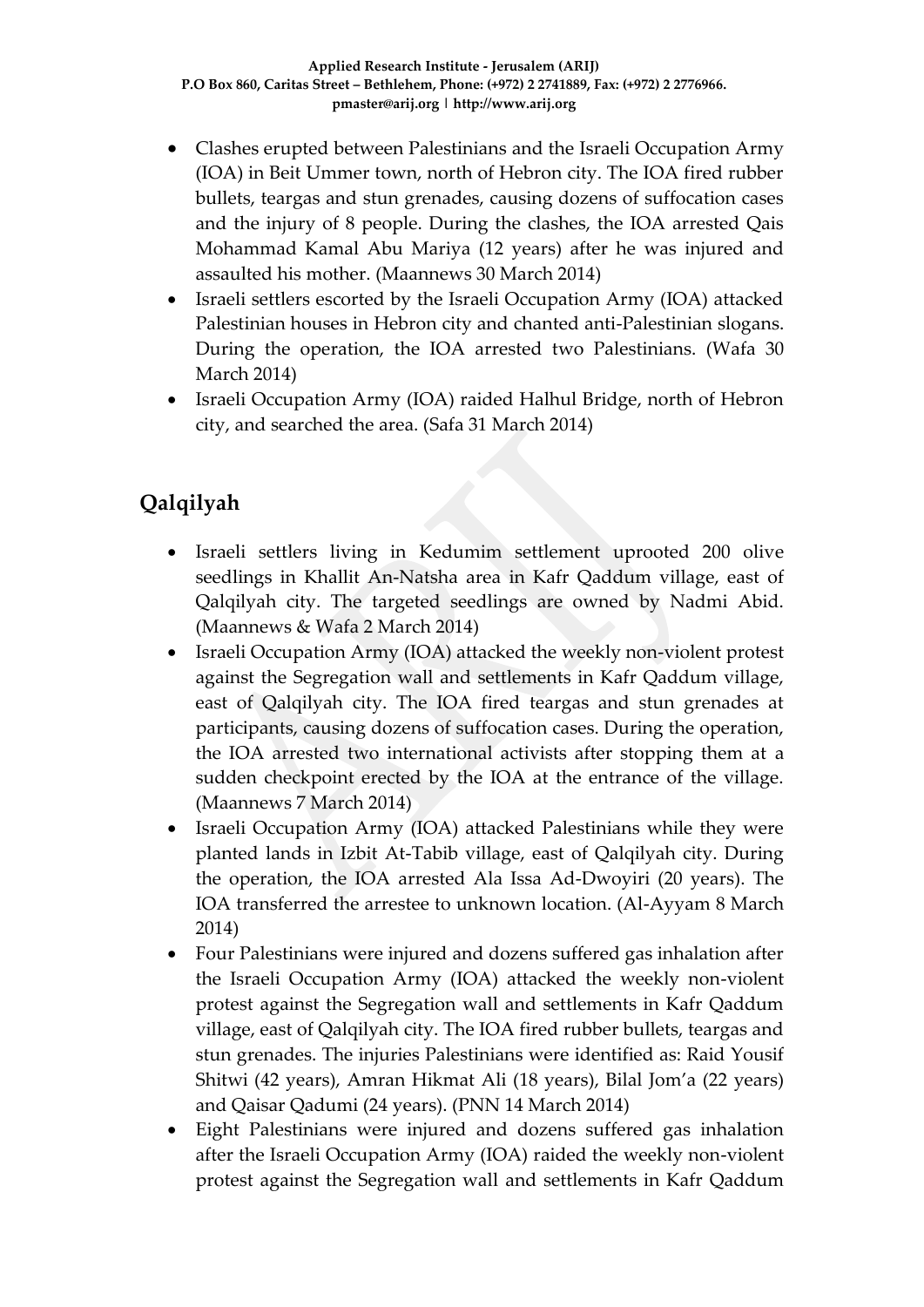village, east of Qalqilyah city. The IOA fired rubber bullets, teargas and stun grenades at participants. The injuries Palestinians were identified as: Mohammad Mahir (20 years), Aws Amer (23 years), Ahmed Abd Al-Qadir (19 years), Mahir Salah (47 years), Sami Barham, Qusai Abdalla, Wassem Shtawi (32 years) and Bashar Mohammad. (Wafa 21 March 2014)

 Clashes erupted between Palestinians and the Israeli Occupation Army (IOA) in Kafr Qaddum village, east of Qalqilyah city. The IOA fired live and rubber bullets, and teargas and stun grenades, causing dozens of suffocation cases and the injury of three people, were identified as: Khalid Murad (9 years), Ahmed Mufid (23 years) and Ahmed Abd Al-Fatah (17 years). (ARN 30 March 2014)

### **Tubas**

- Israeli Occupation ARMY (IOA) handed out military orders to evacuate 21 Palestinian families from their houses in Khirbet Ibziq in the northern of Jordan valley, under the claim of military trainings. (Al-Ayyam 5 March 2014)
- Israeli Occupation Army (IOA) and bulldozers razed Palestinian land in Beit Hassan village, in Jordan valley. The targeted land more then 3000 dunums. (Maannews 6 March 2014)
- Israeli settlers living in Roi settlement seized 100 dunums of Palestinian land in Khirbet Samra in Al-Maleh area in the northern of Jordan valley. The targeted land is owned by Daraghma family. (Raya 10 March 2014)
- Israeli Occupation Army (IOA) prevented Palestinians from entering their agricultural land in Samra area in the northern Jordan valley, and declared the area as "close military zone". Note that the Israeli bulldozers continued razed hundreds dunums of Palestinian land in the aforementioned area. (Raya 12 March 2014)
- Israeli Occupation Army (IOA) and bulldozers stormed Khirbet Samra, southeast of Tubas city and razed 100 dunums of land. (Tubs governorate 19 March 2014)
- Israeli Occupation Army (IOA) seized an agricultural tractor in Wadi Al-Malha area in the northern of Jordan valley. (Wafa 24 March 2014)
- Israeli Occupation Army (IOA) handed out military orders to 18 Palestinian families lives in Wadi Ibziq area in the northern of Jordan valley to evacuate their houses on the 25<sup>th</sup> of March 2014, from 7:00 a.m. until 4:00 p.m. under the claim of Israeli military trainings. (Wattan 24 March 2014)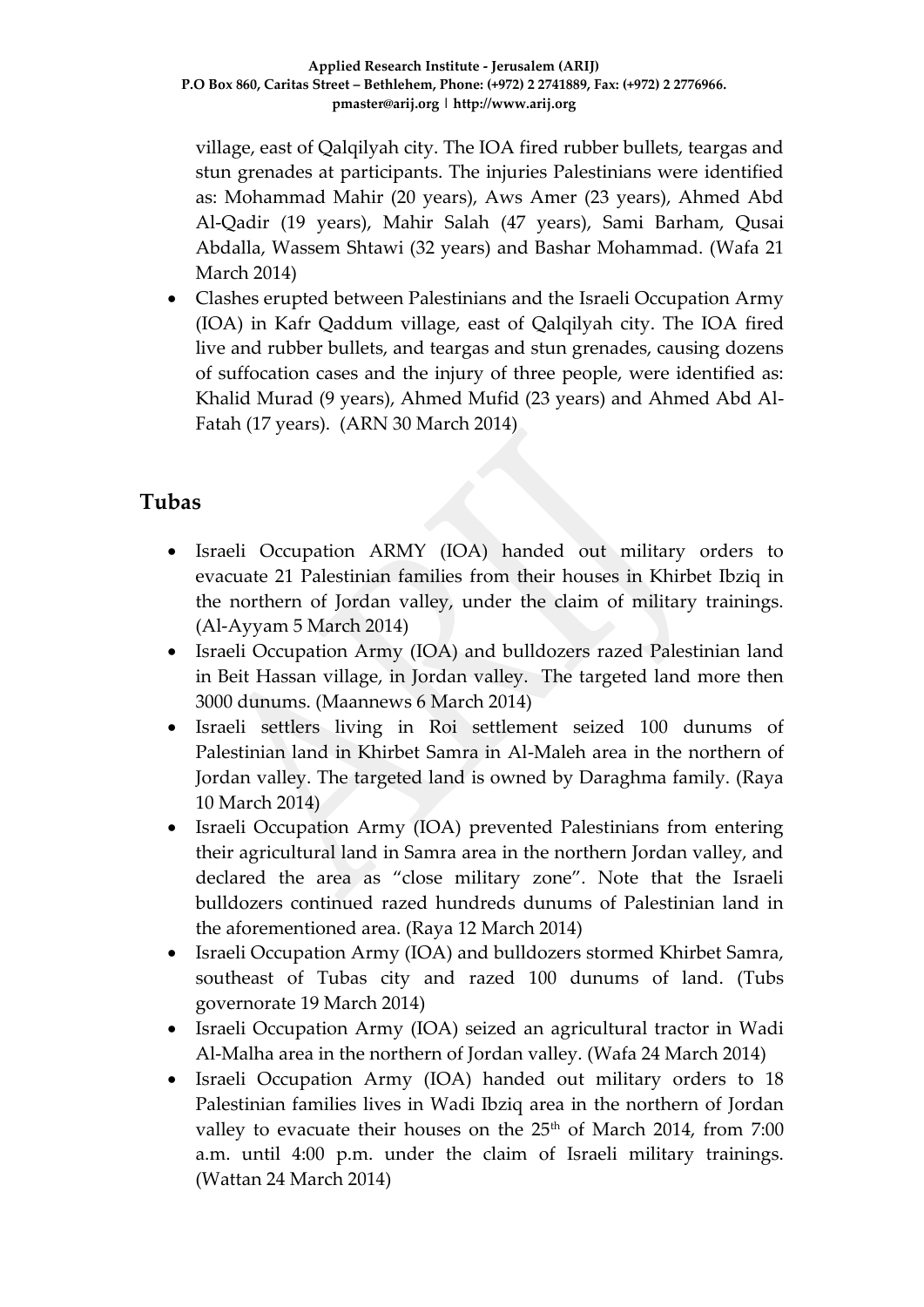### **Ramallah**

- Salah Suliman Mulihat (66 years) was killed after an Israeli settler hit him by his vehicle near At-Tayba village, north of Ramallah city. (Wafa 2 March 2014)
- Israeli Occupation Army (IOA) erected a military checkpoint at the entrance of An-Nabi Saleh village, north of Ramallah city. The IOA stopped and searched Palestinian vehicles and checked ID cards. (Raya 3 March 2014)
- Clashes erupted between Palestinians and the Israeli Occupation Army (IOA) at the entrance of An-Nabi Saleh village, north of Ramallah city, after the IOA closed its entrance. The IOA fired rubber bullets, teargas and stun grenades at Palestinians, causing dozens of suffocation cases. During the clashes, the IOA prevented Palestinian vehicles from entering or leaving the village. (Wattan 4 March 2014)
- Israeli Occupation Army (IOA) closed with cement blocs Ramallah-Nablus Street, north of Ramallah city, adjusted to Beit El settlement. (Maannews 4 March 2014)
- Israeli settlers living in Kohava Ha Shahar settlement assaulted and injured three Palestinians from Al-Mughayyir village, northeast of Ramallah city. The Palestinians were identified as: As'ad Na'san, Diyab Na'san and Hithem Haj Mohammad. (Raya 6 March 2014)
- Israeli Occupation Army (IOA) attacked the weekly non-violent protest against the Segregation wall and settlements in An-Nabi Saleh village, north of Ramallah city. The IOA fired metal and rubber bullets, teargas and stun grenades, causing dozens of suffocation cases and the injury of 8 people. (PNN 7 March 2014)
- Israeli Occupation Army (IOA) attacked the weekly non-violent protest against the Segregation wall and settlements in Bilin village, northwest of Ramallah city. The IOA fired rubber bullets, teargas and stun grenades, causing dozens of suffocation cases and the injury of Wael Birnat (36 years). (Al-Quds 7 March 2014)
- Israeli Occupation Army (IOA) stormed and searched several Palestinian houses in Bir Zeit village, north of Ramallah city. (Safa 7 March 2014)
- Israeli Occupation Army (IOA) attacked the weekly non-violent protest against the Segregation wall and settlements in Silwad village, north of Ramallah city. The IOA fired rubber bullets, teargas and stun grenades, causing dozens of suffocation cases and the injury of three people. (AL-Ayyam 7 March 2014)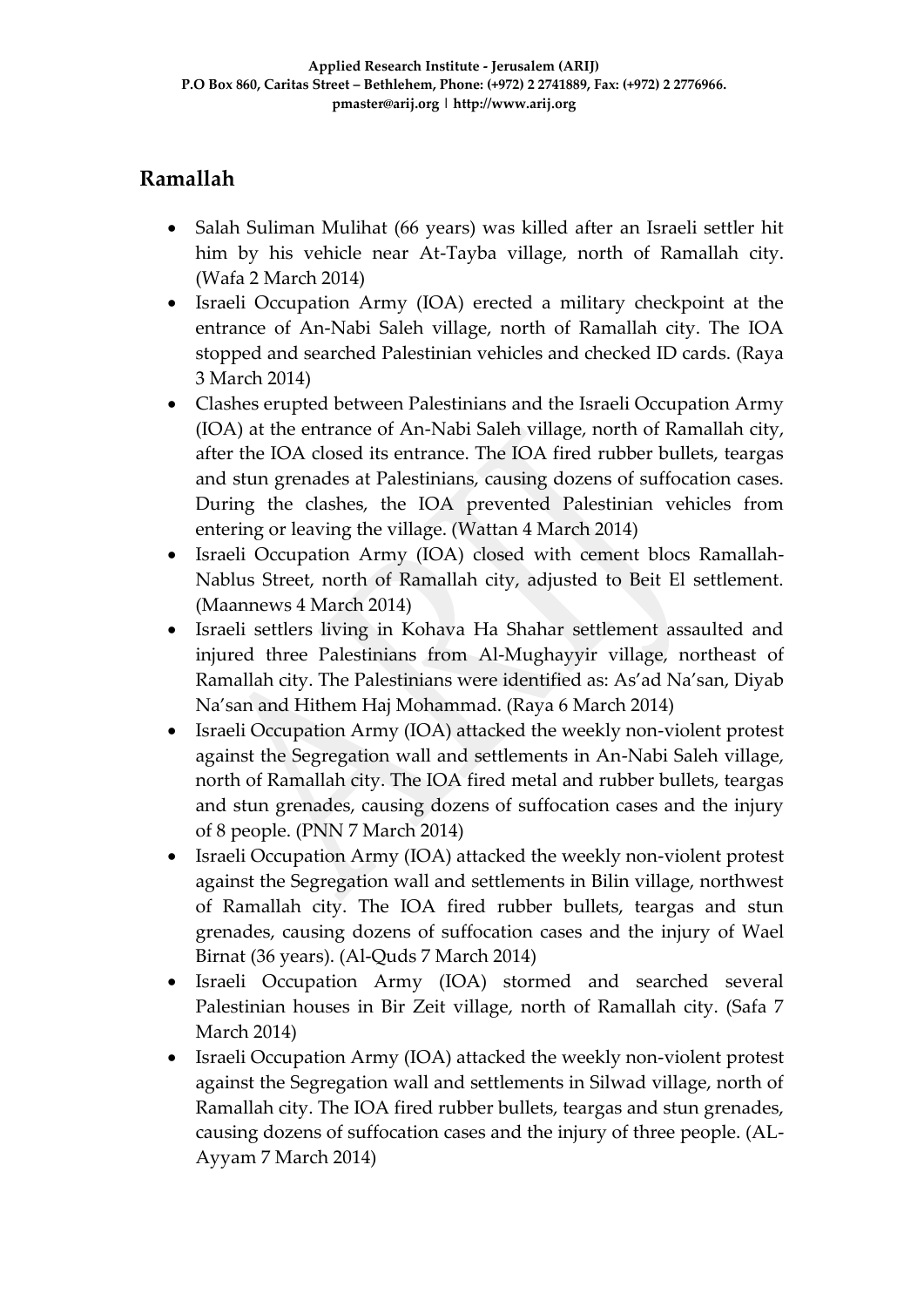- Israeli settlers living in Beit El settlement hurled stones at a Palestinian vehicle owned by a Palestinian journalist Abbas Al-Mamouni (43 years). Mr Al-Mamouni was injured and his vehicle was damaged. (Al-Quds 7 March 2014)
- Israeli Occupation Army (IOA) tightened its procedures at Atara checkpoint, north of Ramallah city. The IOA stopped and searched Palestinian vehicles and checked ID cards. (Raya 8 March 2014)
- Israeli Occupation Army (IOA) stormed Deir Abu Mesh'al village, north of Ramallah city. The IOA fired teargas and stun grenades at Palestinians and houses. (Raya 9 March 2014)
- Israeli Occupation Army (IOA) occupied a Palestinian building in Al-Maharsa neighborhood in Al-Jalazoun refugee camp and near Beit El settlement, and transformed it a military base. (Safa 9 March 2014)
- $\bullet$  At the midnight of the 11<sup>th</sup> of March 2014, clashes erupted between Palestinians and the Israeli Occupation Army (IOA) in Al-Jalazoun refugee camp, north of Ramallah city. The IOA fired rubber bullets, teargas and stun grenades, causing dozens of suffocation cases and the injury of two people. (Raya 11 March 2014)
- Saji Sayil Darwish (20 years) from Beitin village, north of Ramallah city, was killed after the Israeli Occupation Army (IOA) opened fire at him while he was in his family land in the village. (Wafa 11 March 2014)
- Clashes erupted between Palestinians and the Israeli Occupation Army (IOA) in Beitin village, north of Ramallah city, during the funeral of Saji Sayil Darwish. The IOA fire teargas and stun grenades at Palestinians, causing dozens of suffocation cases. (Raya 11 March 2014)
- Clashes erupted between Palestinians and the Israeli Occupation Army (IOA) at Atara checkpoint, north of Ramallah city. The IOA fired rubber bullets, teargas and stun grenades, causing dozens of suffocation cases. (ARN 11 March 2014)
- Israeli Occupation Army (IOA) attacked the weekly non-violent protest against the segregation wall and settlements in An-Nabi Saleh village, north of Ramallah city. The IOA fired rubber bullets, teargas and stun grenades at Palestinians, causing dozens of suffocation cases and the injury of others. (PNN 14 March 2014)
- Israeli Occupation Army (IOA) raided the weekly non-violent protest against the Segregation wall and settlements in Bilin village, northwest of Ramallah city. The IOA fired rubber bullets, teargas and stun grenades at Palestinians, causing dozens of suffocation cases and the injury of an International activist. (PNN 14 March 2014)
- Clashes erupted between Palestinians and the Israeli Occupation Army (IOA) in Beitin village, northeast of Ramallah city. The IOA fired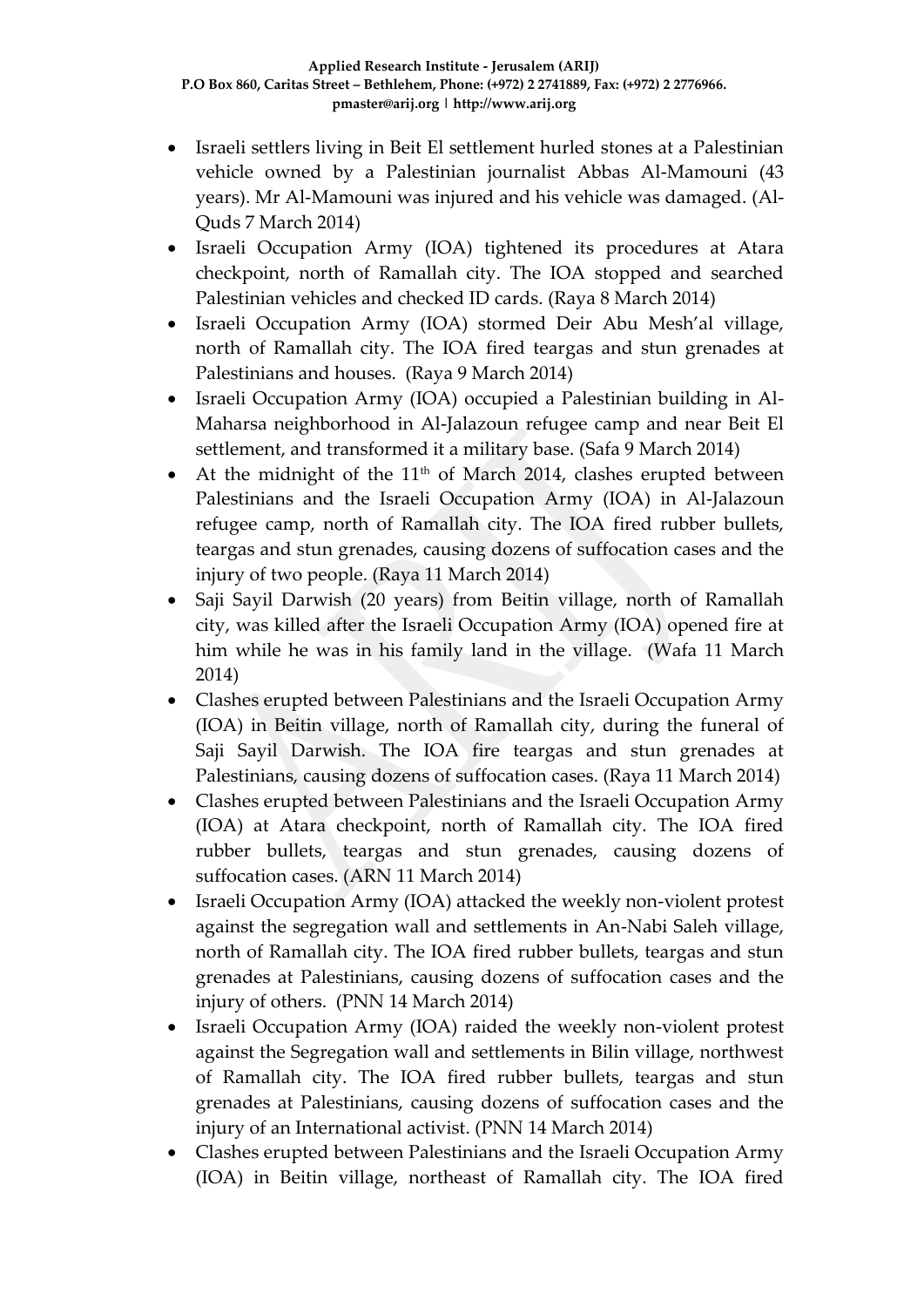teargas and stun grenades at Palestinians, causing dozens of suffocation cases and the injury of other. During the clashes, the IOA arrested Khalid Al-Bariya. (Maannews & PNN 14 March 2014)

- Israeli Occupation Army (IOA) invaded Al-Janan area in Al-Bireh city. (Al-Quds 15 March 2014)
- Clashes erupted between Palestinians and the Israeli Occupation Army (IOA) in An-Nabi Saleh village, north of Ramallah city. The IOA fired rubber bullets, teargas and stun grenades, causing dozens of suffocation cases and the injury of a Palestinian baby. During the clashes, the IOA arrested Baha At-Tamimi (18 years) and Adi At-Tamimi. The IOA closed the main entrance of the village and prevented Palestinians from entering or leaving the village. (Maannews 16 March 2014)
- Clashes erupted between Palestinians and the Israeli Occupation Army (IOA) at the southern entrance of Al-Jalazoun refugee camp, north of Ramallah city, after the IOA closed Ramallah – Al-Jalazoun road, near Beit El settlement. The IOA fired rubber bullets, teargas and stun grenades at Palestinians, causing dozens of suffocation cases. During the clashes, the IOA occupied the roof of a number of Palestinian houses. (Maannews 19 March 2014)
- Mohammad Karajah (16 years) was injured and dozens suffered gas inhalation after the Israeli Occupation Army (IOA) attacked the weekly non-violent protest against the segregation wall and settlements in Bilin village, northwest of Ramallah city. The IOA fired rubber bullets, teargas and stun grenades. (Wafa 21 March 2014)
- Israeli Occupation Army (IOA) dispersed the weekly non-violent protest against the segregation wall and settlements in An-Nabi Saleh village, north of Ramallah city. The IOA fired rubber bullets, teargas and stun grenades at Palestinians, causing dozens of suffocation cases and the injury of Ahmed Nasser. (Maannews 21 March 2014)
- Clashes erupted between Palestinians and the Israeli Occupation Army (IOA) in Silwad village, north of Ramallah city. The IOA fired rubber and live bullets, and teargas and stun grenades at Palestinians, causing dozens of suffocation cases and the injury of four people. (RB2000 21 March 2014)
- Israeli settlers living in Meghron outpost attacked Palestinians, while they were working in land near the outpost. Clashes erupted between Palestinians and the Israeli settlers, causing the injury of a Palestinian. (Maannews 23 March 2014)
- Israeli settlers living in 'Ad 'Ad outpost uprooted 1200 olive seedlings in Turmus'ayya village, north of Ramallah city. (NBPRS 26 March 2014)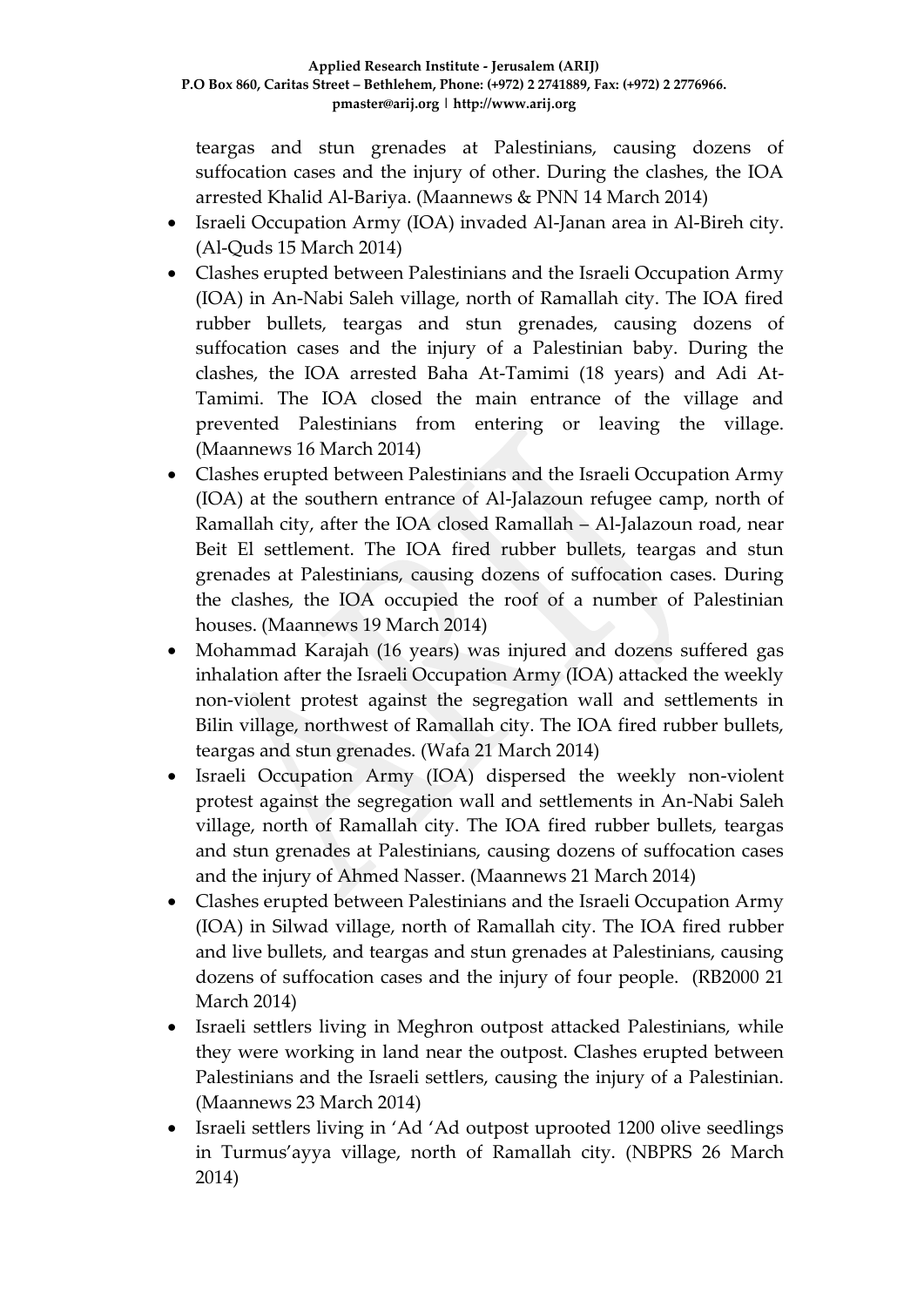- Israeli Occupation Army (IOA) attacked the weekly non-violent protest against the segregation wall and settlements in An-Nabi Saleh village, north of Ramallah city. The IOA fired teargas and stun grenades, causing dozens of suffocation cases. (Wafa 28 March 2014)
- Israeli Occupation Army (IOA) attacked the weekly non-violent protest against the Segregation wall and settlements in Bilin village, northwest of Ramallah city. The IOA fired teargas and stun grenades, causing dozens of suffocation cases and the injury of Wael Barnat. (Maannews 28 March 2014)
- Clashes erupted between Palestinians and the Israeli Occupation Army (IOA) in Silwad village, north of Ramallah city. The IOA fired live bullets, teargas and stun grenades at Palestinians, causing dozens of suffocation cases and the injury of two people. During the clashes, the IOA assaulted Mohammad Omar Hamid (18 years) and his brother Nabil (22 years). (Maannews 28 March 2014)
- Israeli settlers stormed a Palestinian agricultural land between Budrus and Nilin village, northwest of Ramallah city. Clashes erupted between Palestinians and Israeli settlers. (Safa 28 March 2014)

# **Jericho**

- Israeli Occupation Army (IOA) stormed and searched several houses in Al-Fasayil village, north of Jericho city. (Wafa 25 March 2014)
- Israeli Occupation bulldozers demolished a Palestinian house and an animal shed in an area, east of Jericho city. The targeted structures are owned by Faiez Said Hiboub. (Wafa 25 March 2014)
- Israeli Occupation Army (IOA) evacuated Palestinian activists from a protest village "Bab Al-Karama" in Al-Jiftlik village, north of Jericho city. The IOA declared the area as "close military zone". (Al-Quds 30 March 2014)
- Israeli Occupation Army (IOA) stormed the protest village "Bab Al-Karam" in Al-Jiftlik village, north of Jericho city, and attacked Palestinian activists. During the operation, the IOA arrested 9 Palestinians. (Safa 31 March 2014)

# **Salfit**

 Israeli settlers tried to kidnap Iyad Nehad Abdalla (20 years) while he was at the western entrance of Deir Istiya village, north of Salfit city. (NBPRS 13 March 2014)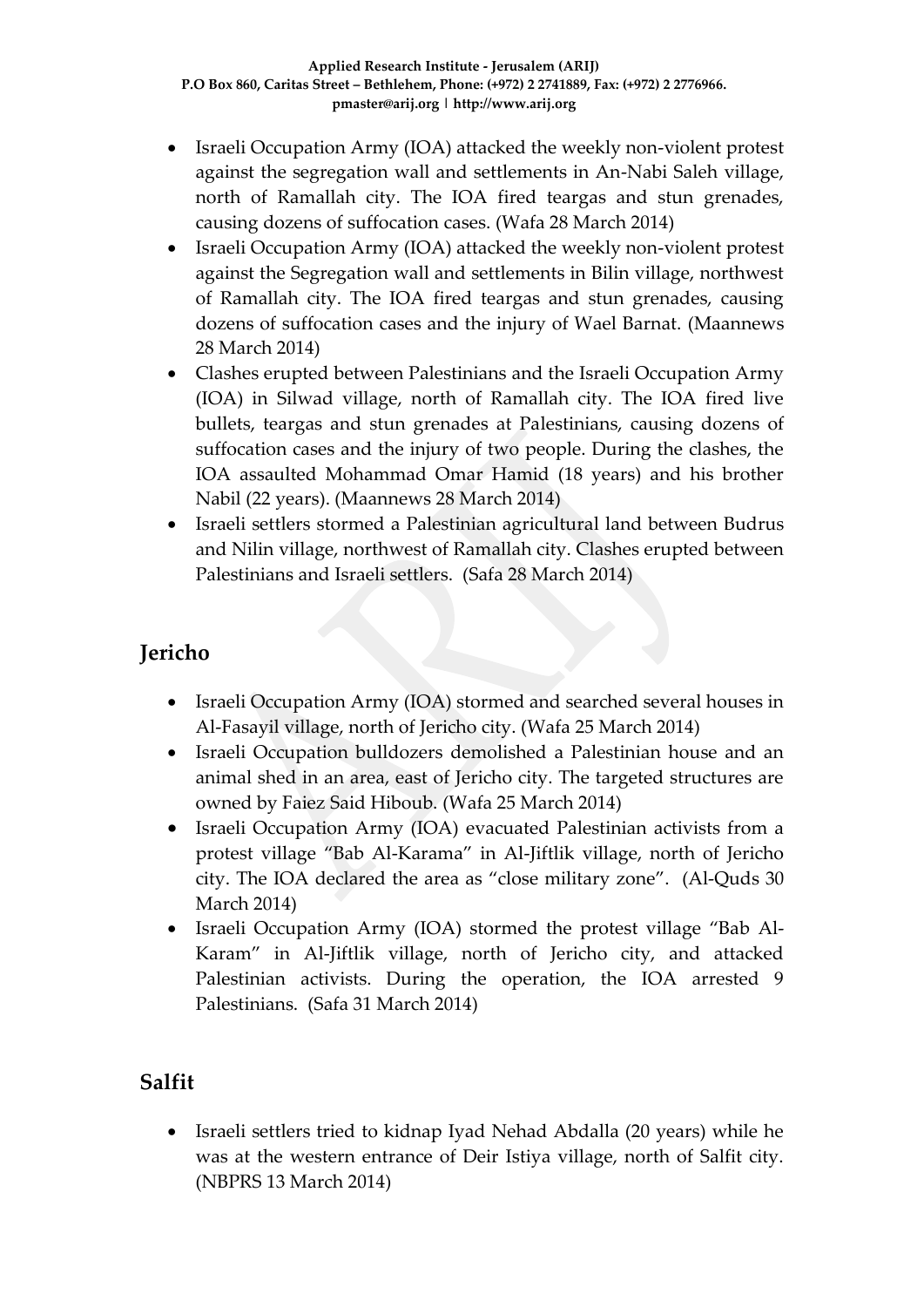- Israeli Civil Administration issued a new master plan for Haris village in Salfit governorate. The new master plan showed that the Israeli Authorities confiscated 100 dunums of Palestinian land, northwest of the village and nearby Revava settlement. (Maannews 15 March 2014)
- Israeli settlers living in Revava settlement escorted by the Israeli Occupation Army (IOA) stormed Haris village, north of Salfit city, and performed Talmudic rituals. The Israeli settlers also, razed Palestinian land, northwest of Haris and Deir Istiya villages, to expand Revava settlement by adding new housing units. (Wattan 16 March 2014)
- Israeli Occupation bulldozers razed Palestinian lands around five Israeli settlements; Kfar Tapuah settlement, north of Arial settlement, Barqan settlement, Revava settlement and Leshem settlement. The targeted Palestinian villages were identified as: Yasuf, Bruqin, Haris, Beit Istiya and Kaf Ad-Dik villages. (NBPRS 19 March 2014)
- Israeli settlers kidnapped Abd Al-Hafid Mohammad Abd Al-Hafid from Burqin village, west of Salfit city, while he was in Khirbet Farqash near Arial settlement. (NBPRS 23 March 2014)
- Israeli settlers living in Arial settlement pumped wastewater at Palestinian land in Wadi Al-Matawi area and land in Bruqin and Kafr Ad-Dik villages in Salfit governorate. (NBPRS 26 March 2014)
- Israeli Occupation Army (IOA) invaded and searched a Palestinian house in Salfit city and detained the residents. The targeted house is owned by Mohammad Dahdoul. (Wattan 28 March 2014)
- Israeli settlers escorted by the Israeli Occupation Army (IOA) stormed Wadi Qana area, northwest of Deir Istiya village, north of Salfit city. The IOA closed the area and declared it as "close military area", and prevented Palestinians from entering the land. (Safa 28 March 2014)

### **Tulkarem**

- Muhye Addin Majadlah died and Ibrahim Adnan Shukri seriously injured when the car they were driving flipped during a road chase by Israeli Occupation Police. Both men are from Attil village in Tulkarm governorate. (Maannews 11 March 2014)
- Israeli Occupation Army (IOA) closed 'Anab checkpoint, east of Qalqilyah city. The IOA stopped and searched Palestinian vehicles and prevented them from entering or leaving the city. (Al-Quds 18 March 2014)
- Israeli Occupation Army (IOA) used a part of land in Palestine Technical University (Kadoorie) in Tulkarm city, as a military training area. (Wattan 26 March 2014)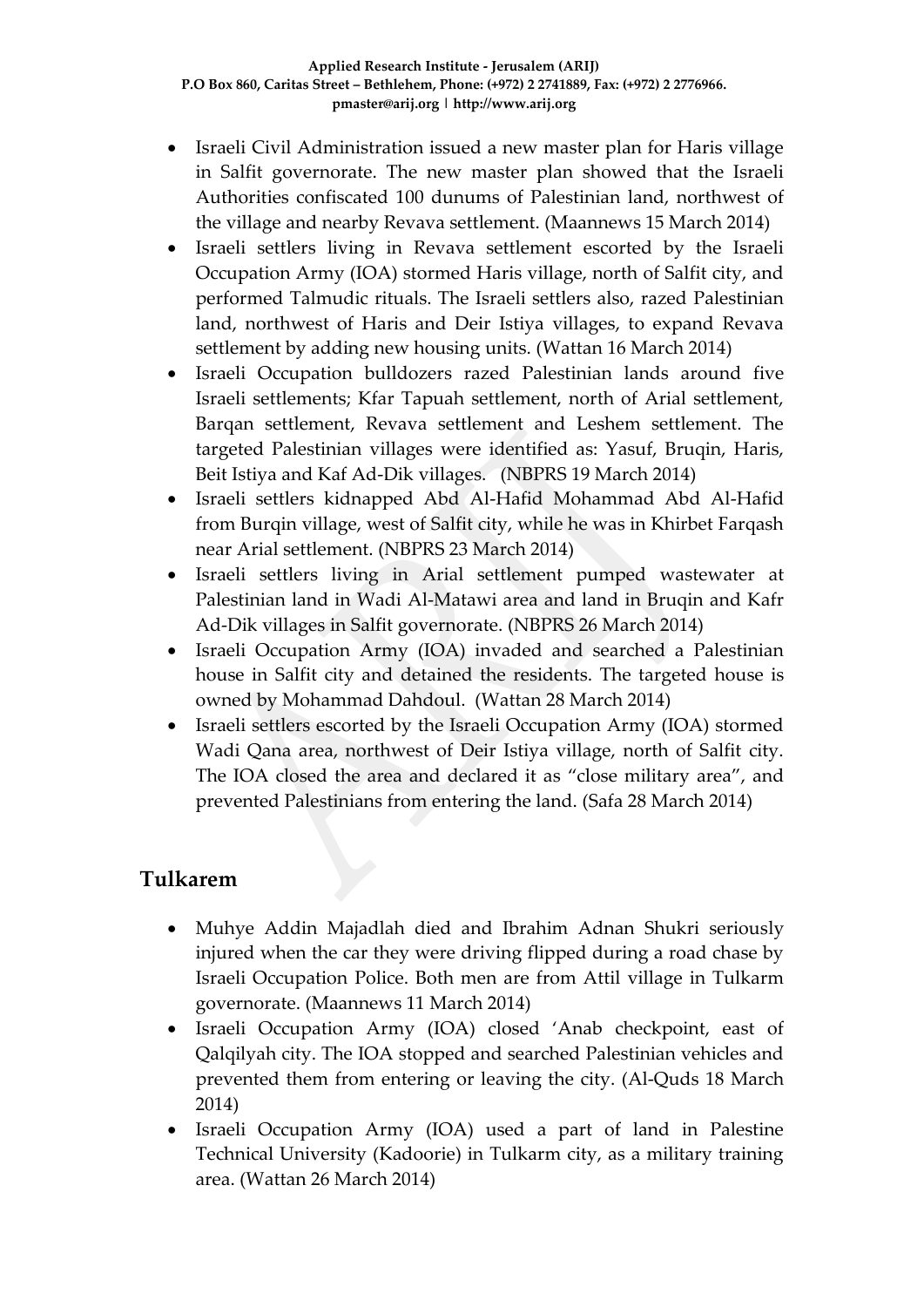Clashes erupted between Palestinians and the Israeli Occupation Army (IOA) at Nataniya checkpoint, west of Tulkarm city. The IOA fired teargas grenades at Palestinians, causing dozens of suffocation cases. (Wafa 30 March 2014)

### **Nablus**

- Israeli Occupation Army (IOA) invaded several areas in Nablus city and took photos for several buildings. (Wattan 2 March 2014)
- Israeli Occupation Army (IOA) imposed a curfew on Palestinian in Huwara and Beita villages, south of Nablus city. (Maannews 5 March 2014)
- Israeli Occupation Army (IOA) stormed Burqa village, northwest of Nablus city and assaulted Palestinians. Clashes erupted between Palestinians and the IOA, where the IOA fired teargas and stun grenades. (Maannews 5 March 20140
- An Israeli settler attacked Palestinian properties in Talfit village, south of Nablus city. (Maannews 5 March 2014)
- Israeli Occupation Army (IOA) invaded and toured in Beit Furik village, southeast of Nablus city. The IOA erected a military checkpoint at the entrance of the village. (Safa 8 March 2014)
- Israeli Occupation Army (IOA) attacked a non-violent protest to mark the International Women's day at Huwarar checkpoint, south of Nablus city, and prevented the participants from crossing the checkpoint. (Safa 8 March 2014)
- Israeli settlers escorted by the Israeli Occupation Army (IOA) attacked Palestinian farmers while they working on the construction of an agricultural road in Burin village, south of Nablus city. Clashes erupted between Palestinians and settlers. (Wattan 9 March 2014)
- Israeli Occupation Army (IOA) erected a military checkpoint at the entrance of Burin village, south of Nablus city. The IOA stopped and searched Palestinian vehicles and checked ID cards. (Wafa 9 March 2014)
- Israeli Occupation Army (IOA) started military trainings in Khirbet At-Tawel in Aqraba village, southeast of Nablus city. The IOA erected a number of military tents and declared the area as "close military zone". (NBPRS 10 March 2014)
- Raid Ala' Ad-Diyn Zi'aitir (38 years) from Nablus city was killed after the Israeli Occupation Army (IOA) opened fire at him while he was crossing Al-Karama Terminal (Allenby Bridge). (Wafa 10 March 2014)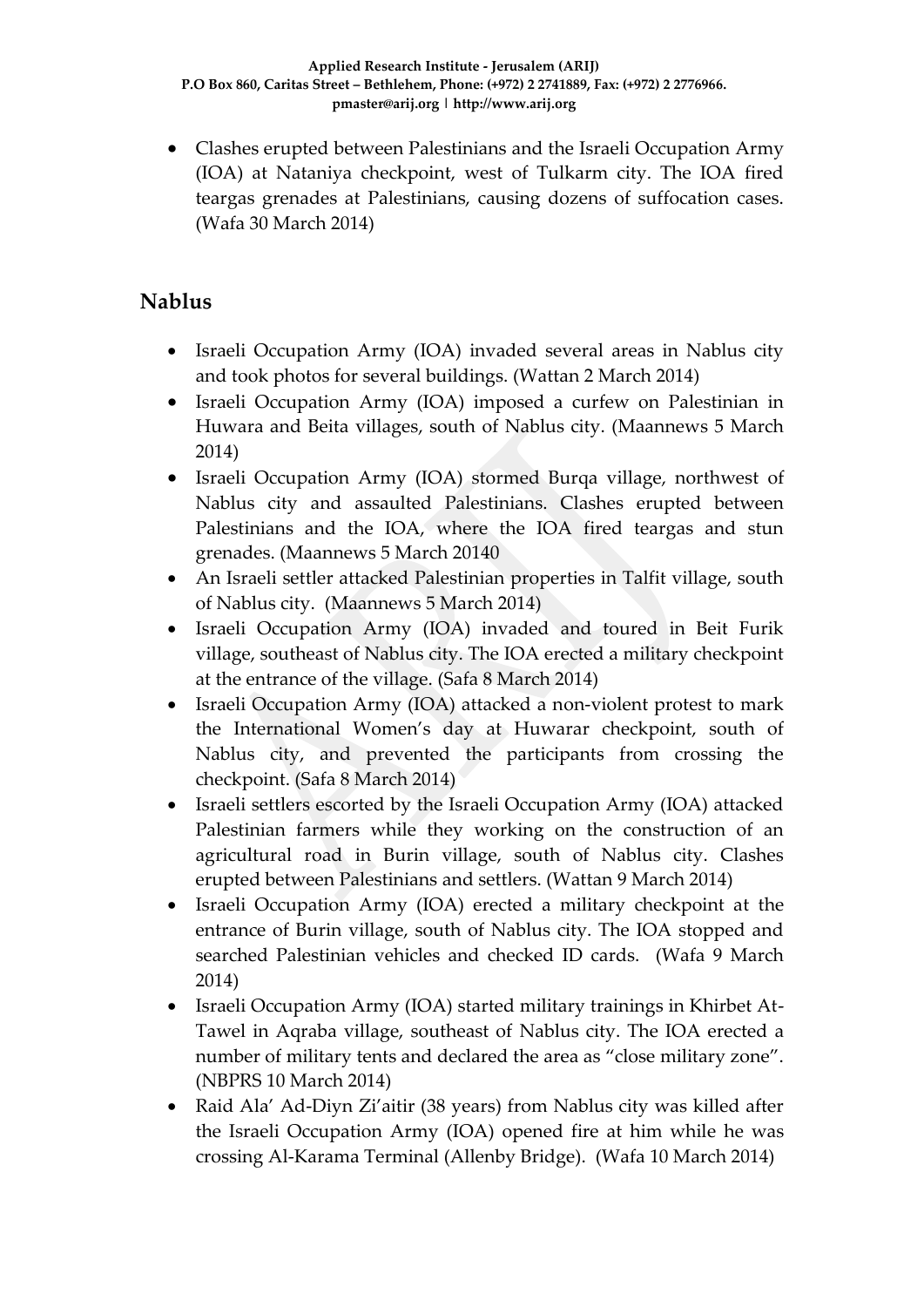- An Israeli settler tried to seize a number of sheep from a Palestinian farm in Al-Lubban Ash-Sharqiya village, south of Nablus city. (Maannews 10 March 2014)
- Israeli Occupation bulldozers demolished part of Al-Masudiya Park in Burqa village, northwest of Nablus city. (Paltoady 10 March 2014)
- Israeli Occupation Authorities issued a military order to confiscate 2 dunums of Palestinian land in Burin village, south of Nablus city. (Safa 10 March 2014)
- Israeli Occupation Army (IOA stormed Askar refugee camp in Nablus and opened fire at Daoud Abu Haya. Mr. Abu Haya was injured and the IOA arrested him (Al-Quds 11 March 2014)
- Israeli Occupation Army (IOA) issued military orders to demolish three Palestinian houses in Yatma village, south of Nablus city. The targeted houses are owned by: Mutee' Abd Al-Qakir Najar, Khair Alla Najar and Suliman Sobehi Najar. (Wattan 11 March 2014)
- Israeli settlers living in Bracha settlement uprooted 10 trees in Burin village, south of Nablus city. The targeted trees are owned by Mustafa Az-Zahrawi. Clashes erupted between Palestinians and settlers. (NBPRS 12 March 2014)
- Israeli Occupation bulldozers razed Palestinian land near the Israeli settlement of Kafr Tapuah and around Za'tara military checkpoint. The targeted land owned by Palestinian residents in Yasuf village, south of Nablus city. (PNN 12 March 2014)
- Clashes erupted between Palestinians and the Israeli Occupation Army (IOA) at Huwara military checkpoint, south of Nablus city. The IOA fired rubber bullets, teargas and stun grenades at Palestinians, causing dozens of suffocation cases and the injury of 4 people. (Al-Quds 14 March 2014)
- Israeli Occupation Army (IOA) assaulted and injured Mohammad Mustafa Isma'il Abd Al-Jawad (22 years) after stopping him at a sudden checkpoint erected by the IOA near Yetzhar settlement. (Al-Quds 14 March 2014)
- Israeli settlers escorted by the Israeli Occupation Army (IOA) invaded Joseph tomb in Balata refugee camp, east of Nablus city, and performed Talmudic rituals. During the operation, the IOA occupied the roofs of a number of Palestinian houses. Clashes erupted between Palestinians and the IOA. The IOA arrested a Palestinian. (NBPRS & Wattan 14 March 2014)
- Clashes erupted between Palestinians and the Israeli Occupation Army (IOA) in Beit Furik village, southeast of Nablus city. The IOA fired live bullets, teargas and stun grenades(Paltoday 15 March 2014)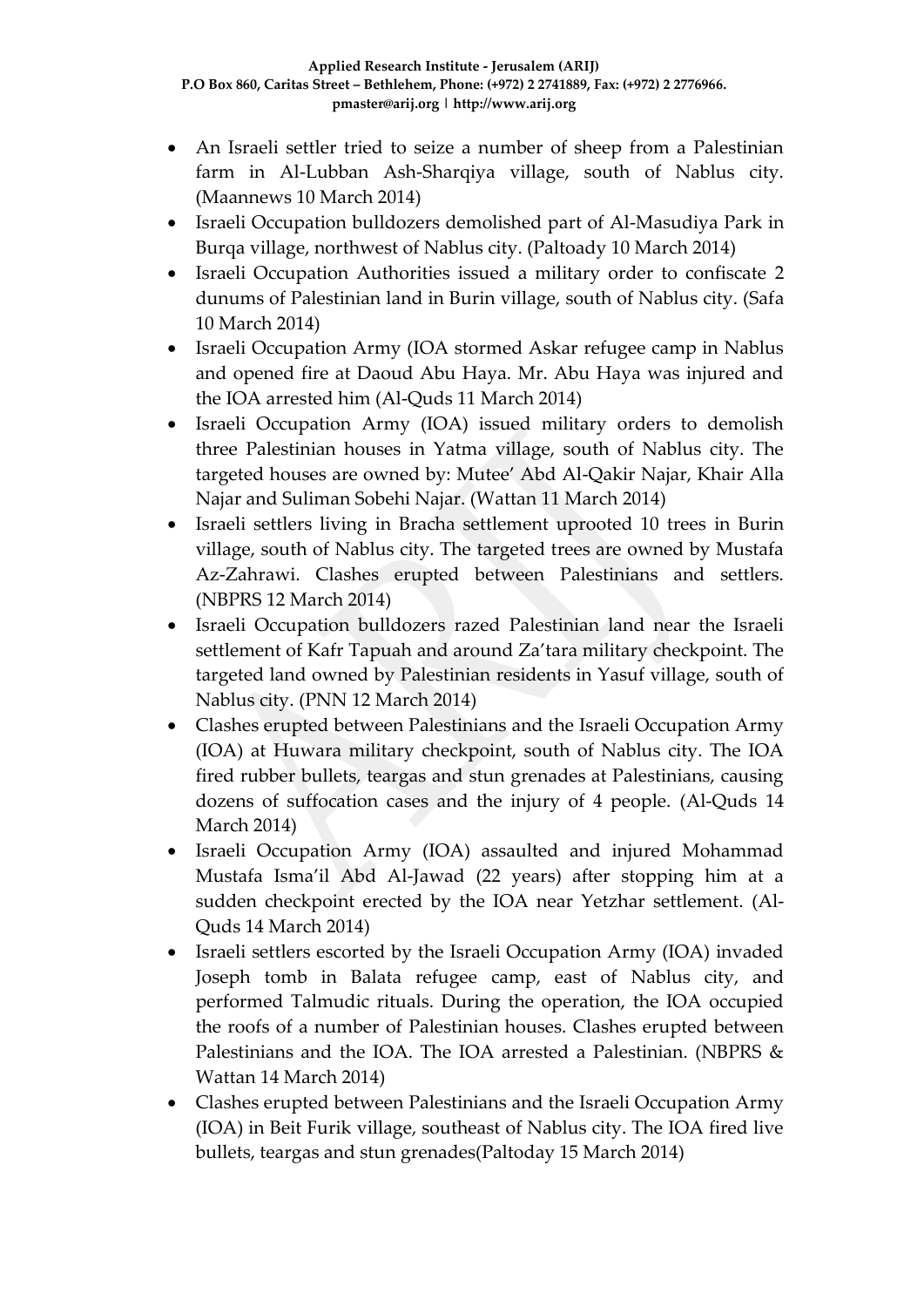- Israeli Occupation Army (IOA) invaded Burin village, south of Nablus city. Clashes erupted between Palestinians and the IOA, where the IOA fired teargas grenades at Palestinians. During the clashes, the IOA closed several streets in the village. (NBPRS 16 March 2014)
- Israeli settlers living in Yesh Kodesh outpost sprayed chemical materials at 55 olive trees in Jalud village, south of Nablus city. The targeted trees owned by: Abd Al-Ghani Ahmed Haj Mohammad and Mohammad Isma'il Haj Mohammad. (Wafa 16 March 2014)
- Israeli settlers hurled stones and empty glasses at Palestinian vehicles, while they were traveling near Za'tara checkpoint, south of Nablus city. Three Palestinians were injured. (NBPRS 16 March 2014)
- Israeli Occupation Army (IOA) erected a military checkpoint at the entrance of Aqraba village, southeast of Nablus city. The IOA stormed a Palestinian house owned by Omar Dwikat. (Safa 16 March 2014)
- Israeli Occupation Army (IOA) closed two entrances of Beita village, south of Nablus city and detained dozens of Palestinian vehicles.(Safa 16 March 2014)
- Israeli Occupation Army (IOA) closed the western entrance of Nablus city. The IOA stopped and searched Palestinian vehicles, checked ID cards and detained dozens of Palestinians. (Safa 16 March 2014)
- Israeli Occupation Army (IOA) stormed Huwara village, south of Nablus city, and forced Palestinians to close their shops. Clashes erupted between Palestinians and the IOA. (ARN 17 March 2014)
- Israeli settlers living in Yetzhar settlement uprooted 50 olive trees in Einabus village, south of Nablus city. The targeted trees are owned by: Fawzi Hassan. (ARN 19 March 2014)
- Israeli Occupation Authorities handed out four military orders to demolish and remove water and electricity networks and water well in Khirbet at- Tawel in Aqraba village, southeast of Nablus city. (NBPRS 20 March 2014)
- Israeli settlers attacked a Palestinian shepherd in Burin village, south of Nablus city. Clashes erupted between Palestinians and Israeli settlers. (NBPRS 21 March 2014)
- Israeli Occupation Army (IOA) raided and searched several areas in Burin village, south of Nablus city, and fired teargas grenades at Palestinians. (Maannews 23 March 2014)
- Israeli settlers assaulted Palestinian farmers while they were working in land at the eastern neighborhood in Burin village, south of Nablus city. Munir Qadous (32 years) was injured. (NBPRS 23 March 2014)
- Israeli Occupation Army (IOA) declared Burin village as "close military zone", closed all the entrances of the village, and prevented Palestinians from leaving or entering the village. (Safa 24 March 2014)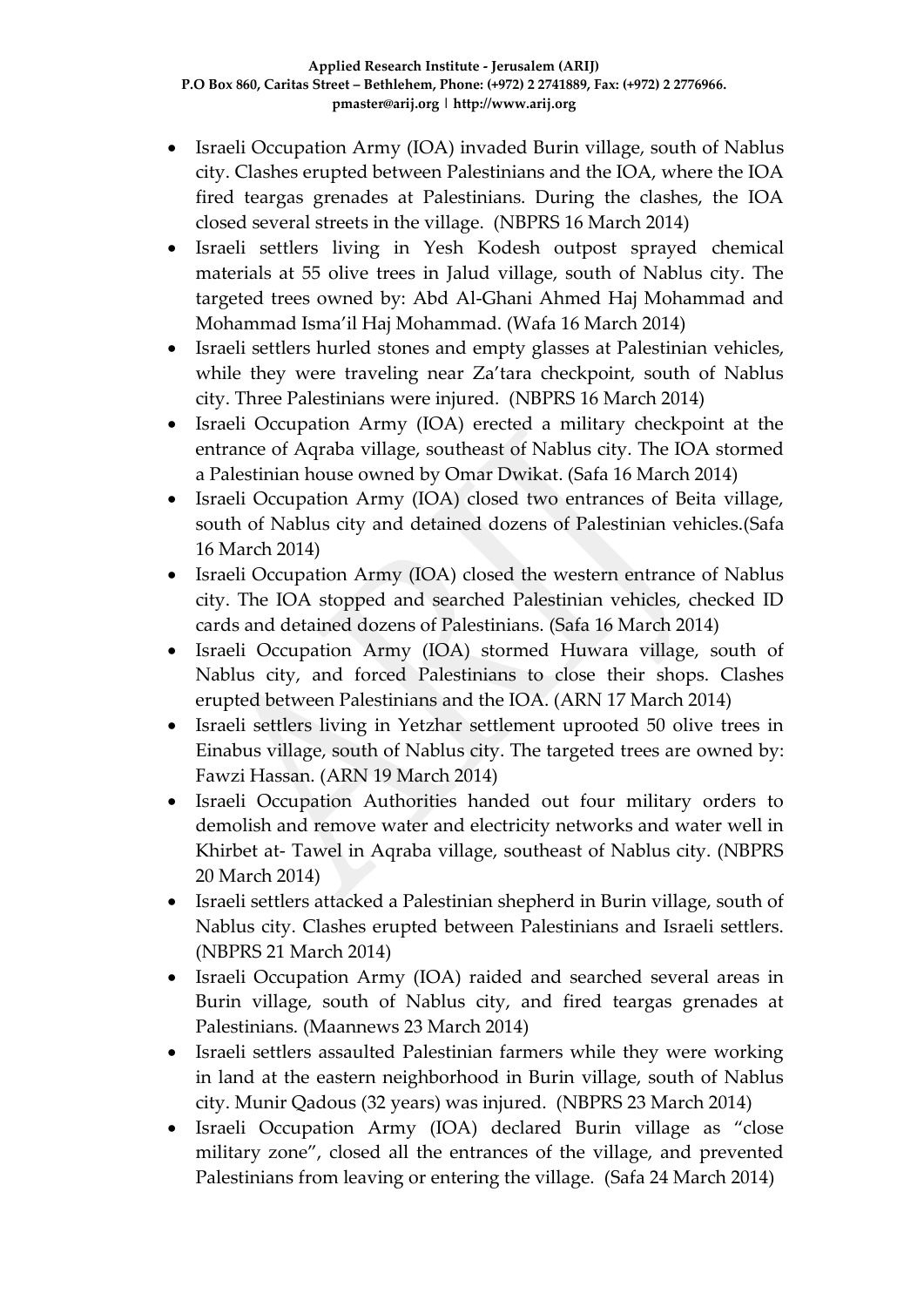- Israeli settlers assaulted Palestinian farmers while they were working in land at the eastern part of Burin village, south of Nablus city. (Raya 24 March 2014)
- Israeli settlers living in Yizher settlement uprooted 50 olive trees in Al-Naqar area in Huwara village, south of Nablus city. The targeted trees are owned by: Sobhe Ahmed Odeh and Ghazi Al-Mukhtar. (NBPRS 27 March 2014)
- Israeli Occupation Army (IOA) attacked Palestinian farmers while they were planting trees in land in Burin village, south of Nablus city, and prevented them from working in the area. The IOA fired teargas and stun grenades at Palestinians, causing dozens of suffocation cases. (NBPRS 28 March 2014)
- Israel settlers published a photo for a Palestinian activist; Bilal Eid, from Burin village, south of Nablus city, and threatened to kill him. (Safa 28 March 2014)
- Israeli settlers attacked and hurled stones at Palestinians while they were working in land in Burin village, south of Nablus city. (NBPRS 28 March 2014)
- Israeli Occupation Army (IOA) prevented Palestinian activists from planting olive trees in land located near Yitzher settlement in Iraq Burin village, south of Nablus city. (Safa 30 March 2014)
- Nedal Yousif Shahada (25 years) was injured after an Israeli settler opened fire at him at the entrance of Jit village, west of Nablus city. (Maannews 31 March 2014)
- Israeli settlers torched ten of olive trees in Qaryut village, south of Nablus city. (NBPRS 31 March 2014)
- Israeli Occupation Authorities issued a military order to confiscate 300 dunums of Palestinian land in pool No. 12 and13 in Rasem Wes Al-Khafash area in Jalud village, south of Nablus city, for settlement construction. (NBPRS 31 March 2014)

### **Gaza**

- Amina Atiya Qideh (57 years) was killed after the Israeli Occupation Army (IOA) opened fire at her while she was near the border fence, east of Abbsan town, east of Khan Younis city, south of Gaza strip. (PNN 1 March 2014)
- Two Palestinian; Mus'ab Musa Az-Za'anen (21 years) and Sharif Nasser (30 years), were killed and two others were injured after an Israeli warplane launched a missile at a land in Beit Hanoun town, north of Gaza strip. (Wafa 4 March 2014)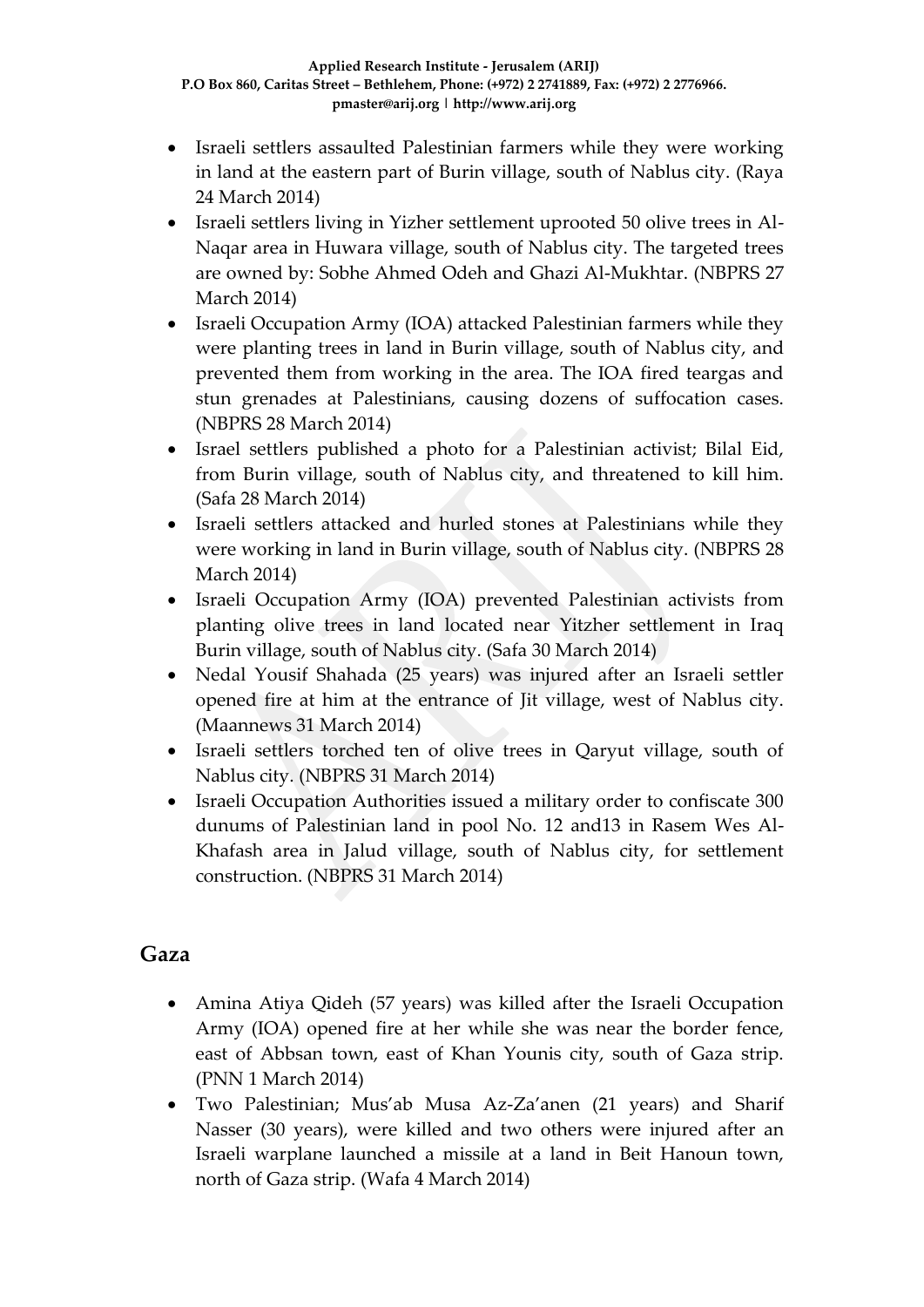- Israeli Occupation gunboats opened fire at Palestinian fishing boats while they were sailing at As-Sudaniya shore, northwest of Gaza strip. (Al-Quds 5 March 2014)
- Israeli Occupation gunboats opened fire at Palestinian fishing boats while they were sailing at Deir Al-Balah shore in the central of Gaza strip. (Al-Quds 5 March 2014)
- Israeli Occupation gunboats opened fire at Palestinian fishing boats while they were sailing at As-Sudaniya shore, northwest of Gaza city. (Wafa 11 March 2014)
- Israeli Occupation Army (IOA) staged 100 meters into the eastern part of Al-Khaza'a town, eas of Khan Younis city, south of Gaza strip, and razed Palestinian land. (RB2000 11 March 2014)
- Three Palestinians were killed after the Israeli Occupation Army (IOA) launched a missile at a motorcycle near Sofa terminal, southeast of Khan Younis city, south of Gaza strip. The Palestinians were identified as: Isma'il Abu Jawda (23 years), Shahir Abu Shanab (24 years) and Abd Ash-Shafi Abu Mu'amar (33 years). (Maannews 11 March 2014)
- Israeli Occupation gunboats surrounded a number of Palestinian fishing boats while they were sailing at Gaza city shore. (Paltoday 11 March 2014)
- Israeli Occupation warplanes launched more than 30 missiles at several areas in Rafah, Al-Qarara and Beit Lahiya towns, in Gaza strip. A number of buildings were damaged. In Rafah town, five Palestinians were injured. (Maannews 13 March 2014)
- Israeli Occupation warplanes launched four missiles at Rafah city and two missiles at an area, northwest of Gaza city. No injuries were reported. (Wafa 14 March 2014)
- Israeli Occupation gunboats opened fire at Palestinian fishing boats while they were sailing near Palestinian- Egyptian border. (Safa 15 March 2014)
- Israeli Occupation gunboats opened fire at Palestinian fishing boats while they were sailing at Rafah shore, south of Gaza strip. (Maannews 16 March 2014)
- Israeli Occupation gunboats opened fire at Palestinian fishing boats while they were sailing at Khan-Younis shore, south of Gaza strip. (Maannews 18 March 2014)
- Four Palestinians were injured after the Israeli Occupation Army (IOA) opened fire at them while they were near the border fence, east of Jabaliya town, north of Gaza strip. (Maannews & Wafa 21 March 2014)
- Israeli Occupation Army (IOA) opened fire at Palestinian farmers while they were at the eastern part of Khan Younis city, south of Gaza strip. (Sama News 22 March 2014)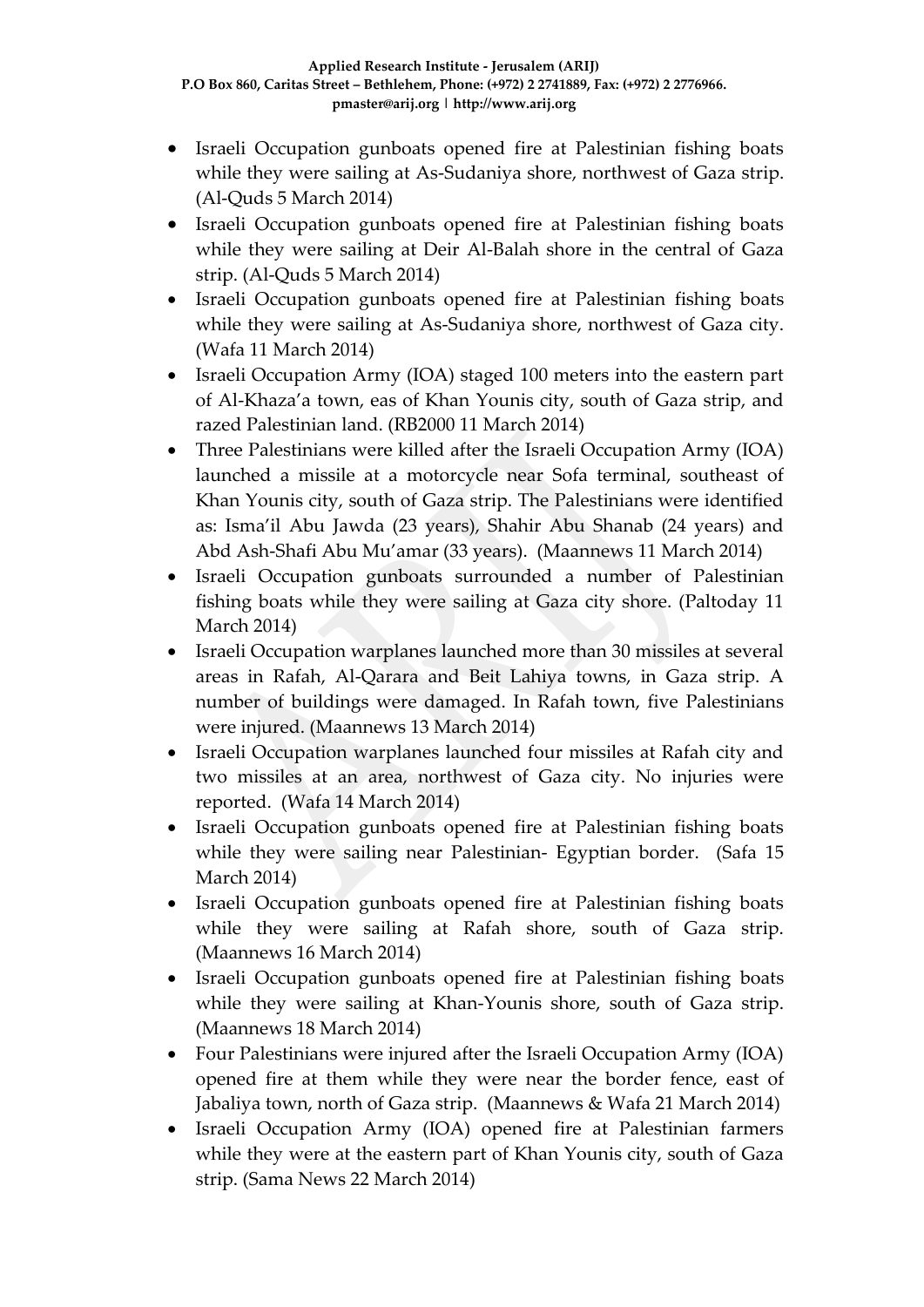- Israeli Occupation Army (IOA) opened fire at Palestinians while they were working in land, east of Al-Burij refugee camp in the central of Gaza strip. (Al-Quds 22 March 2014)
- Israeli Occupation Army (IOA) staged few meters into Palestinian land, east of Ash-Shaja'iya neighborhood in Gaza city, and opened fire at Palestinian houses and lands. (Al-Quds & Wafa 25 March 2014)
- Israeli Occupation jeeps and bulldozers staged few meters into the eastern part of Abssan town in Khan Younis city, south of Gaza strip and opened fire at land and houses. (Wafa 25 March 2014)
- Israeli Occupation gunboats opened fire at Palestinian fishing boats while they were sailing at Rafah shore, south of Gaza strip, causing the injury of four Palestinian fishermen, and the torch of two boats. (Al-Quds & Maannews 26 March 2014)
- Israeli Occupation Army (IOA) prevented a Palestinian activist; Samir Zqout, from leaving Gaza strip by crossing Beit Hanun terminal , to attend a workshop about the Human rights. (Wafa 27 March 2014)
- Israeli Occupation gunboats opened fire at Palestinian fishing boats while they were sailing at Gaza shore. (RB2000 27 March 2014)
- Israeli Occupation Army (IOA) attacked a non-violent protest at the eastern part of Beit Hanoun town, north of Gaza strip. The IOA fired live bullets, teargas and stun grenades at Palestinians, causing dozens of suffocation cases and the injury of a Palestinian journalist. (RB2000 27 March 2014)
- Israeli Occupation Army (IOA) opened fire at a group of Palestinians while they were at land, east of Jabaliya town, north of Gaza strip, causing the injury of a Palestinian. (Al-Quds 28 March 2014)
- Israeli Occupation gunboats opened fire at Palestinian fishing boats while they were sailing at Beit Lahiya shore. (Al-Quds 28 March 2014)
- Israeli Occupation gunboats opened fire at Palestinian fishing boats while they were sailing at As-Sudaniya shore, northwest of Gaza strip. (Wattan 29 March 2014)
- Israeli Occupation Army (IOA) attacked a non-violent protest to Mark land day at the eastern part of Jabaliya town, north of Gaza strip. The IOA fired teargas and stun grenades at Palestinians. (Paltoday 29 March 2014)
- Israeli Occupation Army (IOA) opened fire at Palestinians while they were near the border fence, east of Al-Khaza'a town, east of Khan-Younis city. The IOA fired teargas grenades, causing dozens of suffocation cases. (Al-Quds 31 March 2014)

#### **Others**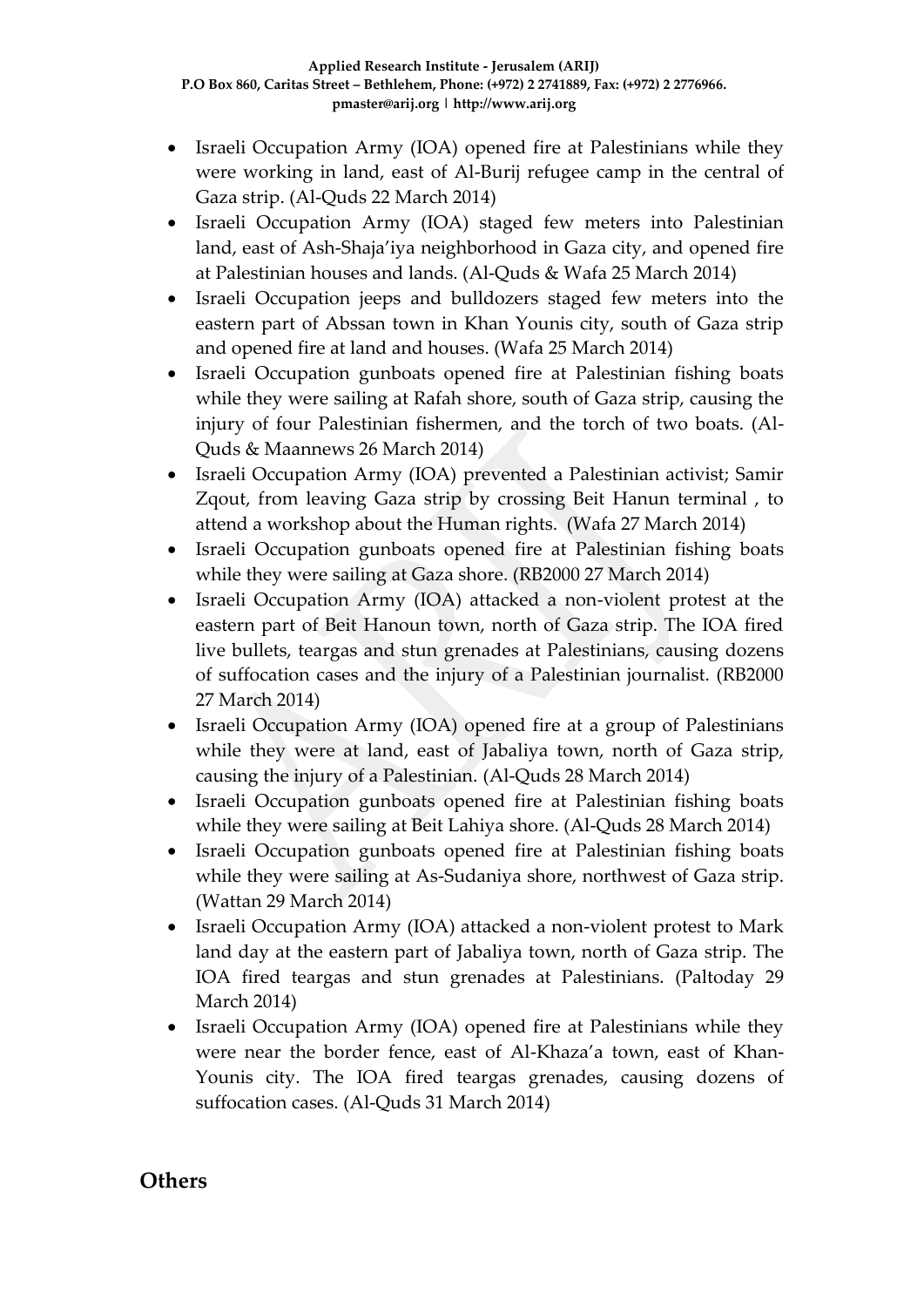- Israel's plan to force-feed hunger-striking prisoners up for public critique. Israeli Medical Association says forcing hunger-strikers to eat is tantamount to torture. The Home Front Defense Ministry published on Sunday the memorandum of a law on "treatment for hunger strikers." The memo represents a revision to an existing prison protocol, which allows for force feeding of hunger-striking prisoners. The bill picked up steam in response to the prolonged hunger strikes among security detainees in 2012. Some prisoners' lives were in danger due to the prolonged hunger strikes to protest their arrests or administrative detention without trial or indictment. The hunger strikes of that year garnered a great deal of public and media attention, as well as negativity toward Israeli political leaders and prison officials. The memorandum has been issued for public critique, having been jointly formulated by the Justice Ministry, the Health Ministry and the Israel Prison Service. It was also approved by Attorney General Yehuda Weinstein last September. If the bill becomes law, it would allow for medical treatment to be dispensed to prisoners against their will, subject to certain restrictions. [\(Haaretz](http://www.haaretz.com/news/national/.premium-1.577488) 3 March 2014)
- Settler group Elad edges closer to controlling Western Wall, despite protests Jerusalem District Court approves agreement that will transfer control of Jerusalem Archaeological Park and the Davidson Center to the Elad-City of David Foundation. Last week, the Jerusalem District Court approved a compromise agreement between two government subsidiaries – the Company for the Reconstruction and Development of the Jewish Quarter in the Old City of Jerusalem (JQDC, the current owner) and the Company for Reconstruction and Development of East Jerusalem – which would transfer control of the area to Elad. Under the agreement, Elad would cover the rental costs for the JQDC, and in turn receive full control of the site from April 1. In the coming days, all 25 employees at the site will receive termination letters. They are expected to be reemployed by Elad, according to the agreement between Elad and the JQDC, for at least one additional year. Transferring control of the site to Elad has aroused concern among leaders of non-Orthodox Jewish groups, who have been in negotiations with the government over the last year regarding creating an alternative prayer site close to the Western Wall that would allow for non-Orthodox or alternative prayer. The heads of the Reform and Conservative movements stated that if Elad is granted control of the key site, it would effectively end the "Sharansky agreement," which led to the construction of an alternative prayer site within the archaeological park (a reference to a compromise on the Western Wall outlined by Jewish Agency chairman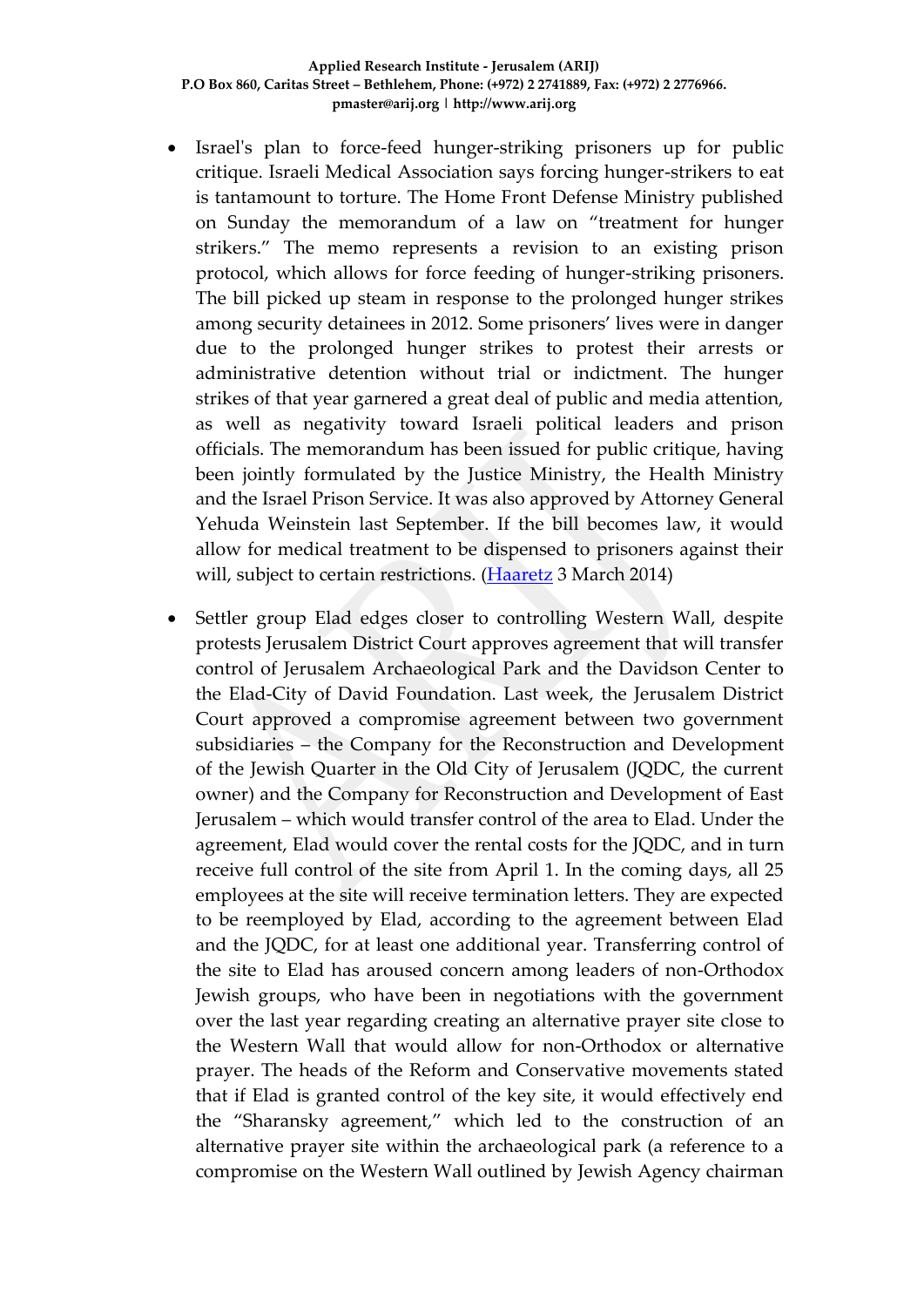Natan Sharansky last year). According to the non-Orthodox leaders, during negotiations regarding the site, they were promised that the archaeological park would remain under government control, and that they themselves would be partners in running the site. These recent developments apparently contradict messages sent to the non-Orthodox leaders by Cabinet Secretary Avichai Mendelblit, in which he stated that [the transfer would not happen.](http://www.haaretz.com/news/national/.premium-1.576949) Mendelblit is currently in Washington with Prime Minister Benjamin Netanyahu, and meetings regarding the subject are scheduled to be held. The leader of the Conservative Movement in the United States sent a rare letter to Mendelblit, stating that if Elad gains control over the site, the movement will pull out of negotiations with the Israeli government regarding the prayer area. "It is infuriating and unacceptable to find that while this negotiation was going on, other negotiations were taking place to put us under the authority of a group with a right-wing, Orthodox religious point of view," read the letter. An Elad representative stated that the organization would respect any agreements reached by the government and any groups wishing to pray at the site. (*Haaretz* 3 March 2014)

 Settlement construction more than doubled in 2013. Figures released mere hours before Netanyahu was due to meet with Obama in Washington. The number of housing starts in West Bank settlements more than doubled in 2013, according to data released Monday by the Central Bureau of Statistics. The figures were released only hours before Prime Minister Benjamin Netanyahu were due to meet with President Barack Obama in Washington. The two have serious differences over Israel's settlement policies. In its annual roundup of the Israeli housing market, the bureau said work began on 2,534 new housing units in the settlements in 2013, compared to 1,133 in 2012. The period covered coincides roughly with the tenure of Uri Ariel (Habayit Hayehudi) as Housing Minister. The number of West Bank housing starts in 2013 is a 10-year high. The highest annual number ever was the 5,000 units built in 2000 under the Barak government. Of the 2013 housing starts, 1,710 were in apartment buildings typical of the larger settlements, like Maale Adumim, Beitar Ilit and Modiin Ilit, while 824 were single units in the smaller settlements. Sixty-four percent of the starts  $-1,161$  units – were public housing, a figure that is significantly higher than what is common within the Green Line. It indicates the huge efforts being made by the government to build in the territories. In the north of the country, for example, public housing accounts for only 20 percent of construction, while in the south it accounts for 30 percent. The bureau's figures refer to approved construction that is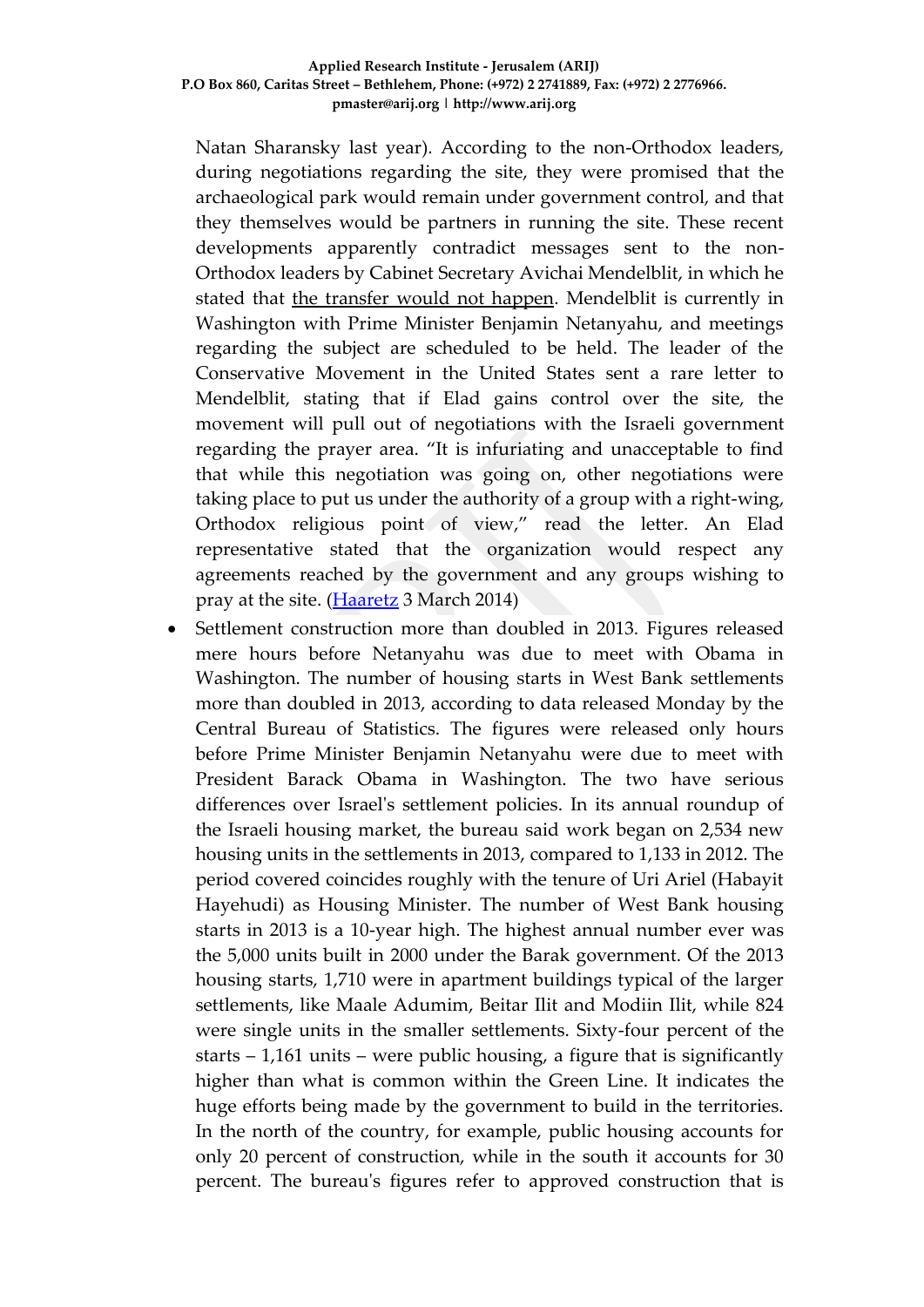undertaken with permits. The significant amount of illegal building in West Bank outposts is not counted. Accelerated construction is the trend within the Green Line as well. The bureau reported 44,340 housing starts throughout the country in 2013. The Yesha Council of settlements said the enormous jump in percentage terms stemmed from a government freeze on tenders the previous year. In absolute terms, it said, the West Bank had fewer housing starts than any other region of the country. Moreover, said council Deputy Director General Yigal Dilmoni, the quantity is still insufficient to meet the needs of the settlements' population, which is growing "at two and a half times the rate" of the rest of the country. He urged the government to unfreeze additional tenders, saying this would create more housing near the center of the country, and thereby both ease the housing shortage and lower housing prices. [\(Haaretz](http://www.haaretz.com/news/national/.premium-1.577648) 4 March 2014)

 UN report: 300,000 Palestinians live in Area C of West Bank. New figure is double than 2008 estimate; quarter of Palestinians living in areas under full Israeli control resides in Jerusalem district. Some 300,000 Palestinians live in Area C, the part of the [West Bank](http://www.haaretz.com/misc/tags/West%20Bank-1.477132) under full Israeli control, according to new data published Tuesday by a [UN](http://www.haaretz.com/misc/tags/UN-1.477098) body. That figure is considerably higher than 150,000 to 180,000 Palestinians said to live in the area, according to a 2008 estimate by the Israeli NGO, Bimkom, and Planners for Planning Rights. The new estimate, published by the UN Office for the Coordination of Humanitarian Affairs in occupied Palestinian territory (OCHA), concludes that there are 297,000 residents living in 532 residential areas in Area C, which is under full Israeli civil and security control, and which comprises just over 60 percent of the West Bank. There are 67,016 Palestinians living in 241 communities and villages which are entirely in Area C. Of these 51 are villages and cities with most of their built-up area in Area C , with the rest in Areas A (under Palestinian control) and B (under shared Israeli-Palestinian control); 240 residential areas are cities and villages with less than half of their land in C. The Palestinian population in Area C is considered to be especially vulnerable and in need of international assistance because of limited access to educational and health-care institutions, harassment by settlers, proximity to firing zones and insufficient connection to water and electricity infrastructure. The population was a special target of the 2014-2016 Strategic Response Plan of the humanitarian community in the occupied Palestinian territory, a group of international aid organizations, primarily European ones. The OCHA figures are also included in an updated report on Area C by delegations of the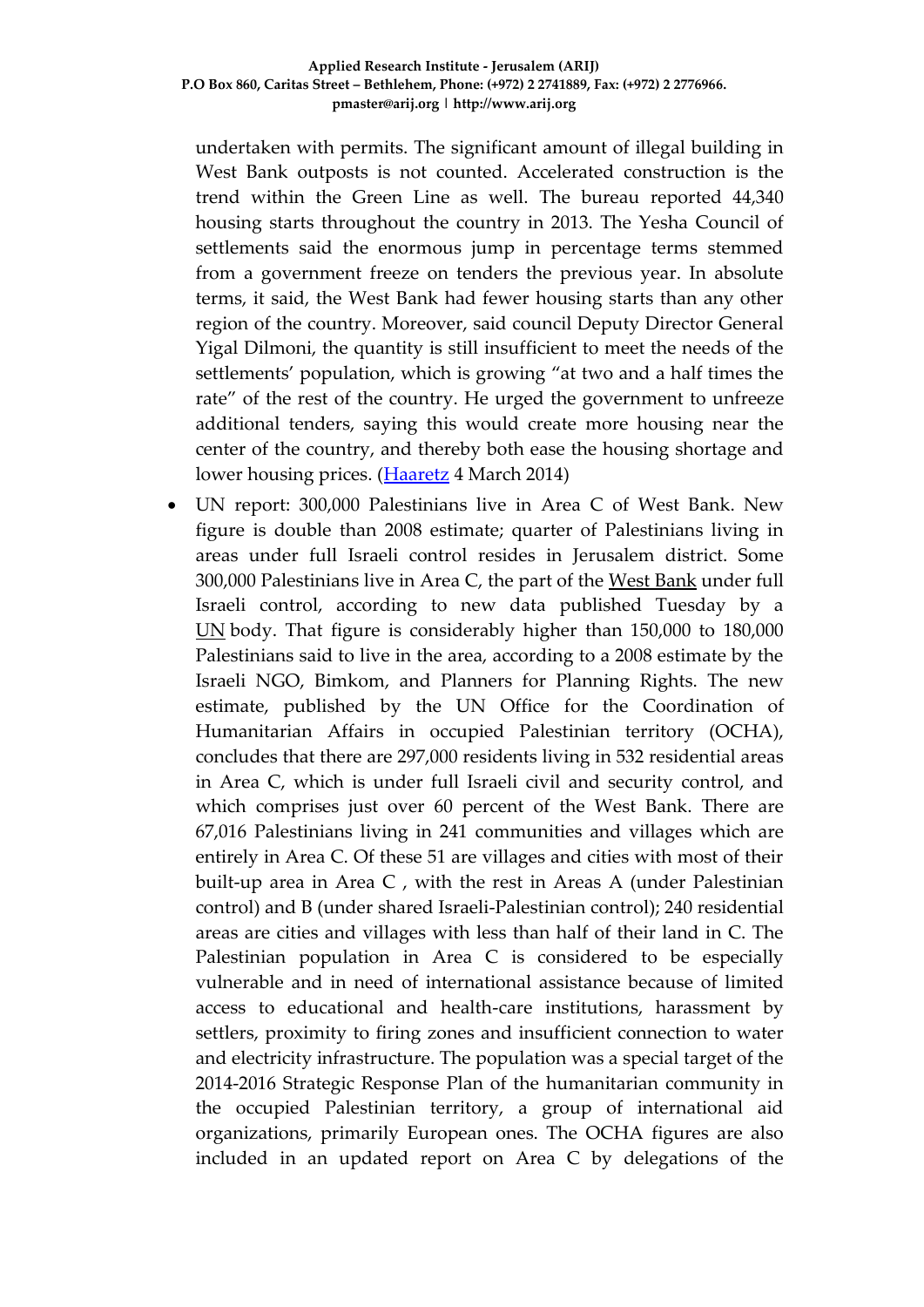European Union countries in East Jerusalem and Ramallah. It was sent about two weeks ago to EU decision makers in Brussels, an EU source told Haaretz. It is based on a report from two and a half years ago, in which the European representatives criticized the Israeli policy of discrimination in Area C, which allows the construction of settlements and forbids Palestinian construction in the most of the area. The report also described the trend of evicting Palestinian communities from their homes as forced uprooting, which is forbidden according to international law. The source told Haaretz that for the EU the political importance of Area C has never been dependent on the number of residents, "but on guaranteeing the territorial contiguity of the Palestinian state, and the territory earmarked for it according to UN decisions. So that as far as we're concerned, it makes no difference whether the number of residents is 300,000 or half of that or less." The artificial administrative division into Areas A, B and C was set in the 1995 interim agreement, part of the Oslo Accords, and was supposed to be terminated after about five years. Until 2000 the size of the areas has changed several times. Since 2000 there has been no change in the size of Area C, which comprises 61 percent of the area of the West Bank. About 18 percent of the area of the West Bank is defined as a closed military area designated for military training, while the size of Area A, which is under Palestinian civilian and policing authority, comprises 17.7 percent of the West Bank. There are 38 communities (with about 6,200 residents) whose source of livelihood is herding and agriculture, who live within the firing zones. Many of them were there even before the area was defined as a firing zone. In addition to the danger to their lives, the residents are also subject to temporary evacuation orders from the Israel Defense Forces. OCHA has mapped 183 residential areas that are communities of Bedouin and shepherds, with a population of slightly over 30,000. About 27 percent of the entire populations in Area C are registered as refugees, whose families were expelled from their original homes after 1948. Eighty seven percent of the area of the Jordan Valley is defined as Area C. The Jordan Valley itself takes up almost a third of the area of the West Bank. Israel's policy of limiting the number of Palestinian residents there began long before the Oslo Accords, when extensive firing zones and nature reserves were set aside there. Outside the city of Jericho, which is defined as Area A, there are 68 Palestinian residential communities in Area C in the Jordan Valley, with about 18,000 residents, 42 percent of them registered as refugees. In the Jordan Valley there are 37 Jewish settlements, with about 9,500 residents.According to OCHA estimates, the Jerusalem district has the largest number of Palestinians living in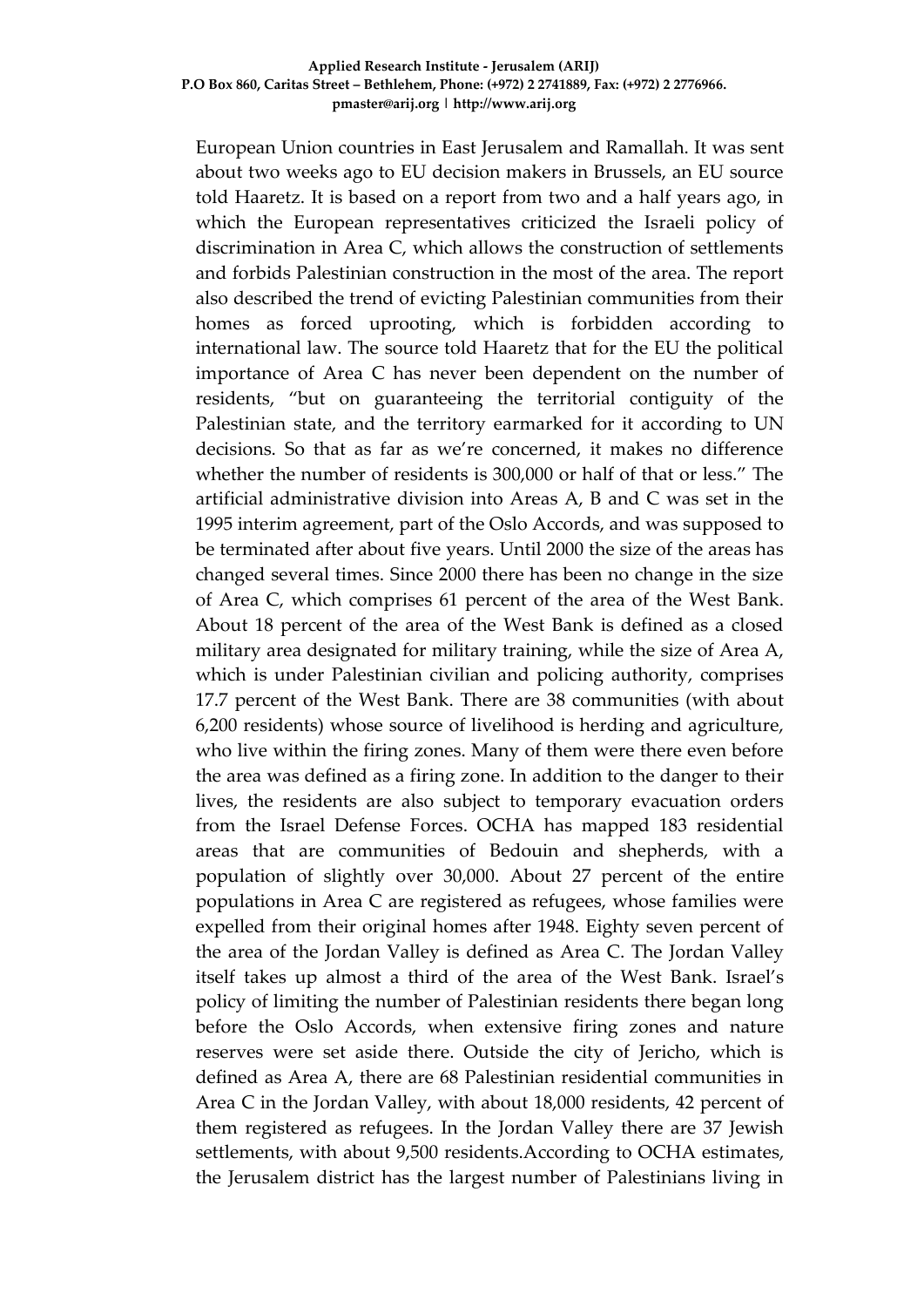Area C - about 74,000; another 67,000 Palestinians in Area C live in the Hebron area. According to OCHA, 18,000 of the 60,000 residents of El Bireh live in neighborhoods in Area C. When Haaretz expressed surprise at this large number and other large numbers of residents of cities and villages living in neighborhoods in Area C, OCHA replied that in all the places where the estimate was higher than 3,000 people in one residential area - they conducted another investigation to confirm the figure. The data collection was carried out by OCHA teams between June and September 2013, in cooperation with the Palestinian Central Bureau of Statistics and with the Ministry of Local Government and its elected representatives in the communities. The work was based on the distribution of questionnaires, cross-referencing the figures with aerial photographs and figures for water and electricity consumption, as well as a comparison of the data with that of the Central Bureau of Statistics. One of the reasons for this investigation by OCHA is that Palestinian Authority population censuses failed to relate to the artificial administrative division of the interim agreement. [\(Haaretz](http://www.haaretz.com/news/diplomacy-defense/.premium-1.577997) 5 March 2014)

 Netanyahu: Some settlements won't be retained by Israel. In first interviews with Israeli press in over a year, PM says Kerry's framework proposals will merely reflect American positions. Prime Minister Benjamin Netanyahu acknowledged that some West Bank settlements would not come under Israeli sovereignty should there be a final peace deal with the Palestinians. "Of course some of the settlements won't be part of the deal, everyone understands that," he said when he sat down for his first interviews with the Israeli media in over a year. "I will make sure that [number] is as limited as possible, if we get there," the prime minister added to Udi Segal of Israel's Channel 2 News. During the interview, which airs in its entirety on Saturday night, Netanyahu repeatedly stated that he plans to leave no Israeli without Israeli protection in any potential peace deal, referring indirectly to one of the main issues of contention with the Palestinians, who demand for their state a West Bank that is IDF-free. In an interview with Channel 10, Netanyahu said he "hasn't offered" a settlement freeze in a bid to advance negotiations, but didn't quite rule one out. He recalled that he froze settlement expansion in 2009-2010, and that this did not yield a diplomatic breakthrough. He said that US "framework" document for continued talks, being drafted by Secretary of State John Kerry, would reflect "the American positions" and that Israel and the Palestinians might well object to some of the terms. "We don't have to agree to everything they write." He also said he intended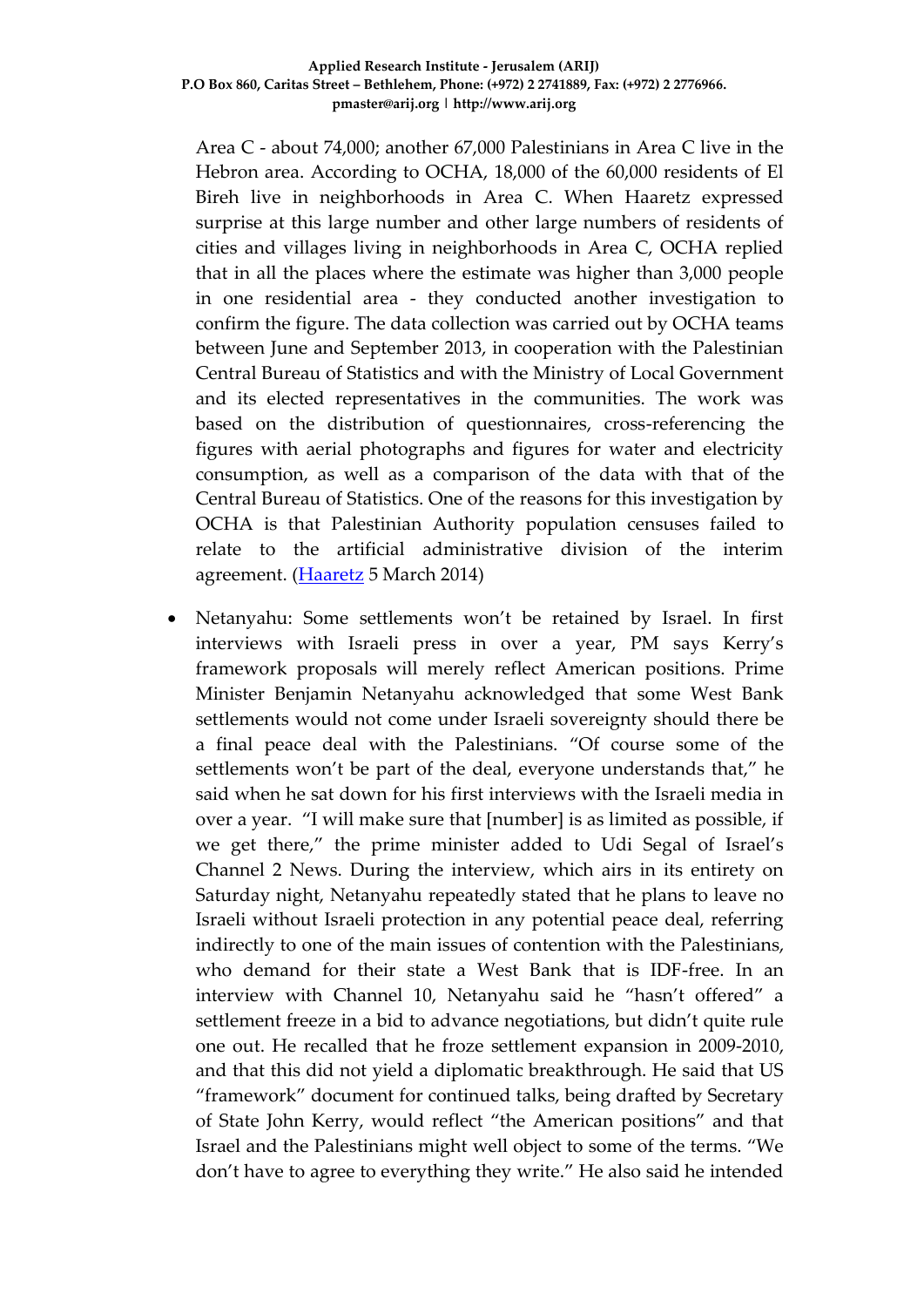to ensure Jerusalem remained Israel's united capital, under full Israeli rule. The current round of Israeli-Palestinian peace talks, due to end in April, has met with little success thus far at bridging the major gaps between the parties. (Time of Israel 7 March 2014)

• Reform leader: Cabinet pledged to nix transfer of Kotel prayer area to settler group Elad. Rabbi Rick Jacobs says promise could end crisis of confidence between Israeli government and non-Orthodox movement over prayer deal at Western Wall. Prime Minister Benjamin Netanyahu and the Israeli cabinet intend to revoke the controversial agreement to give the right-wing [Elad-City of David Foundation](http://www.haaretz.com/news/national/.premium-1.576207) control of the area of the [Western Wall](http://www.haaretz.com/misc/tags/Western%20Wall-1.477097) that had been earmarked for non-Orthodox prayer. Rabbi Rick Jacobs, President of the Union for Reform Judaism movement, told Haaretz on Friday that Cabinet Secretary Avihai Mandelblit had phoned him to pledge that the cabinet would override the agreement with Elad "on Sunday or Monday." Mandelblit said that the government would be the only "partner" to arrangements at the designated non-Orthodox prayer area, Jacobs said. The Reform leader added that Diaspora Affairs Minister Naftali Bennet had also phoned to assure him of his support for rescinding the Elad transfer. The news, first reported in Haaretz, that while the government was hammering out the details of the so-called "Sharanksy Agreement" on non-Orthodox access to the southern part of the Western Wall, the government-owned Company for the Reconstruction and Development of the Jewish Quarter in the Old City of Jerusalem had entered into an agreement with Elad to manage the same area had shocked non-Orthodox leaders in America and created a serious crisis of confidence between their movements and the Israeli cabinet. In the wake of a sharply worded letter in which leaders of the Reform and Conservative movement said they were "shocked and dismayed" at the developments and that transfer of the site to Elad would effectively scuttle the Sharansky compromise. The two sides then met in Washington this week on the sidelines of Netanyahu's visit to the United States. The compromise proposed by Jewish Agency chairman Natan Sharansky had aimed to end the standoff created by the efforts of Women of the Wall to gain unfettered access to the Western Wall. The Elad Foundation, which devotes itself to "strengthening the Jewish character of Jerusalem", has been long criticized for its eviction of Palestinian families from their homes in East Jerusalem and for conducting controversial archeological excavations aimed at highlighting Jerusalem's Jewish history. Jacobs quoted Mandelblit as assuring him that the cabinet has the authority to override any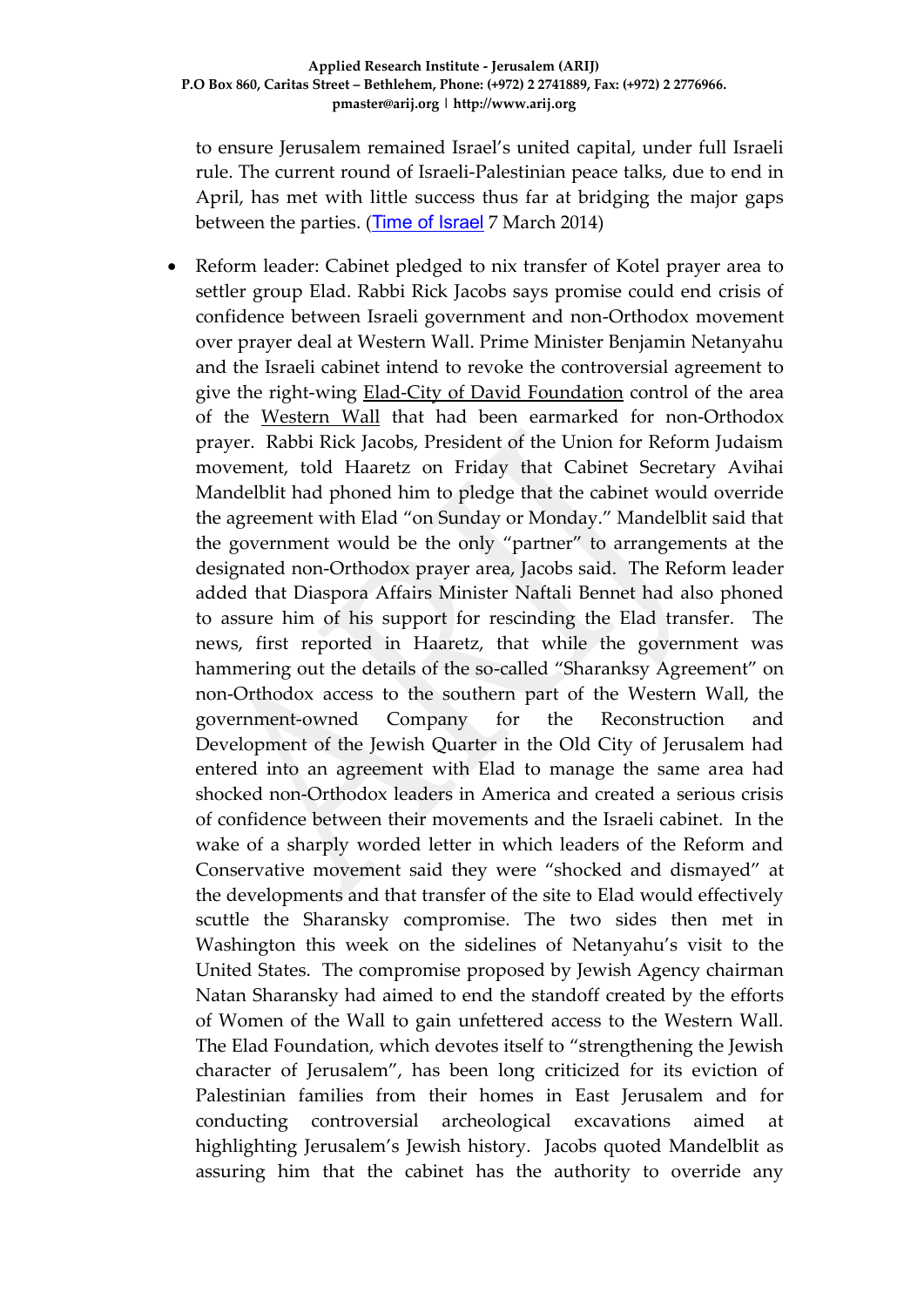agreement with Elad and that it would be doing so early next week. "He said that the government would be our only partner at the proposed site, and that there is no way that any private management would be appropriate." Jacobs said that all the government officials involved in negotiations over the new prayer site had denied any previous knowledge of the arrangement with Elad. But, he added, the reports of the Elad move "called into question whether we could reach any kind of agreement with the government." Jacobs said "we will now have to get back to the hard and important work of working out remaining details, and do it with a sense of urgency, trust and goodwill," Jacobs said. [\(Haaretz](http://www.haaretz.com/jewish-world/jewish-world-news/.premium-1.578542) 8 March 2014)

 Netanyahu: I won't forcibly evacuate settlements. Prime minister, for the first time, rules out any West Bank repeat of the 2005 enforced removal of Gaza settlers. The Israeli government will not force West Bank settlers to leave their homes, even under a permanent peace agreement with the Palestinians, Prime Minister Benjamin Netanyahu said in a TV interview. The prime minister said it was clear that Israel would not be able to extend its sovereignty under a permanent accord to encompass all of the settlements, but he was adamant that "there will be no act of evacuation." The comment marked the first time that he has indicated that he would not countenance a repeat of the 2005 forced evacuation of Gaza's settlements, overseen by the late prime minister Ariel Sharon, which he opposed at the time. Asked in the Channel 2 interview on Friday how he could hope to reach a deal with the Palestinians within such limitations, and whether he expected settlers to leave their homes voluntarily, Netanyahu said it was not yet clear where the borders of a two-state solution would run, and that he did not "want to go into the details" of how an accommodation regarding the settlers might be achieved. "Of course some of the settlements won't be part of the deal, everyone understands that," Netanyahu said. "I will make sure that [number] is as limited as possible, if we get there." He pledged that no Israeli will be "abandoned." Netanyahu's comments marked the closest he has come to confirming [The Times of Israel's exclusive report from last month,](http://www.timesofisrael.com/pm-would-let-settlers-remain-in-west-bank-official-says/) which quoted a well-placed official in the Prime Minister's Office as saying that Netanyahu would insist that settlers who find themselves on the far side of a two-state border be given the choice between remaining in place and living under Palestinian rule, or relocating to areas under Israeli sovereign rule. Netanyahu stressed in the TV interview that he was genuine in seeking a permanent accord with the Palestinians. Israel needed to remain a Jewish and a democratic state,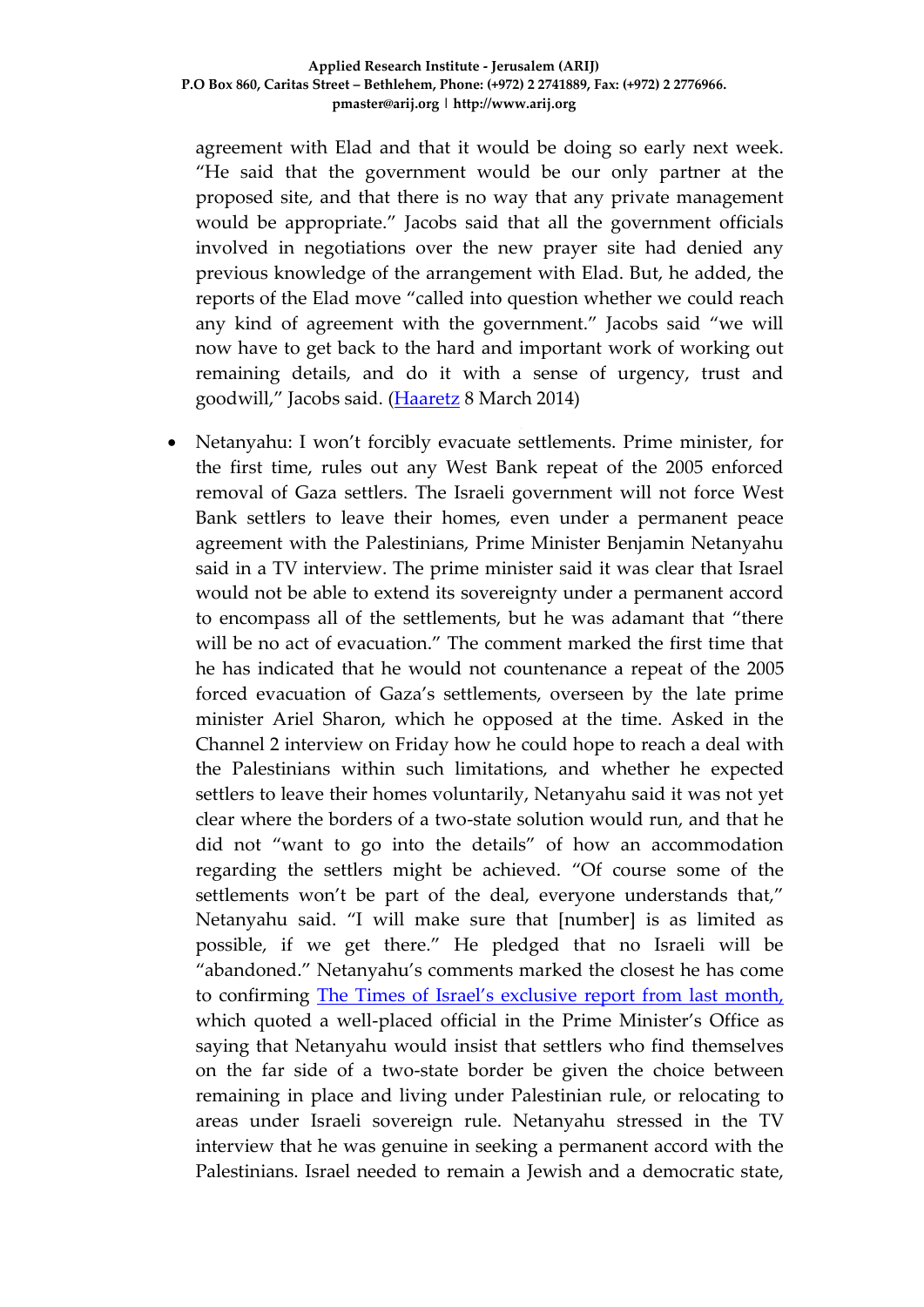he said. But it also needed to ensure that Iranian-inspired extremists not capitalize on any accommodation. Israelis "don't want an Iranian state" arising in the West Bank, as had happened in Gaza when Hamas Islamic extremists took over after Israel's withdrawal. The prime minister charged, however, that the Palestinians under PA President Mahmoud Abbas were "a very long way" from readiness for viable peace terms. They had to recognize Israel as a Jewish state, abandon the demand for a "right of return" for millions of refugee descendants to Israel, and agree to an "end of the conflict" accord, he said, and were giving no signs of being prepared to do so. [\(Time of Israel](http://www.timesofisrael.com/netanyahu-i-wont-forcibly-evacuate-settlements/) 9 March 2014)

Settlers strike secret deal with Ya'alon to save outpost homes. Illegal mobile homes moved to another illegal outpost after minister promises settlers they would be safe from demolition. Following pressure from Defense Minister [Moshe Ya'alon](http://www.haaretz.com/misc/tags/Moshe%20Ya), the [Amana](http://www.haaretz.com/news/features/the-organization-behind-illegal-west-bank-outpost-construction.premium-1.523823) settlement movement has moved four mobile homes placed illegally on private Palestinian land a few hundred meters away – into a settlement outpost that is also illegal. According to information obtained by Haaretz, settlers agreed to move the homes only after Ya'alon promised they would be safe from demolition in the new location. Amana, in 2012, paved an access road to the [Sde Boaz](http://www.haaretz.com/news/national/israel-agrees-to-demolish-four-west-bank-outpost-structures-immediately.premium-1.507716) outpost in Gush Etzion, south of Jerusalem, and near the same time placed four mobile homes at site away from the center of Sde Boaz. The Palestinian owners of the land petitioned the High Court of Justice demanding the state enforce demolition orders that had been issued against the structures. Last March, the state said it planned to implement the demolition orders within four months. Those four months turned into a year, during which Ya'alon intensively lobbied Amana to move the mobile homes. Two weeks ago, trucks arrived and loaded up the mobile homes and moved them to Sde Boaz, where none of the mobile homes have legal permits either. Haaretz has learned that the head of Amana, Ze'ev Hever, and Ya'alon struck a deal that if the mobile homes would be moved into Sde Boaz, they would not be demolished. A senior military official told Haaretz that the residents of the mobile homes "evacuated on their own, after it was made clear to them that if they didn't, they would be removed." He denied the existence of a deal between Ya'alon and Amana but said the government is seeking to legalize Sde Boaz. With the entire outpost facing recognition, the settlers who placed the four mobile homes will be immune from charges of illegal construction. Police are also investigating suspicions that the settlers violated an interim injunction

 $\bullet$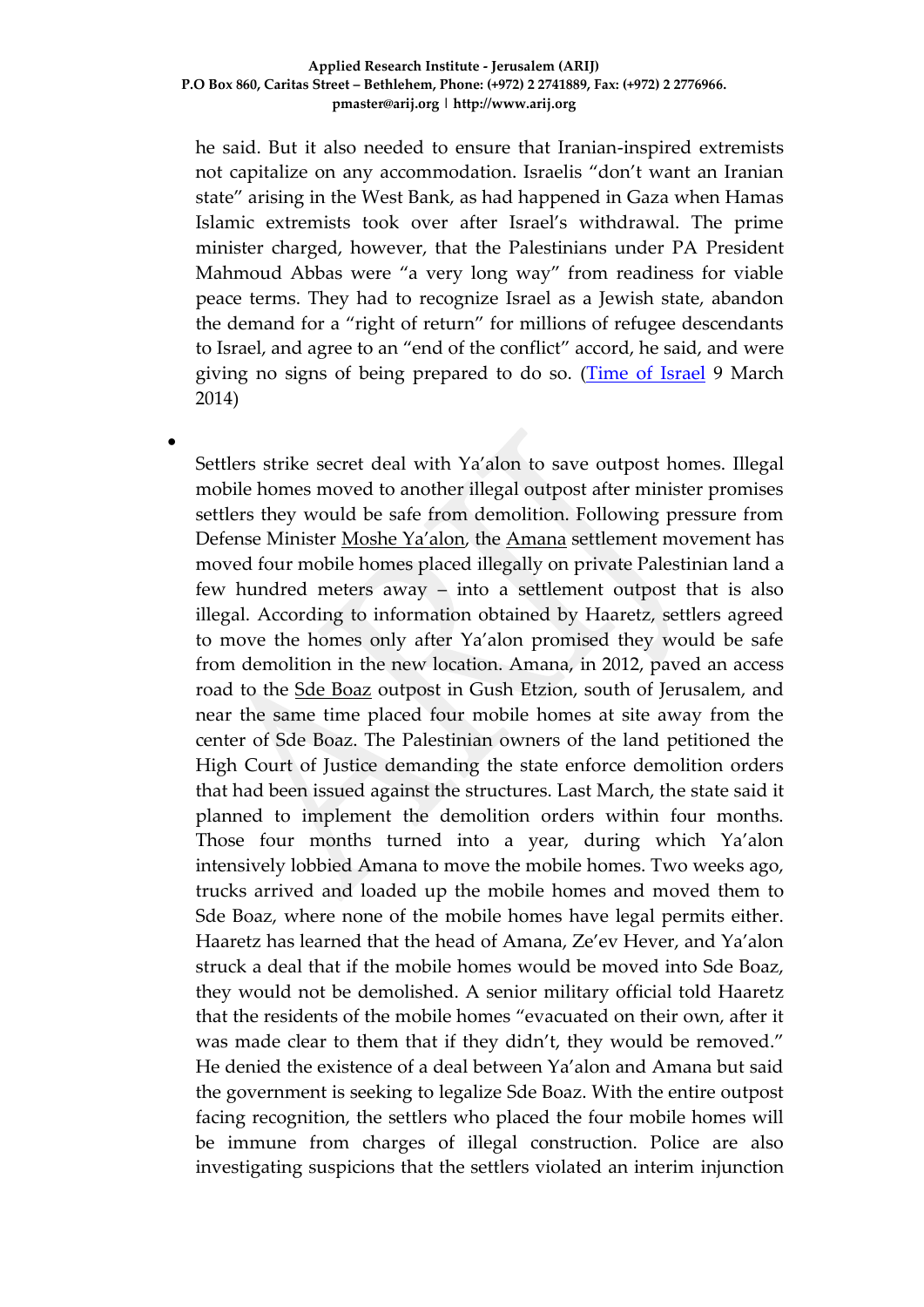and lied in an affidavit. Immediately after the Palestinians petition the High Court over the four mobile homes, the Gush Etzion Regional Council issued an affidavit stating that the homes were occupied, in order to block an injunction against settlers moving in. However, leftwing activist Dror Etkes who was following construction in the area documented that the buildings were empty. Etkes filed a police complaint, but police close the case after 12 days citing a lack of criminal culpability. Following a High Court hearing in October, the prosecution decided to reopen the case. In addition, a criminal investigation was opened into the construction itself, but it was closed for lack of evidence. The justices also ordered an investigation into a suspected violation of an interim injunction forbidding any change in the prevailing situation, after a Civil Administration patrol found two new pergolas had been built at the site. "Once again we see that in the land of bluff and shady deals, there's no problem moving mobile homes from one illegal place to another illegal place," Etkes said. "The settlers can count on the defense minister, who owes his job to their representatives on the Likud Central Committee, to do everything to legalize the new land theft through some legal pretense that will undoubtedly get the blessing of the attorney general." [\(Haaretz](http://www.haaretz.com/news/national/.premium-1.579033) 11 March 2014)

 Knesset passes referendum law for land concessions. Any relinquishing of territory in sovereign Israel, East Jerusalem, Golan Heights must be put to a public vote. Any plan to cede land in Israel, East Jerusalem, or the Golan Heights, as part of a future peace agreement, must be put to a public referendum, according to a law approved by the Knesset on Wednesday. The law does not cover the West Bank, where a decision on territorial concessions, precedent suggests, would remain the prerogative of the cabinet. Sixty-eight Knesset members voted in favor of the bill in both the second and third readings, with none voting against or abstaining, as opposition MKs continued their [ongoing boycott o](http://www.timesofisrael.com/opposition-to-boycott-debates-on-major-bills-this-week/)f plenum votes on coalitionsponsored bills. Prime Minister Benjamin Netanyahu, a longtime proponent of the legislation, had voiced his support for the referendum law again earlier Wednesday. "When we come to make such a fateful decision, if we get to that, it must be brought to the people," he said. "This is the only way to preserve peace among us, which is no less important, in my eyes, than the external peace [with the Palestinians]. The decision we make today is historic and we must be proud that the coalition passed it." The bill, proposed by coalition chair MK Yariv Levin (Likud), MK Ayelet Shaked (Jewish Home) and Orit Strock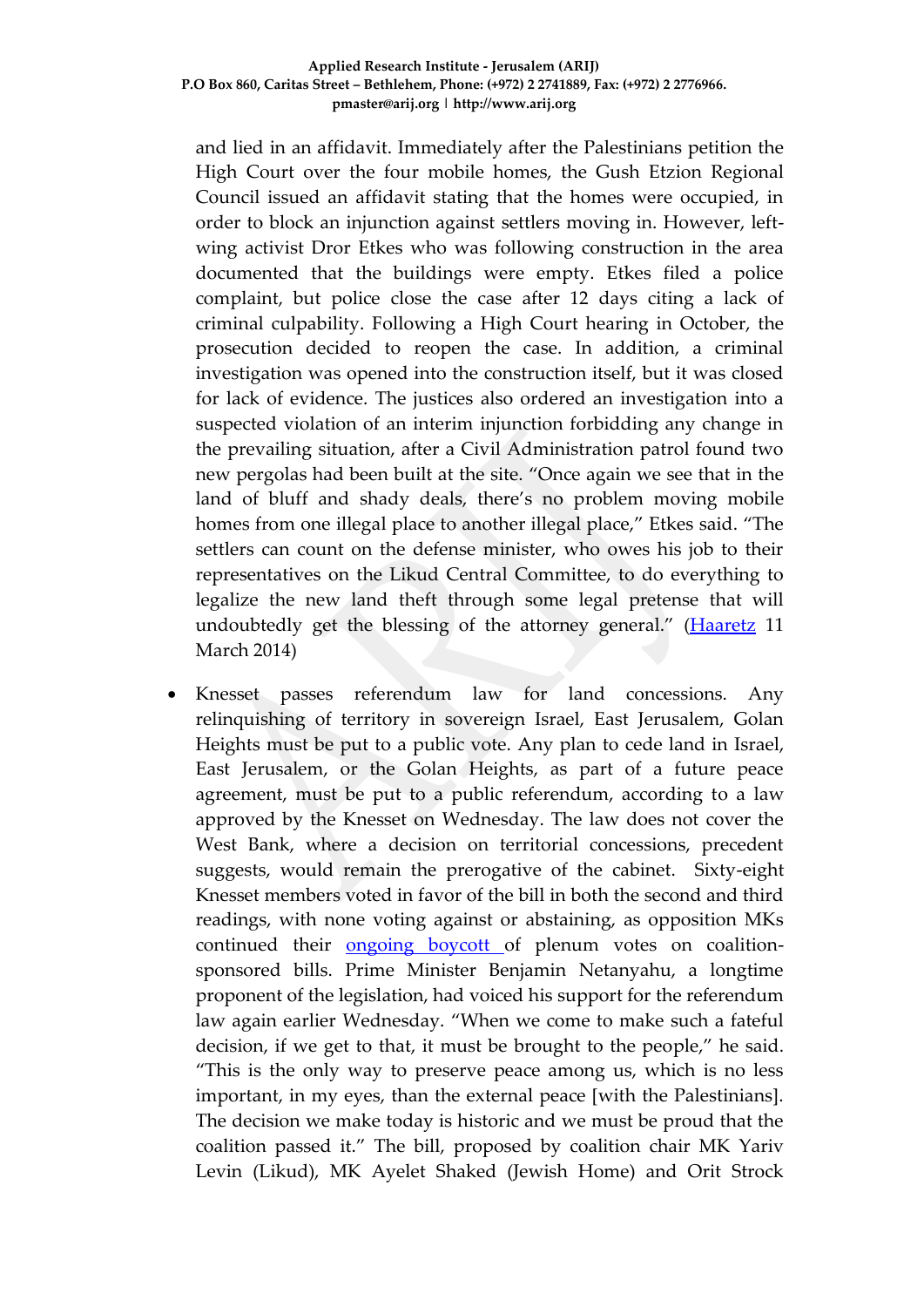(Jewish Home), is nearly identical to a 2010 law that requires a public referendum for land-for-peace deals. But the earlier law faces a High Court of Justice petition on the grounds, petitioners claim, that it unconstitutionally limits the powers of the Knesset. The new law anchors the previous law as a "basic law," which has special constitutional status. The referendum law was initially met with fierce opposition by a number of prominent Knesset members, including Foreign Minister Avigdor Liberman (Yisrael Beytenu), former opposition leader Shelly Yachimovich (Labor), Finance Minister Yair Lapid (Yesh Atid), and Justice Minister Tzipi Livni (Hatnua), who is managing the talks with the Palestinians. "When we declare war, we don't ask the people," Livni said in July. "This is how it should also be regarding any diplomatic settlement." In a critique leveled at the proposed law, Liberman referred to it as a way for "decision makers to run away from responsibility." Economy Minister Naftali Bennett (Jewish Home), by contrast, had touted a referendum as "the only way to prevent a rift in the nation." ([Time of Israel](http://www.timesofisrael.com/knesset-passes-referendum-bill-for-land-swaps/) 13 March 2014)

 30% of settlers outside blocs would move before deal. Poll finds half of Israelis in outlying areas would voluntarily relocate after a peace agreement. The survey also found that nearly 50 percent of the 100,000 settlers living in areas likely to become part of a Palestinian state under a peace agreement would voluntarily evacuate after an agreement, while 40 percent would not. The survey was undertaken for the Israeli organization Blue White Future, a nonpartisan group working to encourage settlers to relocate within Israel's pre-1967 borders. The organization is headed by former Israeli internal security chief Ami Ayalon and former Israeli peace negotiator Gilad Sher. Conducted last August by the Macro Center for Political Economics, the survey sampled 501 individuals by telephone and has a margin of error of 4.5 percent. Similar surveys were conducted in 2008 and 2012 with virtually identical results. Sher said an Israeli government-enacted voluntary evacuation and compensation law, under which up to 30,000 settlers in far-flung settlements would move within the pre-1967 borders or in settlements that will be annexed under a peace deal, would "unequivocally demonstrate that Israel is serious about seeking a two-state solution. It would also begin to create a reality of two states while the Israeli-Palestinian negotiations continue and, in fact, increase the chances of the negotiation track succeeding. It could also encourage Palestinians to reciprocate with their own constructive, independent steps." Among the settlers willing to evacuate voluntarily without a peace agreement, the survey found that three-quarters would relocate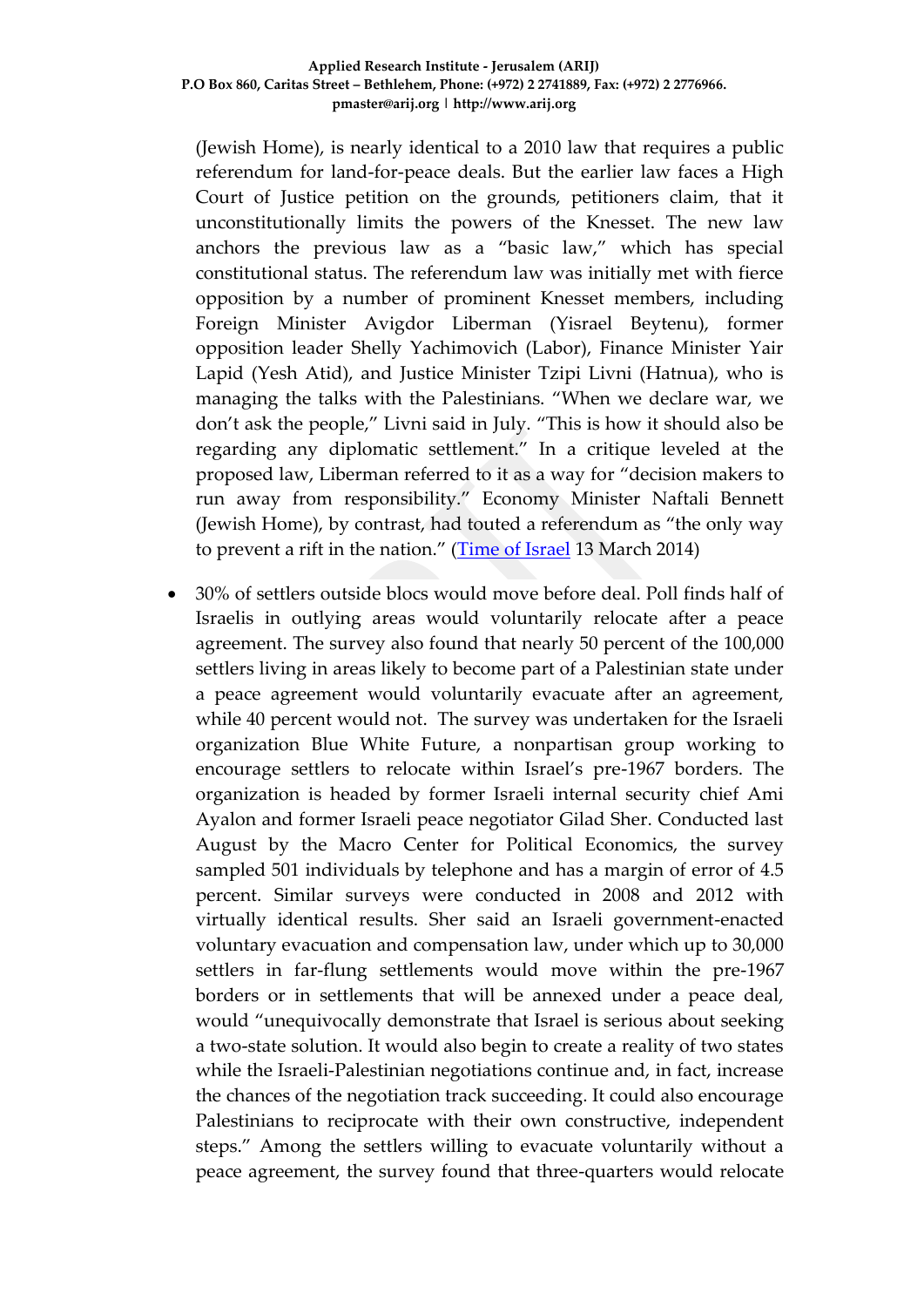to areas within the pre-1967 borders and the rest to the settlement blocs. After an agreement, 55 percent would relocate to the settlement blocs and 45 percent within the pre-1967 borders. The age group of settlers most willing to relocate voluntarily before a peace agreement in exchange for compensation is 50 to 59, with 46.5 percent saying they would. The age group least willing is 18 to 29, with 10.2 percent saying they would. Of those willing to relocate prior to a peace deal, 12.6 percent define themselves as religious and 45.5 percent as secular. Some 22.4 identify as ultra-Orthodox, and 35.5 percent as traditional. [\(Time of Israel](http://www.timesofisrael.com/poll-30-of-settlers-outside-blocs-would-move-before-deal/) 18 March 2014)

- Rivlin: Dividing Jerusalem will perpetuate the Jewish-Arab conflict. Presidential candidate says government has neglected east Jerusalem; calls on Israel to extend full sovereignty over Arab residents. Likud MK Reuven Rivlin, one of the leading candidates to replace President [Shimon Peres](http://www.jpost.com/National-News/Rivlin-becomes-second-presidential-candidate-cleared-to-run-344031) when his term ends this summer, spoke out against dividing Jerusalem on Tuesday, saying that it would exacerbate the Israeli-Palestinian conflict rather than solve it. Speaking at a conference on the challenges a peace agreement poses to Jerusalem at Netanya Academic College, Rivlin said, "The division of Jerusalem is the perpetuation of the Jewish-Arab conflict, pre-1948 Jerusalem," he said. "Jerusalem is very mixed. The Arab public was allowed to spread to the west, and this decision was made with clear knowledge that Jerusalem would not be divided - even Ben-Gurion and Moshe Dayan were against the division of Jerusalem." Rivlin said that the government had neglected east Jerusalem and called on Israel to extend full sovereignty to east Jerusalem's Arab residents. "The government of Israel is responsible for the difficult situation in east Jerusalem and in order to create a united Jerusalem, which is the desire of the majority of the Israeli public, we need real sovereignty. In our leadership today, it is very difficult to implement decisions, and therefore they continue to maintain the status quo." Rivlin addressed his chances in the presidential race as well, saying that, despite their ideological differences, he expected to receive votes from some Arab MKs. [\(JPOST](http://amazing-offers.co.il/Performance/Campaigns/Karkaotdereh_hanativ2/?mdscampaignid=52e900de08c92054386976&mdsitemid=52e900e2545a6050234405&mdschannelid=5309f0302502e283168432¶m=5309f0302502e283168432&mdsviewid=m_5309f0302502e283168432_5328288e7c42a8.90808046) 18 March 2014)
- West Bank road being rebuilt, despite Israeli promise to High Court. The access road built on Palestinian property was torn up in July based on a state pledge to the court, but the land is again being used for settler traffic. The access road to the Amona outpost in the West Bank, which runs exclusively over private Palestinian property and was torn up in July as part of a promise made by Attorney Yehuda Weinstein to the High Court of Justice, is currently being rebuilt. During a visit to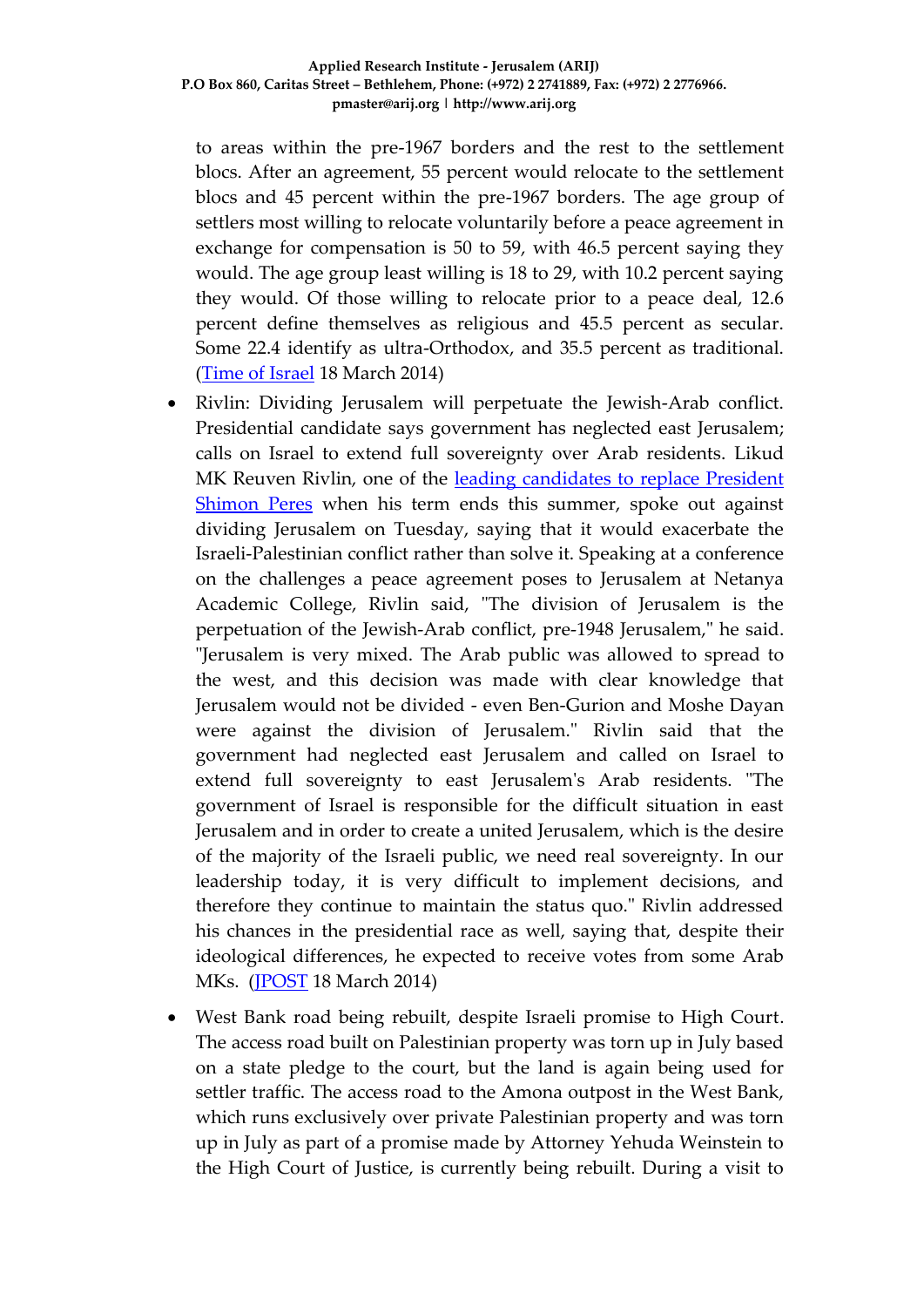the area a month ago, members of the human rights group Yesh Din saw that a new road had been improved and expanded to infringe on private Palestinian land and that the old road had been reopened to traffic. The roadwork is being carried out by the Binyamin Regional Council. Yesh Din turned to the High Court division of the State Attorney's Office, and on Monday, Deputy Attorney General Dena Zilber issued a written response, saying, "The coordinator of the supervision department visited the site and noticed that work was carried out on the old access road to the outpost after its removal in such a way as to enable vehicular traffic. In addition, it was agreed supervisory measures will be taken that were not taken in the past and that urgent steps will be taken to stop the work on the public thoroughfare and exercise the demolition order applicable to this area." In the margin of the letter Zilber wrote, "It goes without saying repeated building violations, in particular when they violate promises to the High Court, are unacceptable and clearly serious. Binyamin Regional Council head Avi Roeh did not respond to Haaretz's request for comment. Since 2008, the High Court has been deliberating a petition submitted by attorneys Michael Sfard and Shlomi Zachary on behalf of the head of Silwad, the Palestinian village adjacent to Amona, together with landowners and human rights organization Yesh Din. The Palestinians are demanding the removal of buildings erected at Amona, which they say was built on their property without permits. The case underwent various twists and turns, until last summer, when the land on which the outpost was built was divided into three categories. The first category consists of lots purchased by members of Amona in 2012; the dissolution of this partnership is part of a separate proceeding in the Jerusalem Magistrate's Court, and the removal of structures from this land is being postponed until a judgment is issued by the lower court. The second category, plots that are fully owned by Palestinians who did not petition the High Court, applies to the majority of the area of the outpost. The High Court is still deliberating the demolition of the buildings on these lands. The third category is the property owned by the landowners among the petitioners, on which a single residential building in Amona and the access road were built. The state promised to ensure to the removal of the road and the house, a commitment that was formalized in a High Court ruling. In July 2013, the house was evacuated and both it and the road were destroyed voluntarily, after a new road was built, without a permit, along the route of a public thoroughfare built under Jordanian rule. [\(Haaretz](http://www.haaretz.com/news/national/.premium-1.580395) 18 March 2014)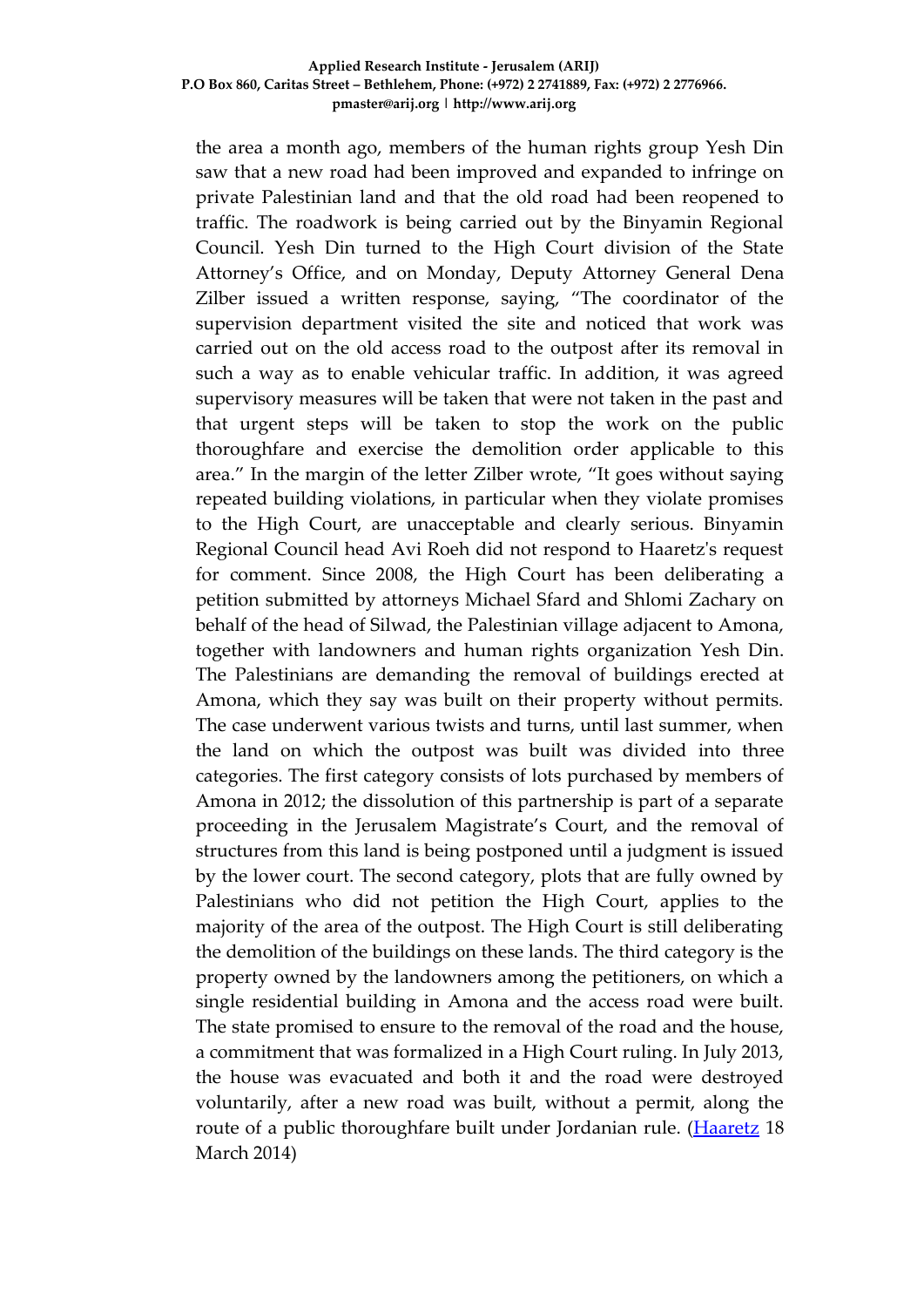Antiquities Authority to build in Jerusalem largest archeology library in Mideast. Library, to be called The Mandel National Library for the Archeology of Israel, is to house nearly 150,000 volumes. The Antiquities Authority announced Tuesday that it would construct the Middle East's largest archeological library in Jerusalem. The library, to be called The Mandel National Library for the Archeology of Israel, is to house nearly 150,000 volumes, including 500 rare books and over 1,000 periodicals, the authority said. The adjacent Jack, Joseph and Morton Mandel National Archeological Archives is to contain the authority's archive as well as maps, permits, plans and publications of excavations from the British Mandate period through today, serving researchers and the public. Both buildings, made possible by a donation from the Cleveland-based philanthropic Mandel Foundation, are to be part of the authority's Schottenstein National Campus for the Archeology of Israel, currently under construction. The 35,000-squaremeter campus, designed by renowned architect Moshe Safdie, is scheduled to be completed in April 2016 and will serve as a visitor center for the Antiquities Authority, as well as its official headquarters. The complex, to be located on Museum Hill, adjacent to the Israel Museum and overlooking the Hebrew University Givat Ram Campus, is to house nearly 2 million archaeological objects, including 15,000 Dead Sea scrolls. Additionally, the campus will feature viewable conservation and restoration laboratories, an auditorium, special study galleries, an archeological education center and rooftop exhibition gardens. Antiquities Authority director- General Shuka Dorfman extolled the planned library as unprecedented. "We see the Mandel National Library for the Archeology of Israel and Mandel Archives as a unique magnet and beacon for archeological, historical and Israel studies – a center of learning, research and knowledge," Dorfman said. "The campus is the largest and most important project to be established in Jerusalem this decade. Through its generosity, the Mandel Foundation has helped preserve and make more accessible archeology and the cultural heritage of the Land of Israel." Morton L. Mandel, the foundation's chairman and CEO, also lauded the new facility. "We welcome the opportunity to support the Antiquities Authority in its mission to excavate research, conserve and educate the public about the archeological and historical heritage of the Land of Israel spanning the past 10,000 years," he said. "We hope the Mandel National Library for the Archaeology of Israel and the Mandel Archives will serve as a source of inspiration and learning for the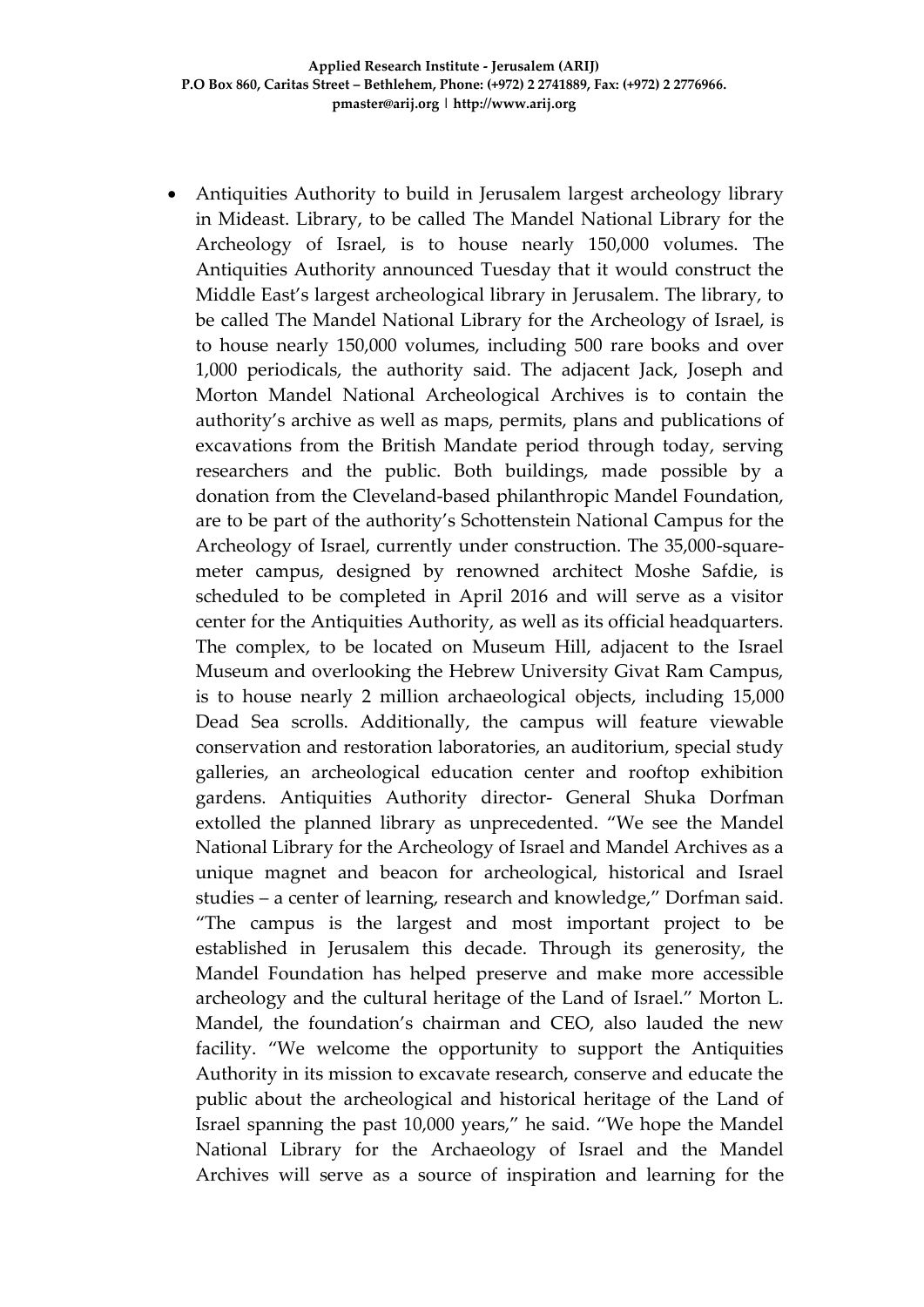public at large and for today's leaders as they explore the past of the Land of Israel." According to the foundation, its primary mission is to "provide outstanding leadership for the nonprofit world."[\(JPOST](http://www.jpost.com/National-News/Antiquities-Authority-to-build-in-Jerusalem-largest-archeology-library-in-Mideast-345805) 19 March 2014)

- Law prevents Palestinian Arabs from marrying Israelis to gain residency in Israel state, a practice deemed to be a security risk. The Knesset passed a bill extending an existing ban on citizens from enemy states using "reunification with family" as a reason to enter Israel. The bill, which passed by a landslide vote of 42 to 15, is based on an assessment by the General Security Services and recommend by Interior Minister Gideon Sa'ar. In practical terms, the law dictates that each person who applies for Israeli residency on the basis of reuniting with family who is not already an Israeli citizen is subject to a background check for security risks, i.e. a criminal record. The law usually applies to Palestinian Arabs who marry Israelis and then wish to live in Israel - as opposed to under Palestinian Authority (PA) rule. The original law, often dubbed the Citizenship law, was passed in 2012. [\(Israel National News](http://www.israelnationalnews.com/News/News.aspx/178685) 20 March 2014)
- Israel advances plan for 2,371 units in West Bank settlements. The remaining plans for 839 new homes in Ariel, 350 in the Shevut Rachel neighborhood of Shiloh and 65 Shavei Shomron were all approved for deposit. Israel published minutes from a February 19 meeting of the Civil Administration's Higher Planning Council on the Interior Ministry's website which spokes of the bureaucratic steps underway for these new settler homes. Plans advanced at the meeting must go through more bureaucratic hoops. But plans for 296 new units in Beit El, 694 in Alei Zahav and 31 in Almog are almost finalized. New units in these three settlements have been approved for validation but have not been validated. The plans for 839 new homes in Ariel, 353 in the Shvut Rachel neighborhood of Shiloh and 65 in Shavei Shomron were approved for deposit and are further away from being finalized. Plans for 38 homes in Kochav Ya'acov and 56 in Givat Ze'ev were deposited on Wednesday, according to Peace Now. Still Meretz Party head MK Zahava Gal-On said that these new settler housing plans were akin to "exploding the diplomatic process." On one hand, Gal-On said Netanyahu has made every effort to make the Palestinians appear as if they are refusing to participate in the peace process. "On the other hand our government is doing everything it can to destroy the process by continuing to build in the settlements." Out of the 2,372 units under design, 783 of the homes are for five settlements, considered to be isolated because they are outside the route of the security barrier.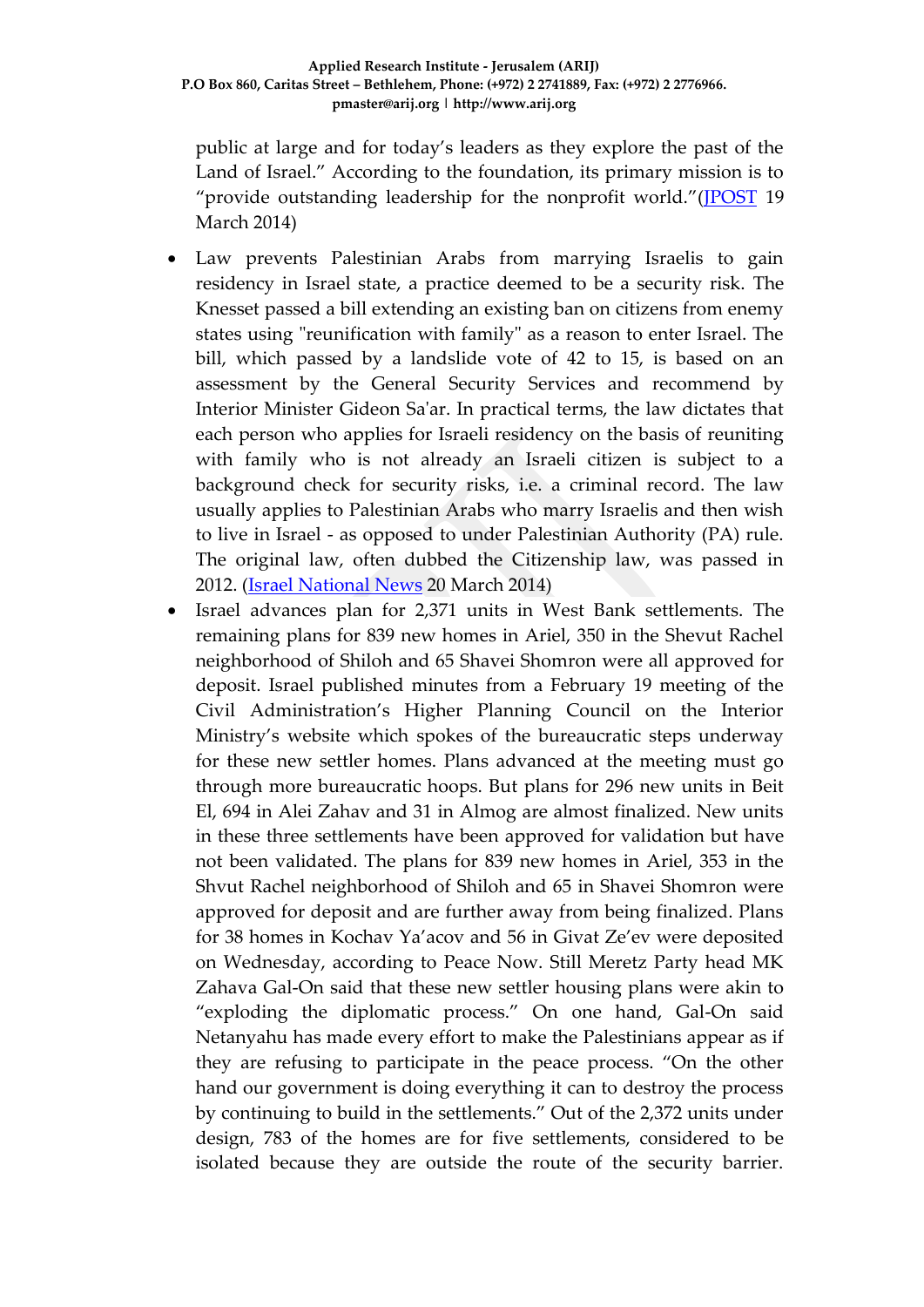These include the settlements of Beit El, Kochav Ya'acov, Almog, Shvut Rachel and Shavei Shomron. It should be noted, however, that the 296 units for Beit El close to finalization were part of a pledge Netanyahu made to settlers in exchange for a peaceful evacuation of 30 homes in the Ulpana outpost in June 2012. Plans for a new neighborhood in Ariel, the fourth-largest West Bank settlement, are particularly significant because the city of 18,000 residents has seen little growth in the past decade. Only 821 homes have been built there since 2002. This new project of 839 new units, is the largest initiated there in over a decade. Ariel is considered by Israel to be a settlement bloc and Israeli politicians, including Prime Minister Binyamin Netanyahu, have said they want it to be included in Israel's final borders. Its status is tenuous, however, because it is located 16 km. over the pre-1967 lines, in the heart of Samaria. It is included in the planned route of the security barrier, but many have speculated that the failure to construct that portion of the fence does not bode well for the future of the city. Plans for 694 new units for Alei Zahav are also significant. The settlement which is located in Samaria within the route of the barrier and only five km. over the pre-1967 lines, has a population of 500. But the addition of 694 units would transform it from a small settlement to a mid-size one. Peace Now said of the plans, "We are seeing once again that Minister Ariel (Housing and Construction) and Minister Yaalon (Defense) are trying desperately to ruin the negotiations between Israel and the Palestinians, this time not through their irresponsible remarks, but through actions and creation of facts on the ground. The promotion of almost 2400 housing units in the settlements at such a sensitive time will expand dramatically the settlements and is intended to pressure the Palestinians to resign from the current talks. It is upon the Minister Livni and Lapid to demand a stop to this wild behavior and wild promotion of plans." [\(JPOST](http://www.jpost.com/Diplomacy-and-Politics/Israel-advances-plan-for-2371-units-in-West-Bank-settlements-346073) 21 March 2014)

• Labor MK: State quietly giving huge sums to settlements. Citing NIS 600m figure, Stav Shaffir accuses government of granting preferential treatment to West Bank communities. The government allocated nearly NIS 600 million (\$172 million) to West Bank settlements since last October, outside of the annual budget and at the expense of Israeli citizens, Labor MK Stav Shaffir charged on Sunday. Of the funds transferred, NIS 133 million (\$38 million) were given to the World Zionist Organization Settlement Division; NIS 24 million (\$6.8 million) were dispensed for projects encouraging younger people to settle in the West Bank; NIS 28 million (\$8 million) were allotted to the settlement of Beit El to complete building projects; and NIS 36 million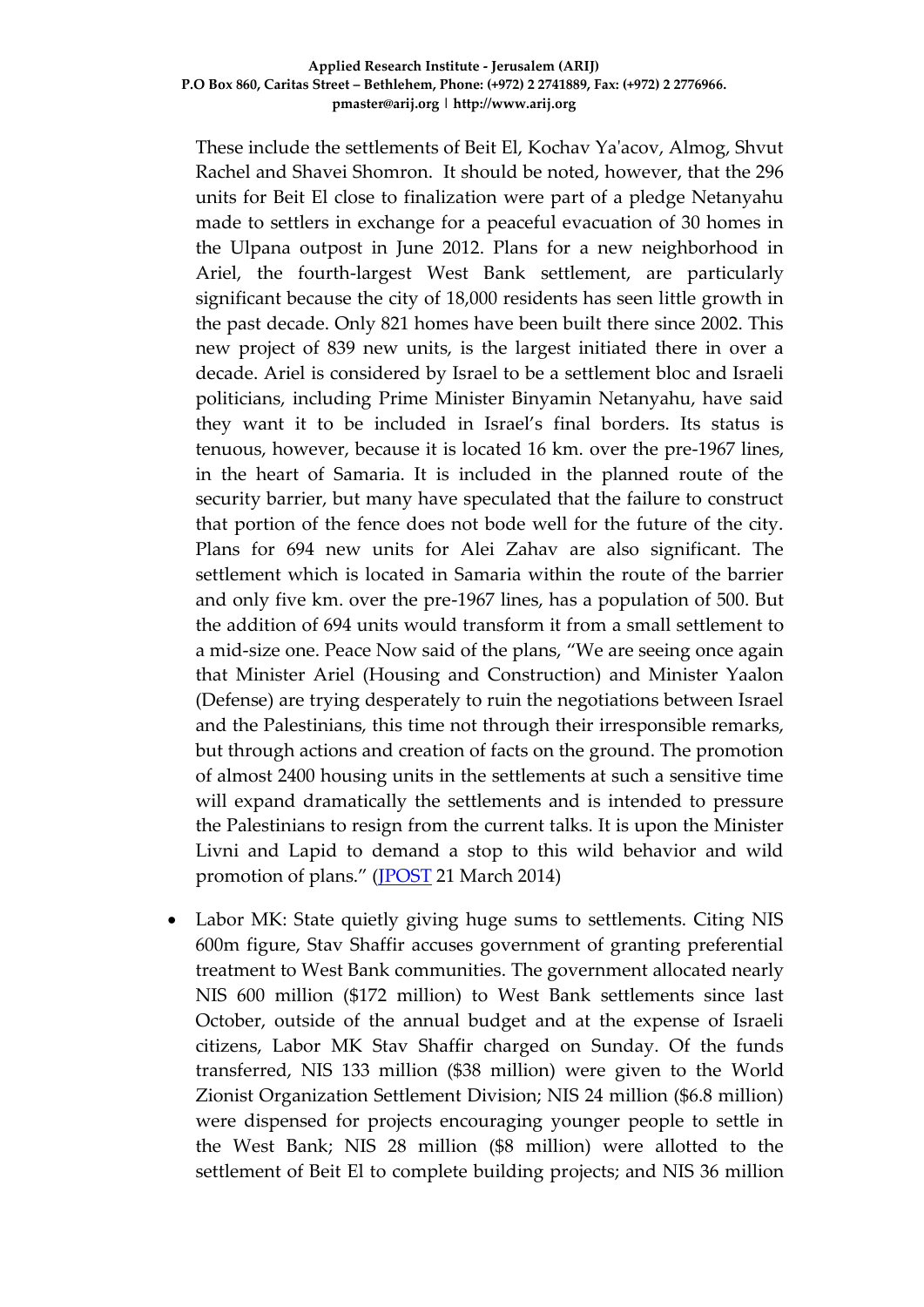(\$10.3 million) went for compensation for the settlement construction freeze, according to Shaffir. These requests were approved by the Knesset Finance Committee after the budget was set in July 2013, although all the information was known in advance, Shaffir said. She alleged that officials conspired to keep the allocations out of the public eye. "The government is keeping this extra funding a secret from the public," Shaffir said. "Instead of dividing the tax money equally and fairly between the entire Israeli public, one small group got, under the table, more than everyone." Shaffir also accused the government of "pretending" to work toward assisting the middle class and paying lip service toward the framework agreement with the Palestinians, while simultaneously working to develop the settlements. The Finance Committee maintained that the funds were approved in last year's budget, and the transfer was merely a technicality. The committee is set to process a request from the WZO Settlement Division for an additional NIS 177 million (\$58 million) on Monday. [\(Time of Israel](http://www.timesofisrael.com/labor-mk-state-quietly-giving-millions-to-settlements/) 23 Mach 2014)

 $\bullet$ 

New Bus Line Strengthens Jewish Presence in Eastern Jerusalem. Councilman King's initiative passes extended bus line to Abu Dis, in move strengthening the unity of Jerusalem. The Jerusalem Municipality on Sunday authorized an initiative of United Jerusalem councilman **[Aryeh King](http://www.israelnationalnews.com/News/News.aspx/176321)**, and altered the number 43 Egged bus line to expand transportation for Jewish residents in eastern Jerusalem. The bus line currently travels from Armon Hanatziv in the eastern part of the capital, to the Jewish community of Maaleh Hazeitim on the Mount of Olives, where King lives. Under the new bus route, the line will continue on to Abu Dis on the eastern outskirts of the city. The move is meant to support the Jewish families currently living in the Arabmajority neighborhood of Abu Dis, and encourage more Jewish residents to move in, strengthening the Jewish presence in eastern Jerusalem. Although the Egged route will serve both Jewish and Arab residents of the city, Arab residents are already served by Palestinian Authority-registered buses, which Jewish Israelis are unable to travel on; thus the new route will specifically benefit Jewish communities in those areas. Making the bus extension particularly significant is the planned Jewish neighborhood of Kedmat Tzion, located adjacent to Abu Dis. An increase in Jewish presence is thought to affect police enforcement in Arab-majority neighborhoods of the capital. In February, **[terrorists marched near Abu Dis](http://www.israelnationalnews.com/News/News.aspx/177744)**, and an increased focus on the area could strengthen security in Jerusalem. The program will cost an estimated 800,000 shekels (over \$200,000), and will be financed by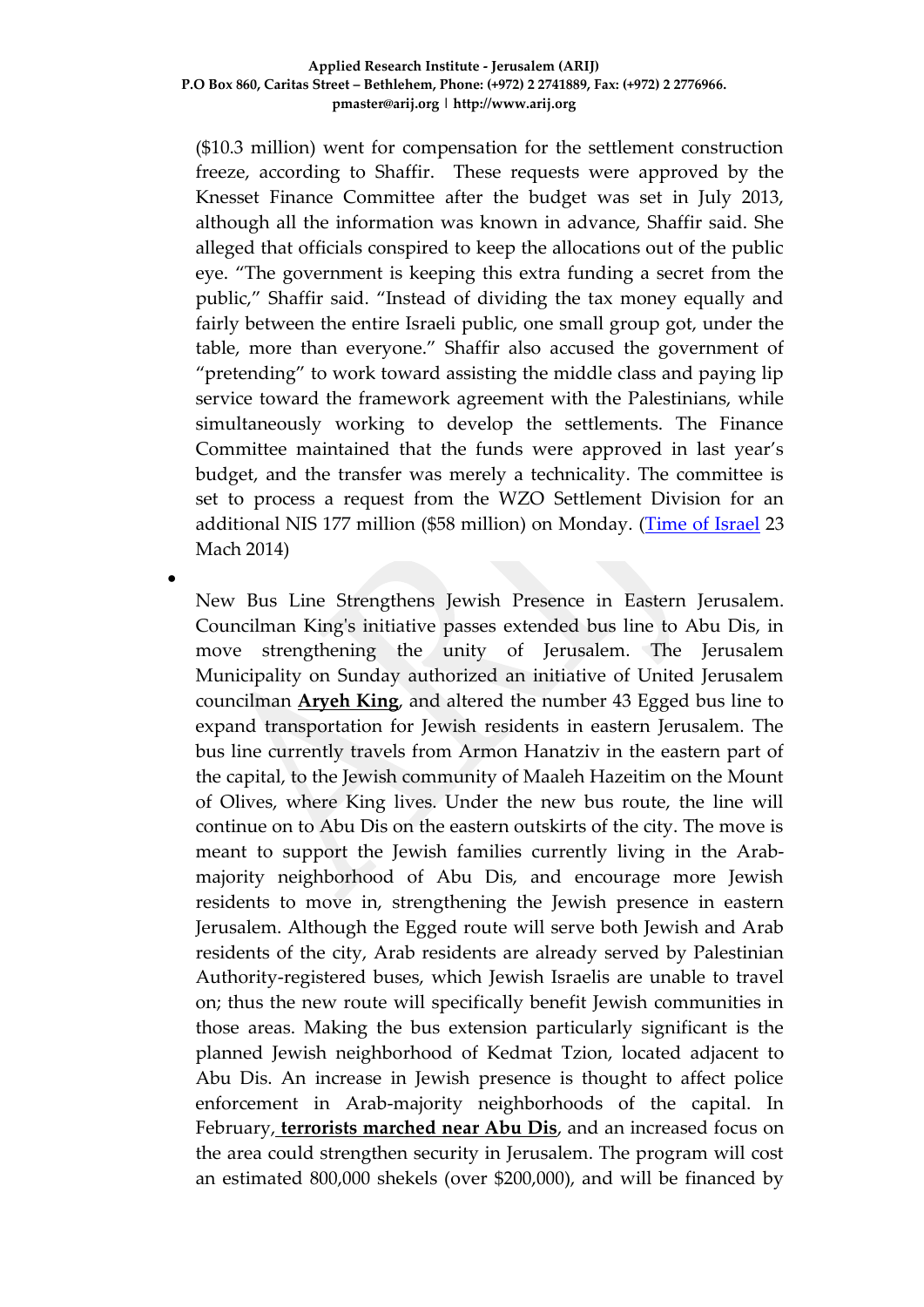the Municipality and the Transportation Ministry. The change will come into effect towards the end of 2014. King noted that "despite the opposition of leftists in the Jerusalem Municipality, we succeeded in passing this precedent-setting decision that Egged buses will reach everywhere." "This is a milestone" emphasized King, adding "we have to act to unify Jerusalem, not just in terms of tourism or culture, but also in terms of transportation." Speaking about the impact of the new initiative, King stated that "the goal is to connect all parts of the city for all residents of Jerusalem, so that Jerusalem residents will be able to reach Abu Dis and Abu Dis residents will be able to reach the center of the city." King's bold plans to **[preserve and strengthen the Jewish](http://www.israelnationalnews.com/News/News.aspx/174609)  [character of Jerusalem](http://www.israelnationalnews.com/News/News.aspx/174609)** by **[increasing security](http://www.israelnationalnews.com/News/News.aspx/178184)** in the eastern part of the city has also included a new initiative to **[limit the nighttime Muslim](http://www.israelnationalnews.com/News/News.aspx/178063)  [muezzin prayer call](http://www.israelnationalnews.com/News/News.aspx/178063)**. All of these steps are part of King's goal of enabling Jews to live in **[all parts of the Israeli capital](http://www.israelnationalnews.com/News/News.aspx/172516)**. [\(Israel National](http://www.israelnationalnews.com/News/News.aspx/178835)  [News](http://www.israelnationalnews.com/News/News.aspx/178835) 24 March 2014)

 Most land Israel sold for new homes in 2014 in West Bank or East Jerusalem. Steep drop in new construction in center of country and around Tel Aviv where demand for housing is higher. The Israel Lands Authority published tenders for land to build some 3,050 residential units in the first quarter but only 45 units are in the center of the country and 55% are in the West Bank or East Jerusalem. The land sales reflect an annual pace of 12,000 new units, which is considered very low and casts serious doubt on the government's ability to meet its housing-supply targets for this year, especially in areas of high demand near the center of the country. This is particularly embarrassing for the ILA and the Housing and Construction Ministry, which set optimistic new-construction targets for 2014. The sole land tender in the center of Israel was for 126 units in Tel Mond northeast of Tel Aviv. But since January 1, land for some 700 units was sold for construction in West Bank settlements, around 23% of the total. Another 966 units, or 31.5%, were in Jerusalem. All the units marketed for new construction in Jerusalem were in neighborhoods over the Green Line that were annexed to the capital after 1967 – Pisgat Ze'ev, Ramot, Ramat Shlomo and Neveh Yaakov – based on an analysis by the TheMarker of the figures released by the ILA. All told, some 55% of all new tenders conducted by the ILA were for land over the Green Line. Also in the first quarter, the ILA published tenders for building 411 homes in the south, or 13.5% of the total. The tenders were for land in Netivot, Be'er Sheva and Dimona. In the north, the ILA tendered land for 538 units, or 17.6% of the total, with almost half of them, 268, in a project for rental apartments in Haifa. The figures point to a trend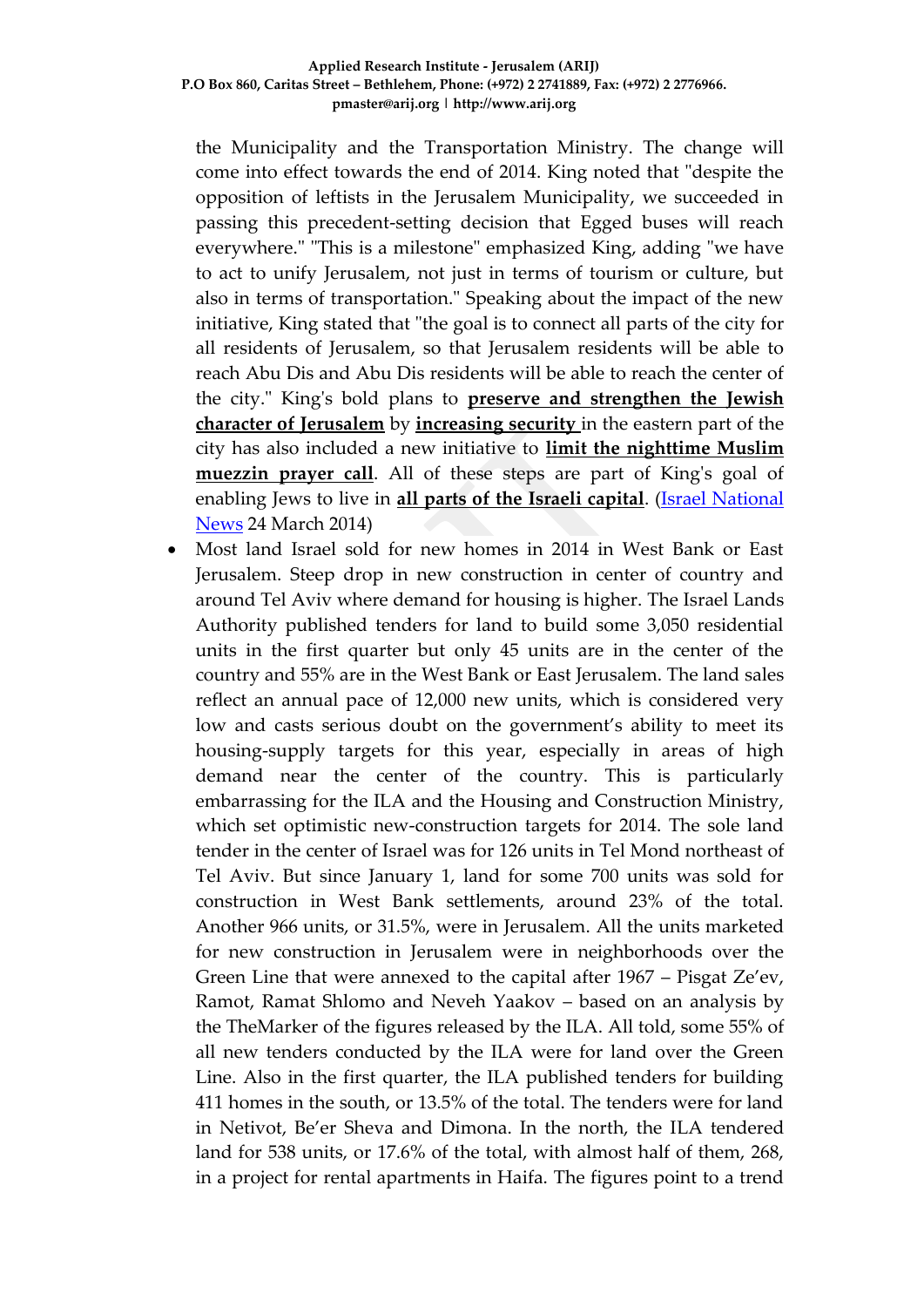in building in the West Bank under Housing Minister Uri Ariel, who is also chairman of the ILA's council and the minister who oversees the ILA. The new figures are similar to those released at the beginning of the month on housing starts last year, which showed a rise in starts but a steep drop in new construction in the center of the country and Tel Aviv, where the number tumbled 50%. Jerusalem also stood out for its large number of starts – 3,430 in the first three months of the year. In the West Bank the figure was 2,534, a 124% increase from the same time in 2013. The ILA defended the latest sales, saying the figures did not include the sale of land exempt from tenders and that total marketing of land came to some 4,000 residential units. The Housing Ministry promised that the sale of state land for housing this year would be significantly higher than in 2013, when it reached the equivalent of 38,000 housing units. "Traditionally, at the beginning of the year the quantity of sales is lower, while at the end of the year it rises and reaches its peak with all the sales that have come to fruition – and that is what will happen in 2014," the ministry said. "Some of the sales have even been waiting for the plans for low-cost housing that have been developed. In light of their implementation in the coming months, significant and large sales will be available with an emphasis on areas of [high] demand." The ministry said this will let Israelis enjoy the benefits of plans to exempt new homes from value-added tax and the plan for setting low target prices for new homes in upcoming land tenders. By the end of the year the ministry plans to sell land for 1,850 homes in Modi'in, 3,000 in Rosh Ha'ayin, 2,000 in Kiryat Bialik, 3,000 in Harish and 2,000 in Kiryat Gat – all towns in the center of the country. [\(Haaretz](http://www.haaretz.com/business/.premium-1.581726) 25 March 2014)

 Israel's Transportation Ministry earmarks \$57 million for West Bank roads. The 24 infrastructure projects include new roads between settlements, the beginning of a West Bank train system, and a Jordan Valley pedestrian bridge for Palestinians. The Transportation Ministry is planning major infrastructure projects in the West Bank with construction set to start in the next few years. The various transportation projects are expected to cost more than 200 million shekels (\$57 million), but that figure does not include a number of projects that have yet to be budgeted for. MK Omer Bar-Lev (Labor) recently approached Transportation Minister Yisrael Katz for information his ministry's activity in the West Bank, bringing to light plans for 18 projects that already have budget allocations, and six more that are still in initial planning phases. Bar-Lev, an MK in the opposition, criticized the plans, saying they "cast doubt on Prime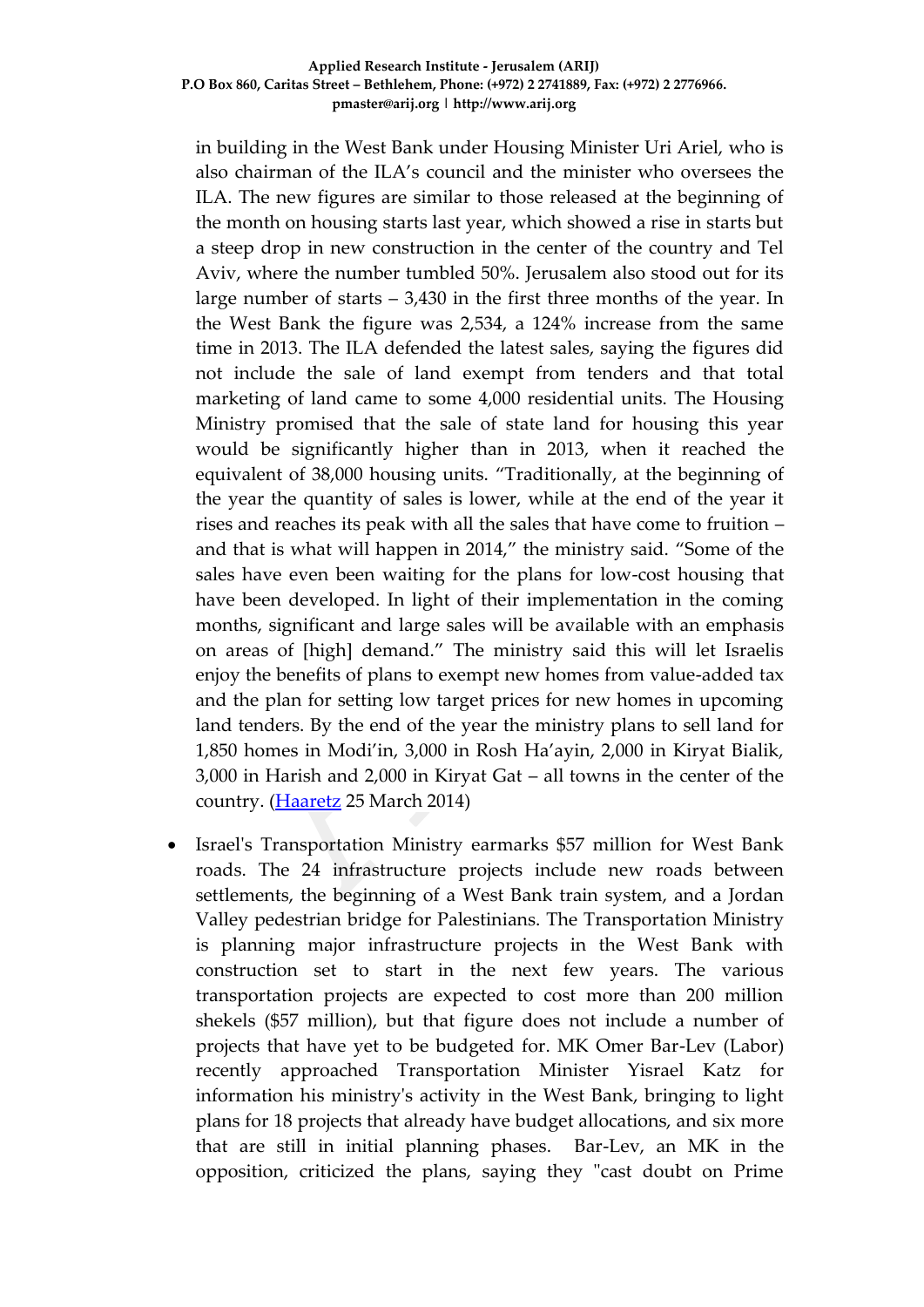Minister [Benjamin Netanyahu]'s true willingness to reach a peace agreement." The largest and most significant of the projects is the planned improvement to the Adam-Hizme road, a narrow, winding and dangerous thoroughfare used by settlers to travel north out of Jerusalem, and by Palestinians to travel between Ramallah and Bethlehem. There is always heavy traffic on the road, and it has been the scene of many fatal accidents. Making improvements to this road alone will cost 66 million shekels. Local settlers have been aggressively pushing for roadwork there in recent years. Other roads set for renovation include the road from Kokhav Yaakov to Psagot, at a cost of 11 million shekels; a road in Etz Efraim, at a cost of 5 million shekels; a road to Kalya, which will cost 3.8 million shekels; as well as an intersection for the entrance for Brukhin. There is also one project in the works that is meant to benefit Palestinians - a pedestrian bridge over Route 90, the main highway in the Jordan Valley. Additionally, eight of the projects are designed to improve road safety. The last six projects are still in their initial planning phases and they include a new road leading to Modi'in Illit, as well as an detour for Israelis on the way between Bethlehem to Hebron, meant to avoid specific spots where stone-throwing by Palestinians has been prevalent. In addition, Katz allocating resources to plan a West Bank-wide train system totaling 492 kilometers of track, including a detailed scheme for a line to Ariel. Bar-Lev said the plans reflect a set of priorities at odds with Israel's best interests. "Through his ministers, the prime minister is paving costly roads that totally contradict Israel's national interests, instead of paving a path toward separation from the Palestinians," Bar-Lev said. "Money that is being poured into the Yitzhar and Itamar cannot then go to Yeruham and Dimona," referring to the difference between settlement in the West Bank and towns in Israel's periphery. "That's the balance and the truth that this government talks about separation and closing the gaps by day, but then builds more settlements and creates more gaps by night." [\(Haaretz](http://www.haaretz.com/news/national/.premium-1.582178) 27 March 2014)

 Settler group prepares move into E. Jerusalem yeshiva. Ateret Kohanim readies opening of large building overlooking the Old City before Passover. Israelis are readying to move into a major property in the commercial. A large part of the property, which also houses east Jerusalem's main post office and an Israeli police station, was purchased last year by Ateret Cohanim, a settler group which aims to buy property and settle Jews in East Jerusalem. The group bought the new property from Bezeq Telecommunications Company. Located on the corner of Salah al-Din and Sultan Suleiman in the busy center of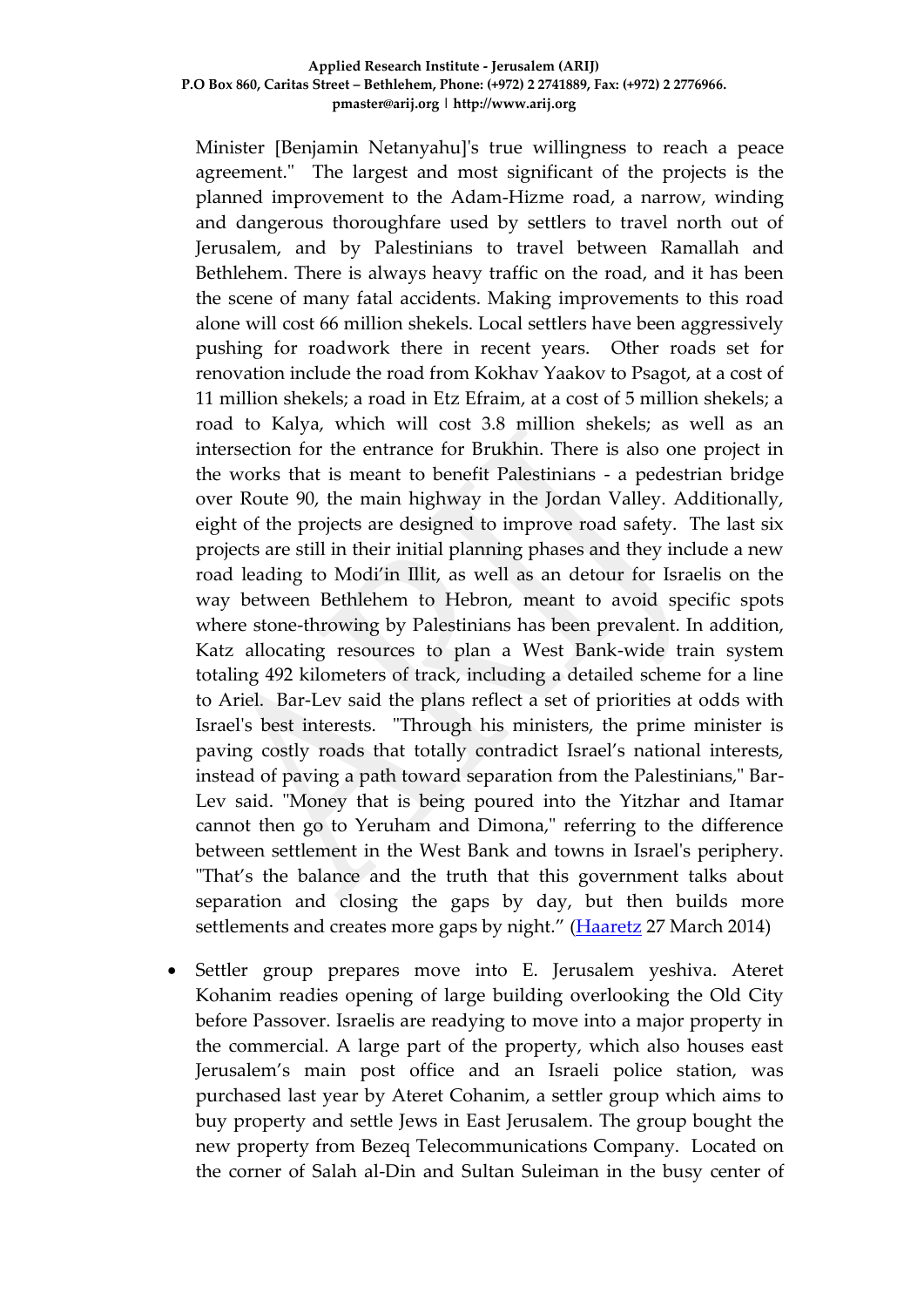East Jerusalem just outside the Old City walls, the property is currently being converted into a Jewish yeshiva, an Israeli official and Palestinian workers told AFP. Ateret Cohanim actively works to settle as many Jews as possible in densely populated Palestinian areas in and around the Old City. The land in question was captured by Israel from Jordan in the 1967 Six Day War and, along with the Old City and all of what is now East Jerusalem, annexed by Israel in 1980, a move not recognized by the international community. The purchase was first reported in Haaretz, which published part of an email in which Ateret Cohanim's Executive Director Daniel Luria contacted supporters to announce the acquisition of more than 1,000 square meters (10,760 square feet) in "a very large and strategic building" just outside the Old City. Speaking to AFP, an Israeli official confirmed the group had bought parts of the property and was currently carrying out renovations in order to have it ready for occupancy before the weeklong Passover festival begins in mid-April. "They are now renovating it for the yeshiva and for a school to prepare Orthodox Jews for military service," he told AFP. "They are trying to set it all up before Passover on April 13." Contacted by AFP, a spokesman for Bezeq refused to confirm who was behind the purchase. "We will not disclose the identity of the buyers," he said. Luria declined to speak to AFP. The building is currently being renovated by Palestinian workers under the supervision of Israeli technicians and engineers. "We work day and night. It is almost ready," said one worker who refused to give his name. Local shopkeepers said they had been aware of the plan for several months. "We found out four months ago from the workers that settlers had purchased the property and are turning it into a yeshiva," said Adel al-Sharbati, who owns a nearby mobile phone shop and spoke of a sense of powerlessness. "They're the strong ones here who should we complain to?" he told AFP, saying it was likely to raise tensions in the area. "The whole area will be affected negatively once they're here," he added. [\(Time of Israel](http://www.timesofisrael.com/settler-group-prepares-move-into-e-jerusalem-yeshiva/) 28 March 2014)

 Palestinians: Israel will not release prisoners Saturday. Amid warnings from Palestinians and pressure from terror victims, Israel reportedly backs down from releasing prisoners Saturday. However, it is far from certain any such release was planned. The Israeli government has backed down from its commitment to release the fourth and last group of Palestinian prisoners on Saturday, Palestinian leader Jibril Rajoub told AFP on Friday. However, it is far from certain any such release was actually scheduled to take place. "The Israeli government has informed us via the mediator… that it will not comply with the release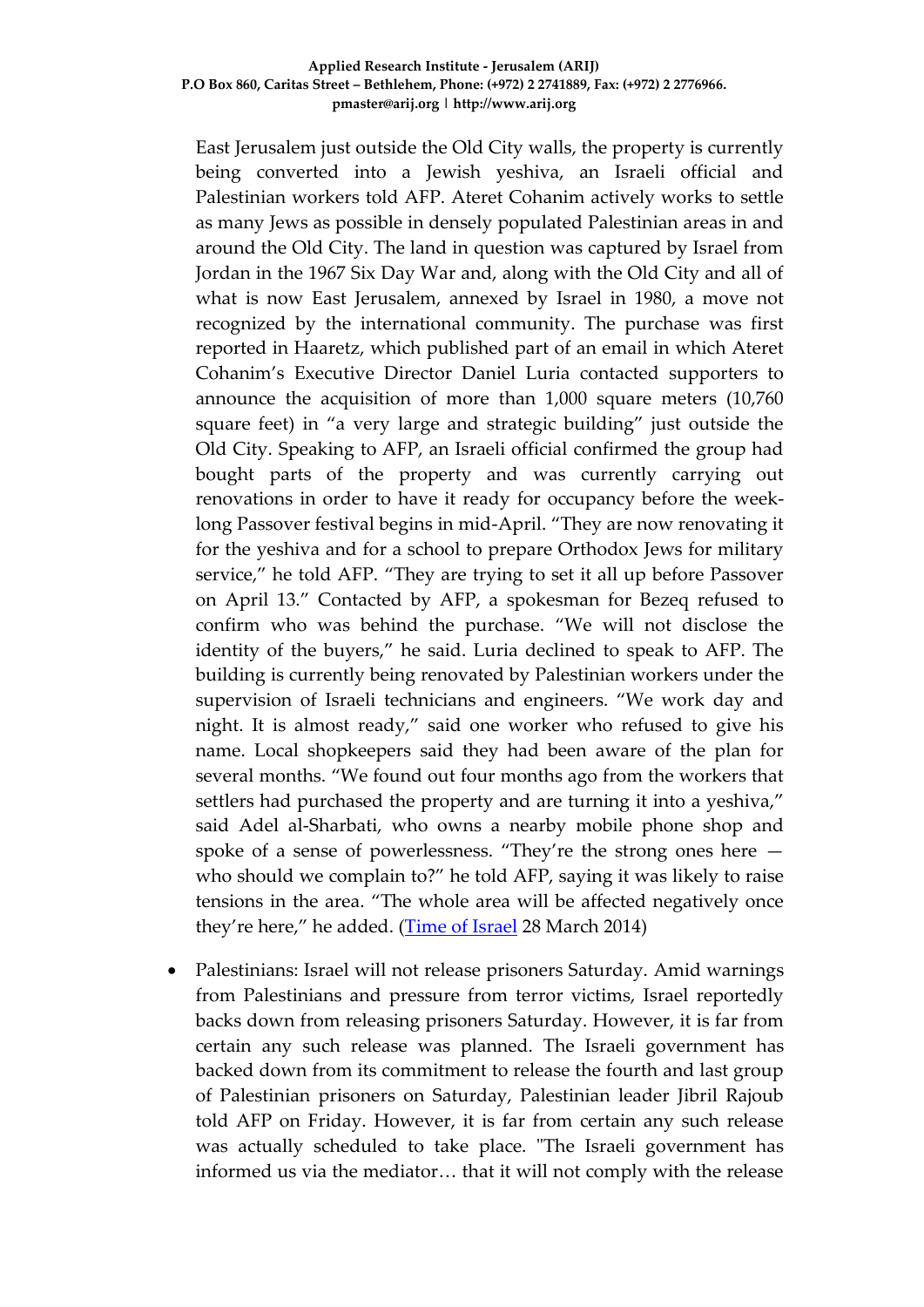of the fourth group of prisoners scheduled for Saturday 29," Rajoub said after a meeting between Palestinian President Mahmoud Abbas and US envoy Martin Indyk. The move will prove key in deciding whether the talks, resumed in July after a three-year hiatus, unravel or not. Under the deal relaunching the peace negotiations, Israel said it would release 104 Arab prisoners held since before the 1993 Oslo Accords in exchange for the Palestinians not pressing their statehood claims via the UN. Israel has so far freed 78 prisoners but there are growing fears Netanyahu's cabinet may block the final release, particularly that of Israeli Arab terrorists. (*Ynetnews* 28 March 2014)

 Knesset Law Committee to debate transparency of funding for settlements. Meretz's Gal-On sought further discussion on monitoring money earmarked for WZO division. The Knesset Law Committee on Thursday is set to debate requiring the World Zionist Organization's Settlement Division to ensure that its budgetary information, including for West Bank building projects, is made public under the Freedom of Information Law. Two weeks ago in a meeting with only two members present, the committee rejected a request by Justice Minister Tzipi Livni to apply the Freedom of Information Law to the Settlement Division. On Sunday, it agreed to revisit the issue at the request of Meretz Party leader MK Zahava Gal-On, who has been strongly advocating for making the division's funding information public. At present it is excluded from the law, because the division is technically part of the WZO, which is a non-governmental agency. However, since 1967 it has been contracted by the government to assist with West Bank settlement development. Its duties were expanded a decade ago to include the Negev and the Galilee. Lawmakers such as Livni and Gal-On have argued that, although the WZO is a private entity, its settlement division is contracted by the government, it has a budget that is made up of taxpayers' money, and it is authorized by the Knesset. On Sunday, for example, the Finance Committee approved a transfer of NIS 177 million to the division. "The time has come to stop the political games and shady deals," Livni said upon hearing of the transfer. "The Israeli public has a basic democratic right to know what the Settlement Division does with its money. I intend to fight for the principles of freedom and transparency." The Finance Committee on Sunday published a partial list of the spending funds going to the Negev and the Galilee as well as to West Bank settlement development in the Jordan Valley, Beit El, and the south Hebron Hills. Finance Committee chairman Nissim Slomiansky (Bayit Yehudi) said that the NIS 177 million had already been approved for the 2013 budget but had not been used by the Settlement Division. The vote, he said, was